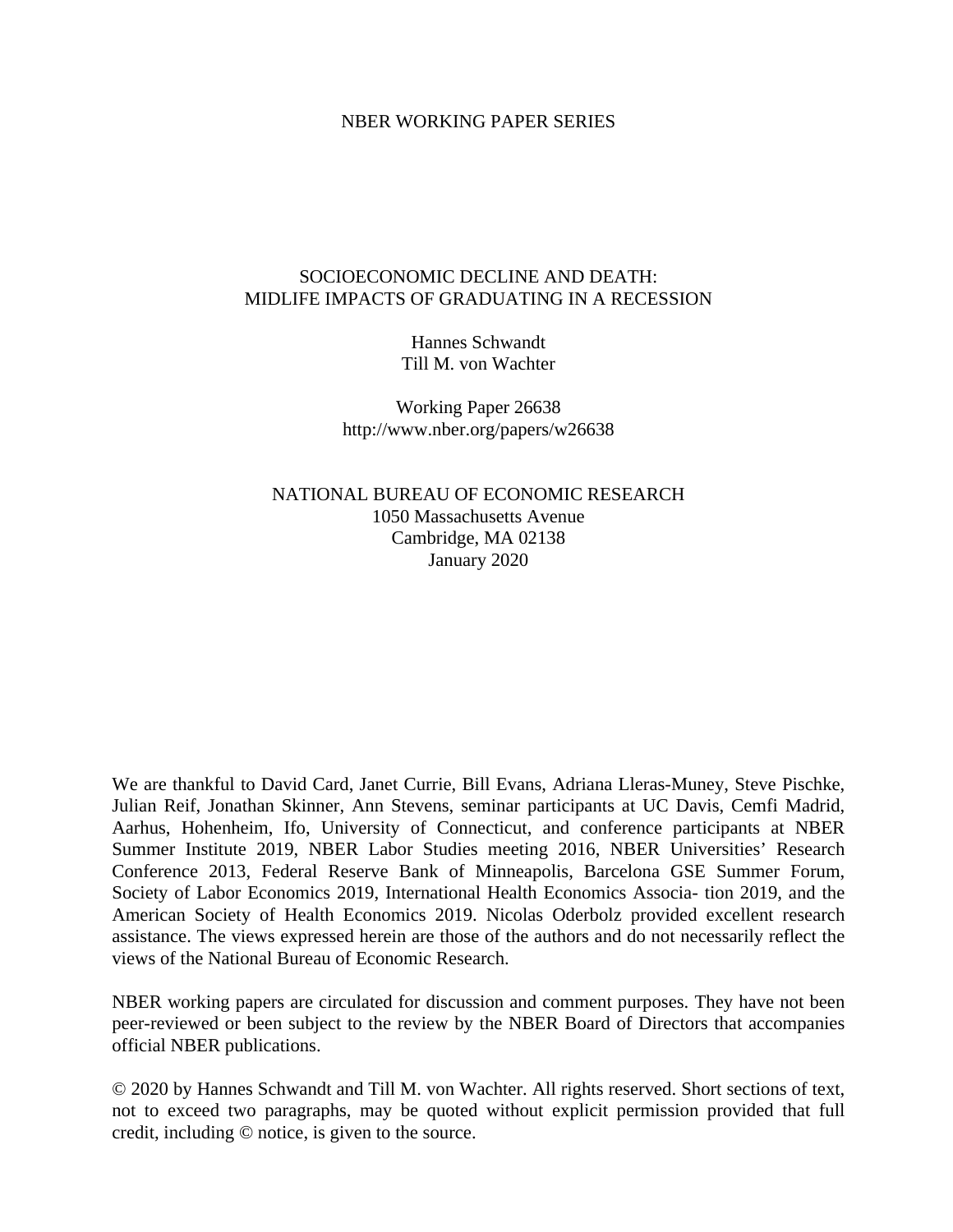Socioeconomic Decline and Death: Midlife Impacts of Graduating in a Recession Hannes Schwandt and Till M. von Wachter NBER Working Paper No. 26638 January 2020 JEL No. E32,I10,J10

# **ABSTRACT**

This paper uses several large cross-sectional data sources and a new approach to estimate midlife effects of entering the labor market in a recession on mortality by cause and various measures of socioeconomic status. We find that cohorts coming of age during the deep recession of the early 1980s suffer increases in mortality that appear in their late 30s and further strengthen through age 50. We show these mortality impacts are driven by disease-related causes such as heart disease, lung cancer, and liver disease, as well as drug overdoses. At the same time, unlucky middle-aged labor market entrants earn less and work more while receiving less welfare support. They are also less likely to be married, more likely to be divorced, and experience higher rates of childlessness. Our findings demonstrate that tempo-rary disadvantages in the labor market during young adulthood can have substantial impacts on lifetime outcomes, can affect life and death in middle age, and go beyond the transitory initial career effects typically studied.

Hannes Schwandt **SESP** Northwestern University 2120 Campus Drive Evanston, IL 60208 and CEPR schwandt@northwestern.edu

Till M. von Wachter Department of Economics University of California, Los Angeles 8283 Bunche Hall MC 147703 Los Angeles, CA 90095 and NBER tvwachter@econ.ucla.edu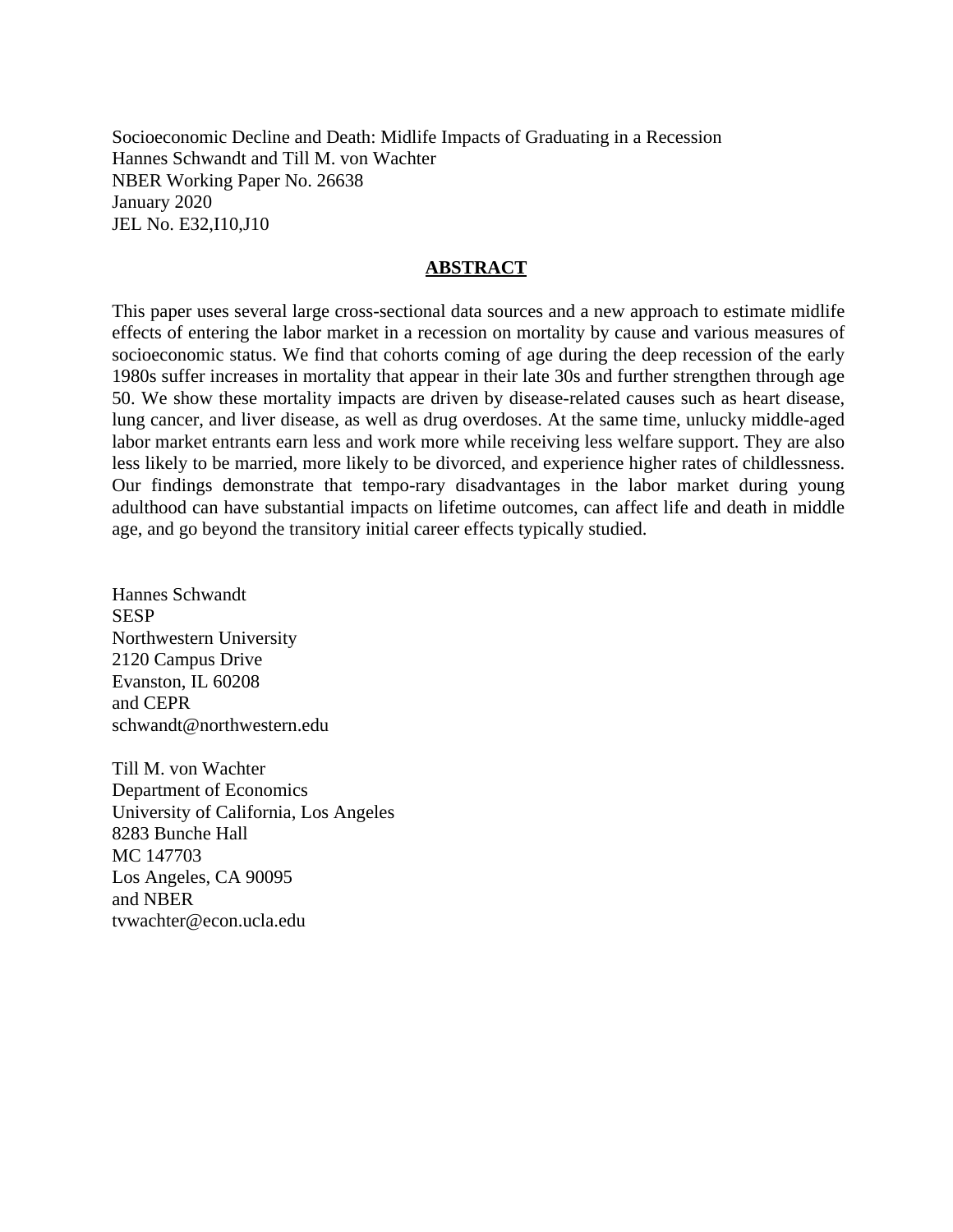# 1 Introduction

Economists and policy makers have long been concerned that entering the labor market in a recession could worsen lifetime outcomes of young workers through no fault of their own.<sup>2</sup> Research has indeed shown that entering the labor market in a recession leads to large initial losses in earnings and employment. These studies typically find the initial effects fade after about ten years in the labor market (e.g., Oyer, 2006; Kahn, 2010; Wozniak, 2010; Oreopoulos et al., 2012; Schwandt and von Wachter, 2019; Rothstein, 2019). Less is currently known about the longer-term effects of adverse labor market entry as these cohorts go through middle age, or how these shocks affect outcomes beyond earnings that become more relevant in middle age, such as mortality and broader measures of socioeconomic status (SES).

Yet, some of the available evidence suggests that the initial effects could linger past the ten to fifteen years usually studied. Losses in cumulated lifetime income implied by typical estimates per se could lead to lower wealth accumulation, and there is some evidence of reductions in housing wealth among individuals coming of age in the Great Recession (e.g., Dettling and Hsu, 2014). Several studies have documented lasting changes in occupational choice (Oyer, 2006, 2008; Altonji et al., 2016) and employer characteristics (Oreopoulos et al., 2012), and Kahn (2010) finds that 1982 college graduates may begin to lose ground again around 15 years after job entry.

Moreover, unlucky labor market entry may have impacts beyond employment and earnings that affect SES more broadly and worsen longer-term health. For example, Currie and Schwandt (2014) show that recession exposure in early adulthood reduces lifetime fertility for women. There is also evidence that male college graduates from the 1982 recession experience worsening self-reported health in middle age (Maclean, 2013). Potential longerterm health effects may be a persistent consequence of initial declines in career outcomes and ensuing effects on socioeconomic status. In addition, evidence suggests that the period of school-leaving can be a formative age for behavioral health (Kessler et al., 2005). Overall, these findings raise concerns that entering the labor market in a recession may have larger consequences than current estimates on earnings suggest. Yet, so far these broader and longer-term effects have not been the focus of the literature on recession entrants.

<sup>&</sup>lt;sup>2</sup>See, e.g., New York Times, 2006, "Hello Young Workers: One Way to Reach the Top is To Start There" ;Wall Street Journal, 2009, "The Curse of the Class of 2009"; Hearing of the Joint Committee of Congress, 2010, "Avoiding a Lost Generation: How to Minimize the Impact of the Great Recession on Young Workers"; The Economist, 2018, "Temporary economic downturns have long-lasting consequences"; Wall Street Journal, 2018, "Playing Catch-Up in the Game of Life,"; Financial Times, 2018, "The untold career value of a little bit of luck at the outset."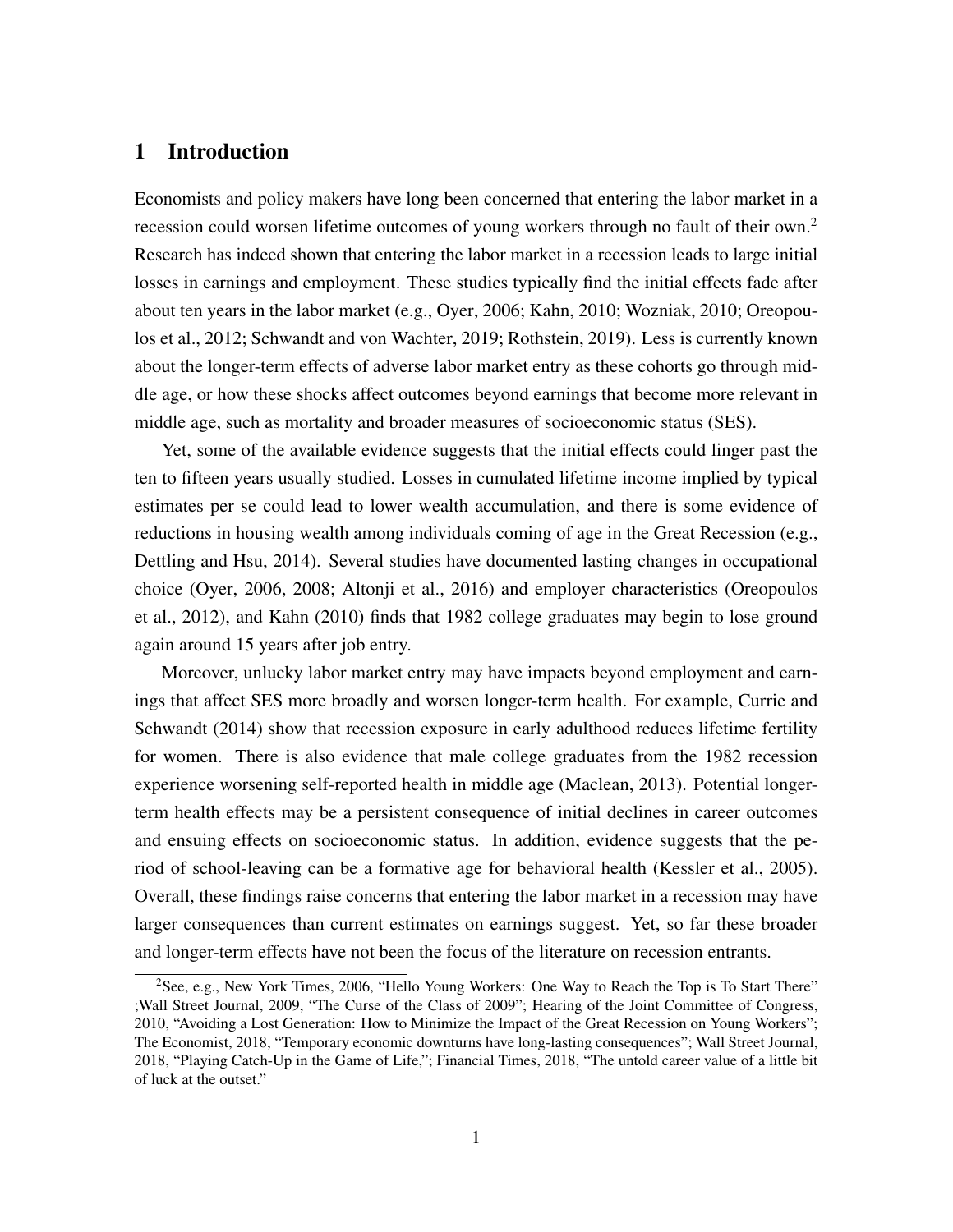In this paper, we estimate the midlife effects of graduating during a recession on mortality and various measures of socioeconomic status. Using several large cross-sectional data sources and a new approach addressing data limitations and potential selection bias, we find that cohorts that entered the labor market during the early 1980s recession experience increases in mortality in middle age. The increases in mortality are chiefly driven by certain causes of death, including heart disease, lung cancer, liver disease, and drug poisoning. We also show that these cohorts experience a rise in divorce rates, have fewer children, and experience a widening gap in earnings with respect to luckier labor market entrants.

We focus on mortality because it is an important and standard measure of population health that is reliably measured for a large number of cohorts throughout the life cycle. Measuring the long-term effect of adverse labor market entry on mortality is also important in light of the ongoing debate on the nexus between economic outcomes and health and longevity. Despite much work on the topic, the direction of causality remains controversial and careful research suggests that indicators of economic prosperity, such as income or wealth, may have little measurable causal effects on health (for a review, see Cutler et al.  $(2011a)$ .

One example is the literature on business cycles and health, pioneered by Ruhm (2000), which finds that aggregate mortality is *lower* during times of high unemployment. Another example is the discussion surrounding the sources of recent increases in midlife mortality related to drug overdoses, liver disease, and suicide uncovered by Case and Deaton (2015). Case and Deaton (2015, 2017, 2018) argue that socioeconomic hardship is a major driving force fueling what they coin a "deaths of despair" crisis. But despite a growing number of studies analyzing the relationship of economic conditions and increasing midlife mortality, it remains debated whether a causal relationship can be detected in data (Carpenter et al., 2017; Ruhm, 2018; Currie et al., 2018; Bound et al., 2018; Ruhm, 2019).<sup>3</sup>

Our study addresses one particular causal channel between economic conditions and mortality, running from initial labor market conditions to long-term mortality outcomes of affected cohorts in middle age. A key advantage of our approach is that aggregate economic fluctuations such as the unemployment rate are unlikely to be driven by individual health differences. Moreover, by focusing on labor market entrants, we analyze a group that experiences a large economic shock that is unrelated to their own earnings potential. Finally, by focusing chiefly on the longer-term effects, we deal with the fact that health responses to economic conditions may take time to accumulate and therefore might be hard to detect in

 $3$ For recent media articles on that debate see NewYorkTimes (2019) and WashingtonPost (2019).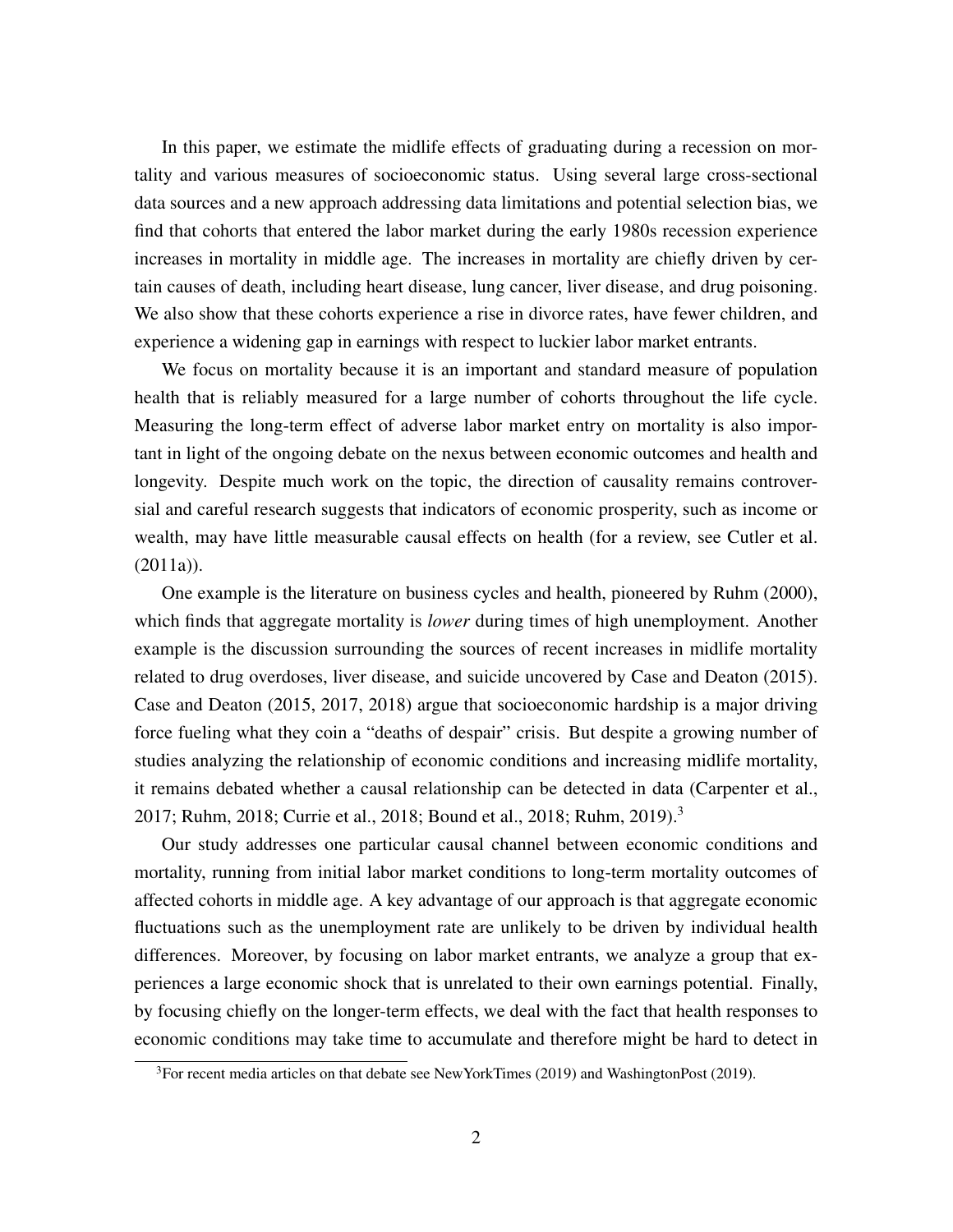a more contemporaneous analysis. To better understand the context of our mortality results, we also exploit our methodology to examine the effect on a range of SES measures in middle age. Studying these outcomes is interesting in its own right because they may be directly relevant beyond earnings and because they may reflect adjustment costs that individuals may have incurred to rebuild their careers and to recover initial lost earnings. These outcomes are also relevant in terms of potential relationships to mortality stressed by prior literature.

Our approach focuses on fluctuations in the state-level unemployment rate, which provides us with exogenous variation while allowing us to account for potentially confounding trends at the national level. Hence, our analysis is not able to capture effects of national economic conditions on labor market entrants. To analyze effects in middle age, we focus on cohorts entering the labor market in different U.S. states before, during, and after the 1982 recession — the largest post-war recession before the Great Recession — that we can observe from labor market entry until at least age 49. We use Vital Statistics data from 1979 to 2016 and population estimates from the Census and the ACS to construct mortality rates that are regressed on the state-level unemployment rate that a cohort faced at the time of graduation. Information on socioeconomic outcomes, including earnings, labor supply, marital status, divorce, and cohabitation is derived from the Decennial Census (Census), the American Community Survey (ACS), and the Current Population Survey (CPS).

The large sample sizes of our cross-sectional data sources are important to capture the effects we seek to measure. One complication is that these data do not contain information on the state and the year in which an individual entered the labor market. Furthermore, people might migrate to a different state before graduating or adjust their graduation year in response to local economic conditions. These selection responses can severely bias the analysis even if we had a perfect measure of the location and the time of graduation. We address these measurement and selection issues using a method introduced by Schwandt and von Wachter (2019). As explained in the paper, we re-weight unemployment rates to reflect the economic conditions a cohort would face at graduation if it had migration and education rates similar to surrounding cohorts. A key advantage of this approach is that it only requires information at the birth-state and birth-year level and hence can be applied to Vital Statistics data, which otherwise could not be used to study the long-term effects of state-level labor market entry shocks.

Using this approach, we obtain four main findings. First, we find that a temporarily higher state unemployment rate at the age of labor market entry leads to precisely estimated increases in mortality in middle age. The magnitude of these effects is meaningful – if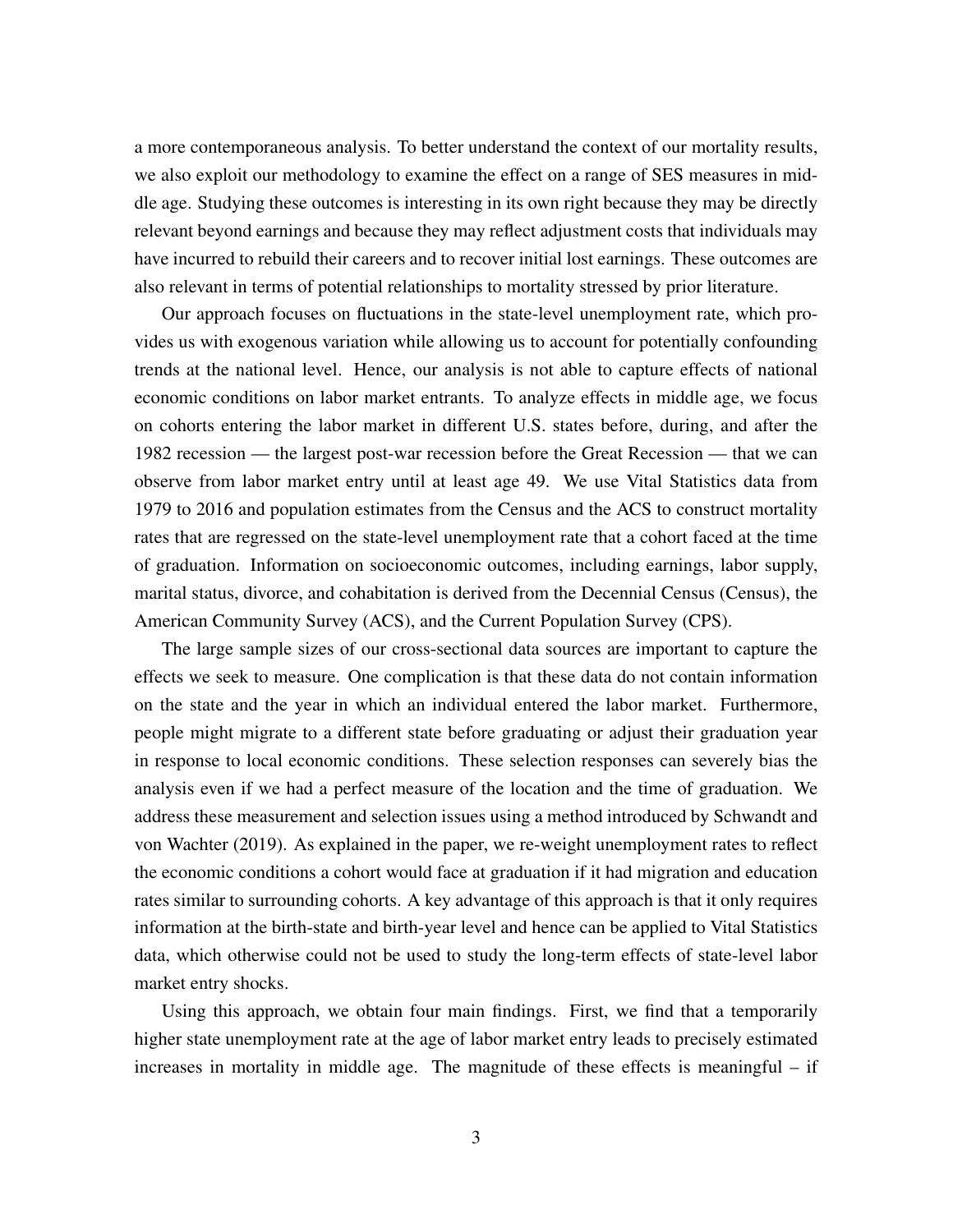sustained until the end of their life, a 3.9 percentage point higher unemployment rate (as experienced by the 1982 graduation cohort) would lead to a decrease in life expectancy by six to nine months.

Our second main findings is that these midlife mortality increases are driven to an important extent by increases in mortality due to specific causes of death. These causes are both disease-related and "external" causes, such as lung cancer, liver disease, and drug poisoning. Hence, entering the labor market during a recession raises mortality by increasing important elements of "deaths of despair" in the language of Case and Deaton (2015, 2017). In contrast, we find no long-term effects on other causes of death, such as accidents or cancers other than lung cancer.

Our third main finding is that entering the labor market during a recession has a substantial impact on a range of SES measures in middle age: unlucky cohorts show lower marriage rates, higher divorce rates, and smaller family size. We also find that after initial earnings recovery in their mid-thirties, adversely affected entry cohorts suffer a reduction in earnings as they reach their mid-forties, confirming Kahn's (2010) exploration of college graduates from the early 1980s recession based on a shorter time period. Our research design does not allow us to disentangle potentially complex causal channels between these outcomes and mortality. But these results make clear that entering the labor market during the 1980s recession had broad effects in middle age on a range of key life outcomes that may influence, and may itself be influenced by, underlying health related to mortality.

Our fourth main finding is that there is some heterogeneity in the effects of the initial unemployment rate on midlife outcomes. While the effects on overall mortality are similar by race, increases in our measure of "deaths of despair" appear to be concentrated among non-Hispanic whites. White men also tend to experience a decline in earnings in midlife, and tend to experience larger reductions in family stability than their non-white counterparts. This is despite the fact that non-whites experience larger short-run effects on earnings and other outcomes (Schwandt and von Wachter, 2019). An important exception is that nonwhites experience a lasting reduction in receipt of welfare income, without an appreciable rise in earnings.

Our paper makes several contributions to related strands of literature. Ours is the first paper to study the effect of entering the labor market in a recession on mortality. So far, the literature has not focused on mortality likely because mortality rates at younger ages are small and the effects on mortality likely take longer to materialize. We are also the first to explicitly focus on the longer-term effects of adverse labor market entry.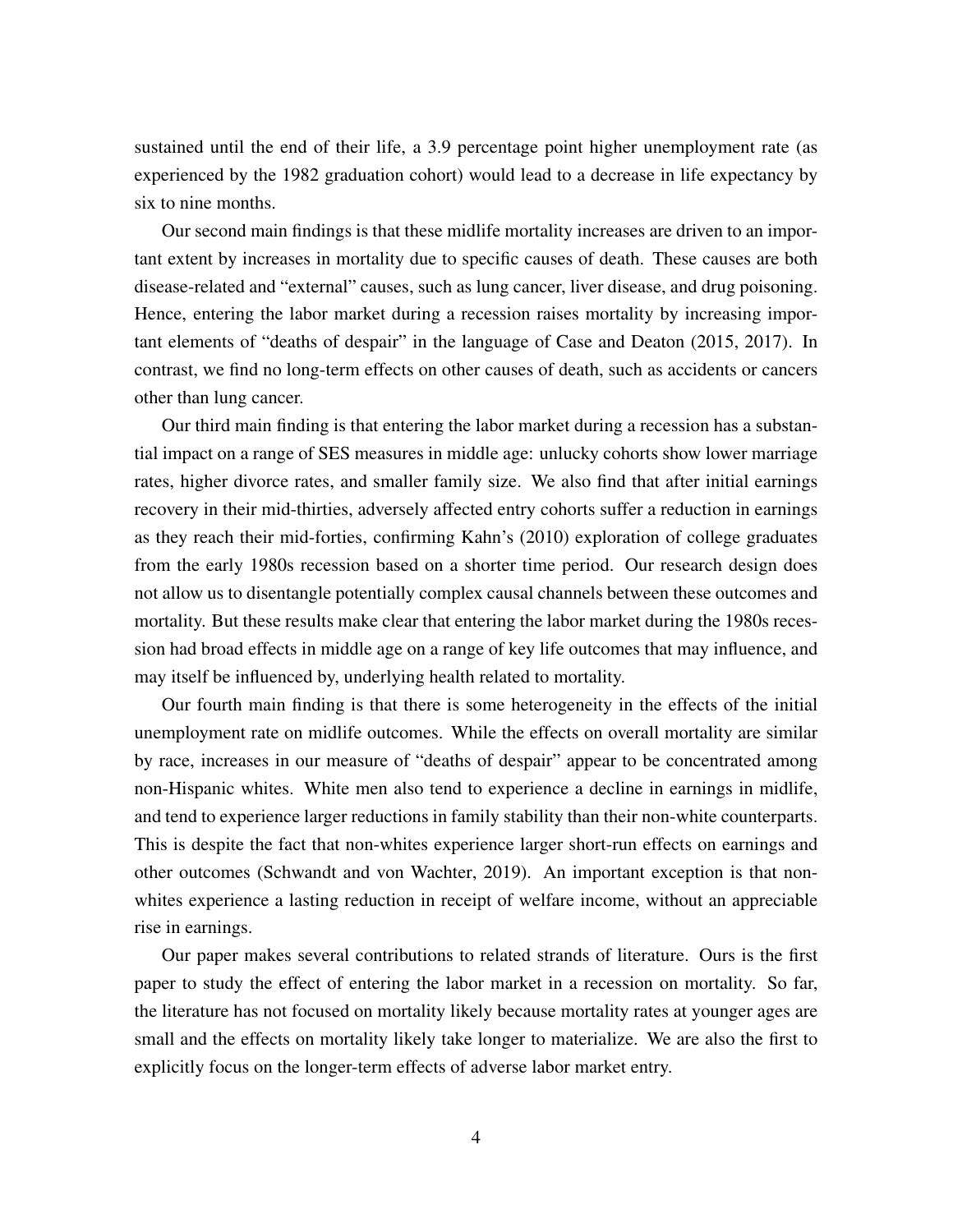The paper thereby extends a growing body of literature studying the short- to mediumterm effects on key labor market outcomes such as earnings, wages, and employment (Oyer, 2006, 2008; Kahn, 2010; Wozniak, 2010; Genda et al., 2010; Oreopoulos et al., 2012; Altonji et al., 2016; Schwandt and von Wachter, 2019), and a smaller literature studying these effects on fertility and marital status (e.g., Kondo 2011; Currie and Schwandt 2014) and health (Maclean, 2013; Cutler et al., 2015).<sup>4</sup> The paper also relates to studies estimating the causal effects of specific labor market shocks on health and mortality at other ages, complementing previous studies that find persistent mortality effects for economic conditions around birth (Van den Berg et al., 2006), adolescence (Cutler et al., 2016), and before retirement (Coile et al., 2014).

With respect to papers looking at short- and long-term effects of other labor market shocks, such as job displacements, on mortality (e.g., Sullivan and von Wachter, 2009; Browning and Henesen, 2012; Eliason and Storrie, 2009) or health (e.g., Schaller and Stevens 2015; Kuhn et al. 2009; Burgard et al. 2007; Browning et al. 2006) that typically analyze workers who lose stable jobs due to a downsizing or plant closure closer to middle age, our paper studies the long-term effects of economic shocks on young labor market entrants.<sup>5</sup> In contrast to those papers, we study an aggregate shock, which is a less specific treatment, but which may be more clearly exogenous with respect to workers' own health or productivity.

Our paper is also related to the broader literature that seeks to establish a causal link between income or SES and mortality (e.g., Cutler et al., 2011b; Sullivan and von Wachter, 2009; Cutler et al., 2016; Schwandt, 2018). An advantage of our paper is that we exploit external labor market shocks to establish a causal link from economic conditions to mortality. A potential drawback of this approach is that we cannot obtain the causal effect of a specific measure of income or SES. However, our finding that a broad range of SES measures is affected by the economic shock suggests that it may be difficult to find a single summary measure for shifts in economic status. Instead, the mortality effect itself could be thought of as a summary measure of those long-term effects of economic shocks that individuals could not buffer through mechanisms available to them. Clearly, this does not capture all the costs of the shock to individuals, but it represents a particularly stark adverse consequence.

Within the broader literature on socioeconomic outcomes and mortality, our findings help to shed light on several phenomena discussed in the recent literature. We replicate

<sup>&</sup>lt;sup>4</sup>Studies suggest other social outcomes that may be related to health worsen for cohorts entering the labor market in recessions as well, including increases in crime (e.g., Bell et al. 2018) and reductions in self-esteem (e.g., Maclean et al. 2016).

 ${}^{5}A$  closely related literature studies the effect of individual unemployment spells on mortality and other health outcomes (e.g., Halliday, 2014; McLeod et al., 2012; Roelfs et al., 2011; Martikainen et al., 2007).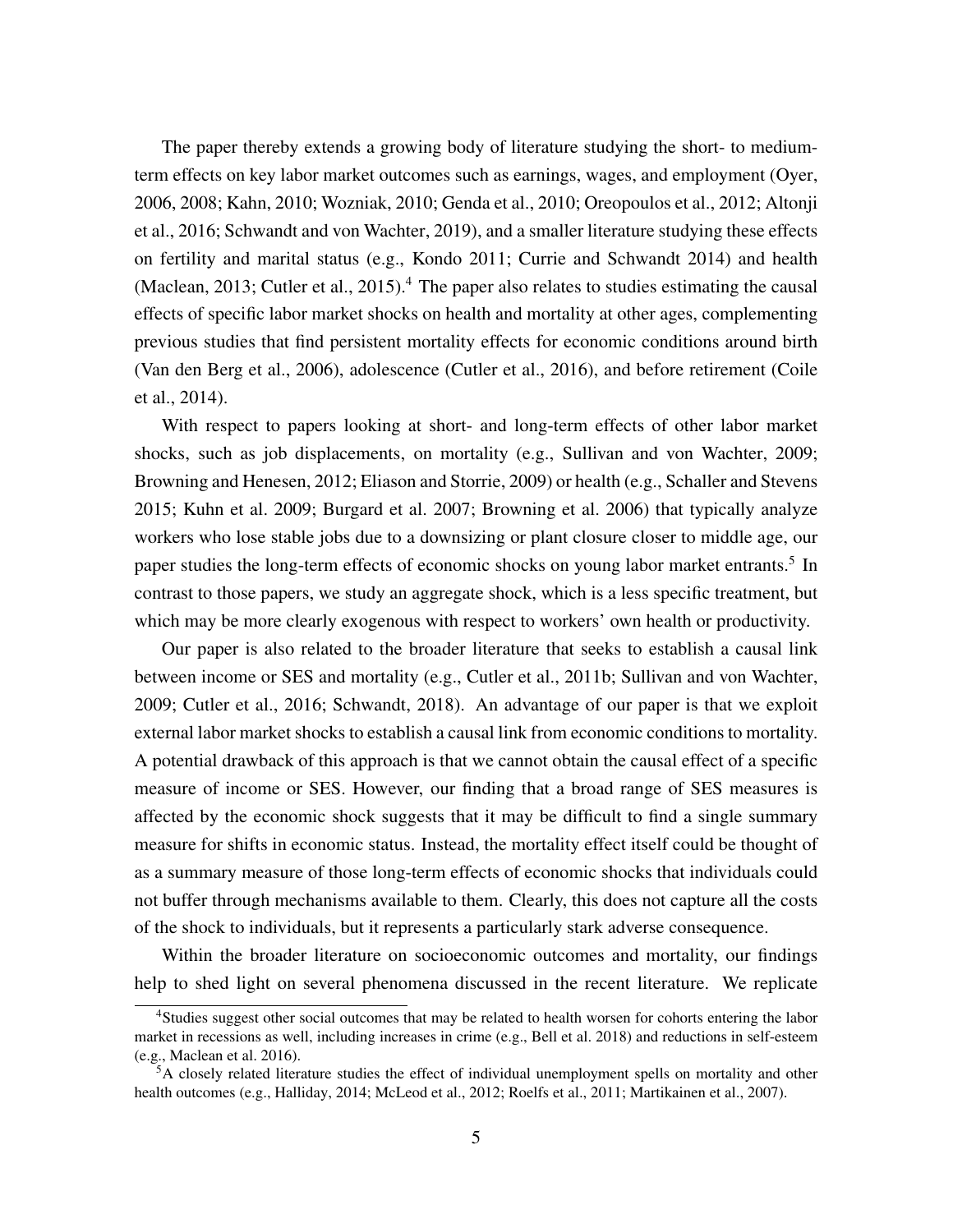the reverse, negative relationship of mortality and contemporaneous unemployment rates for young labor market entrants (e.g., Ruhm, 2000; Miller et al., 2009; Stevens et al., 2015; Ruhm, 2015; Hollingsworth et al., 2017). But we find this relationship reverses sign and becomes positive in the long run for these cohorts. This suggests that a positive SES-health relationship may appear in mortality data only after a substantial lag. Increasing SES-health gradients with age have been well-documented in the empirical literature (e.g., Case et al., 2002; Currie and Stabile, 2003) and recently incorporated in a model of life-cycle mortality by Moreau and Lleras-Muney (2019). Yet, there have been doubts about how much of the gradient and its rise represent true causal effects of SES on health (e.g., Cutler et al., 2011a). Our results are consistent with the notion that initial differences in SES tend to have an increasing impact on health and eventually on mortality as individuals become older.

Moreover, our paper establishes a direct causal link between initial economic conditions, long-term socioeconomic decline, and mortality among cohorts at the core of recent increases in midlife mortality (Case and Deaton, 2015, 2017; Borella et al., 2019). This supports the notion brought forward by Case and Deaton (2015, 2017, 2018) that persistent social and economic hardship may be an important channel behind current midlife mortality crisis. However, it is important to point out that by design, our paper is not meant to explain the entire or even a large fraction of the midlife mortality crisis, since we look only at initial labor market conditions orthogonal to the national unemployment rate, and neither address the effects of recessions for older worker nor the role of wider economic trends, e.g. related to trade (Pierce and Schott, forthcoming; Autor et al., forthcoming).

Finally, by showing how the concept of the "double-weighted" unemployment rate introduced by Schwandt and von Wachter (2019) can be used to study initial conditions in large cross-sectional mortality data sets, our paper makes a useful conceptual contribution that we expect will benefit a range of future studies based on similar administrative data. Taking this step is important because large, administrative data spanning many cohorts and years is required to study the effect of long-term aggregate shocks on mortality – due to infrequently occurring shocks, moderate effects sizes, and substantially lagged effects as cohorts age – but typically vital statistics data lag key information on labor market history typically used for this kind of analysis.

The remainder of the paper proceeds as follows. The next section introduces the data while the third section lays out our estimation approach. The fourth section presents our main findings on the effects of entering the labor market in a recession on mortality in middle age, overall and by cause of death. The fifth section summarizes our findings on long-term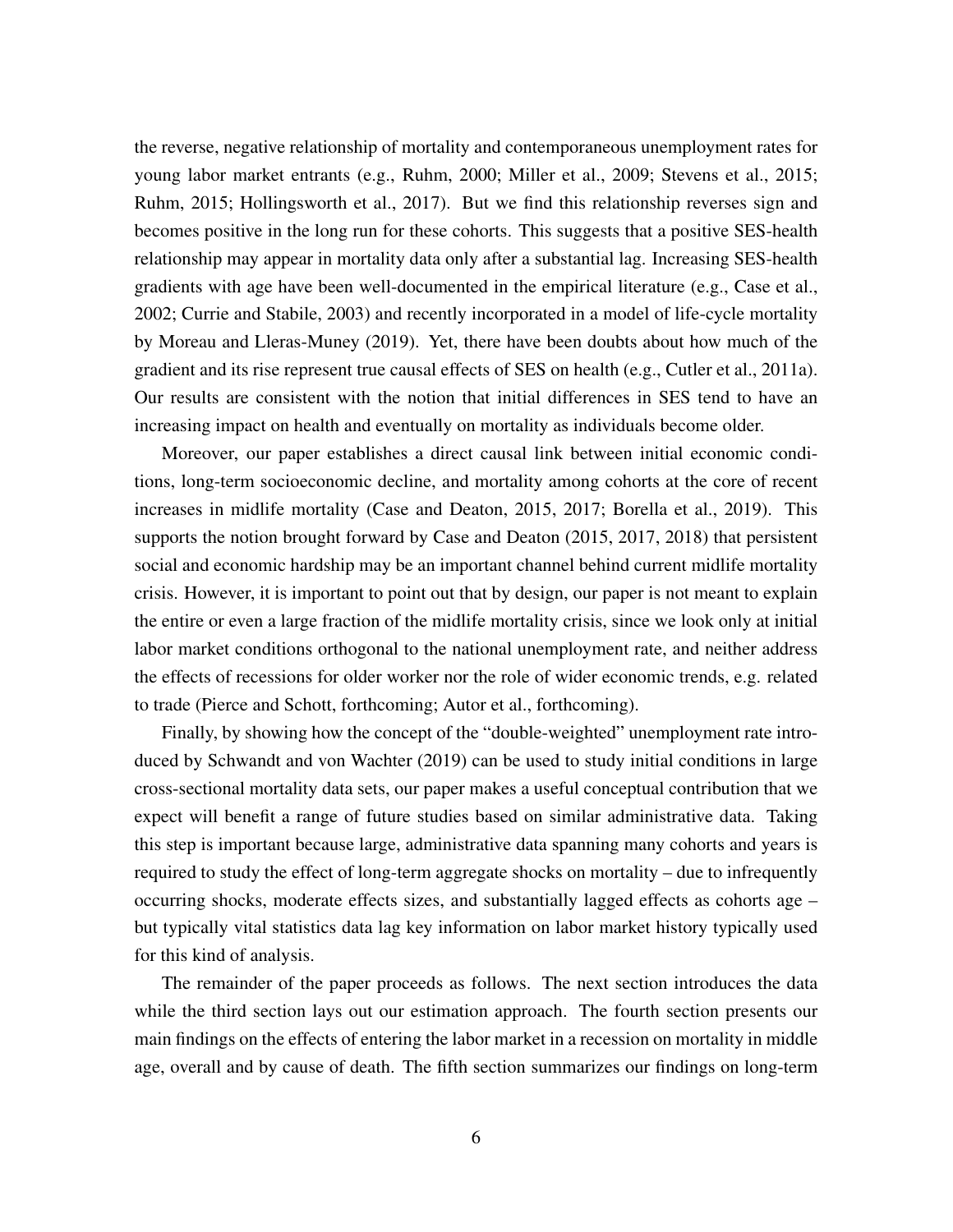responses in measures of SES. The sixth section discusses our findings in light of common economic mechanisms. The final section concludes.

# 2 Data

Our analysis is based on four data sets: the U.S. Vital Statistics (Vital Stats), which provides information on every death in the United States since 1968; the Decennial Census of Population (Census) in combination with the American Community Survey (ACS), which provide the population denominator for the construction of annual mortality rates as well as socioeconomic characteristics; the Annual Social and Economic Supplement of the March Current Population Survey (CPS), which provides socioeconomic characteristics for repeated crosssections for large samples of individuals; and annual state-level unemployment rates from the Bureau of Labor Statistics.

Annual mortality rates require annual population estimates. We construct population estimates by state of birth and year of birth using the Census years 1980, 1990, and 2000 and ACS annual estimates for 2001–2016. We apply a linear interpolation for the pre-2000 inter-census years. The death files from the Vital Stats include the cause of death along with core demographic characteristics such as age, sex, race, and state of birth. The same characteristics are reported in the Census/ACS, which allows us to construct death rates for the subgroups defined by these demographics.<sup>6</sup>

We analyze labor market and family formation outcomes from pooled data from the CPS (waves 1979–2016), the Census (1980, 1990, 2000), and the ACS (2001–2016). Our baseline specification focuses on U.S.-born individuals and links the unemployment rate at labor market entry via individuals' state and year of birth. The CPS does not contain the state of birth so we use the state of current residence as a proxy (see Schwandt and von Wachter, 2019, and Section 5.1 for a discussion). We leave the CPS data unrestricted in terms of nativity in years prior to 1994, as the country of birth is only reported afterwards. We analyze both mortality and socioeconomic outcomes in four demographic subgroups: male and female non-Hispanic whites (referred to as male and female whites), and male and female non-whites and Hispanics (referred to as male and female non-whites).

Our main economic outcome is log earnings, which refers an individual's total pre-tax

<sup>6</sup>After 1989, the mortality files additionally include information on the decedent's education; thus in principle, we could construct mortality rates by education group and graduation year for the years following 1989. However, constructing mortality rates by education group is problematic due to missing information and coding mismatches between the Vital Stats and the Census (Currie and Schwandt, 2016b).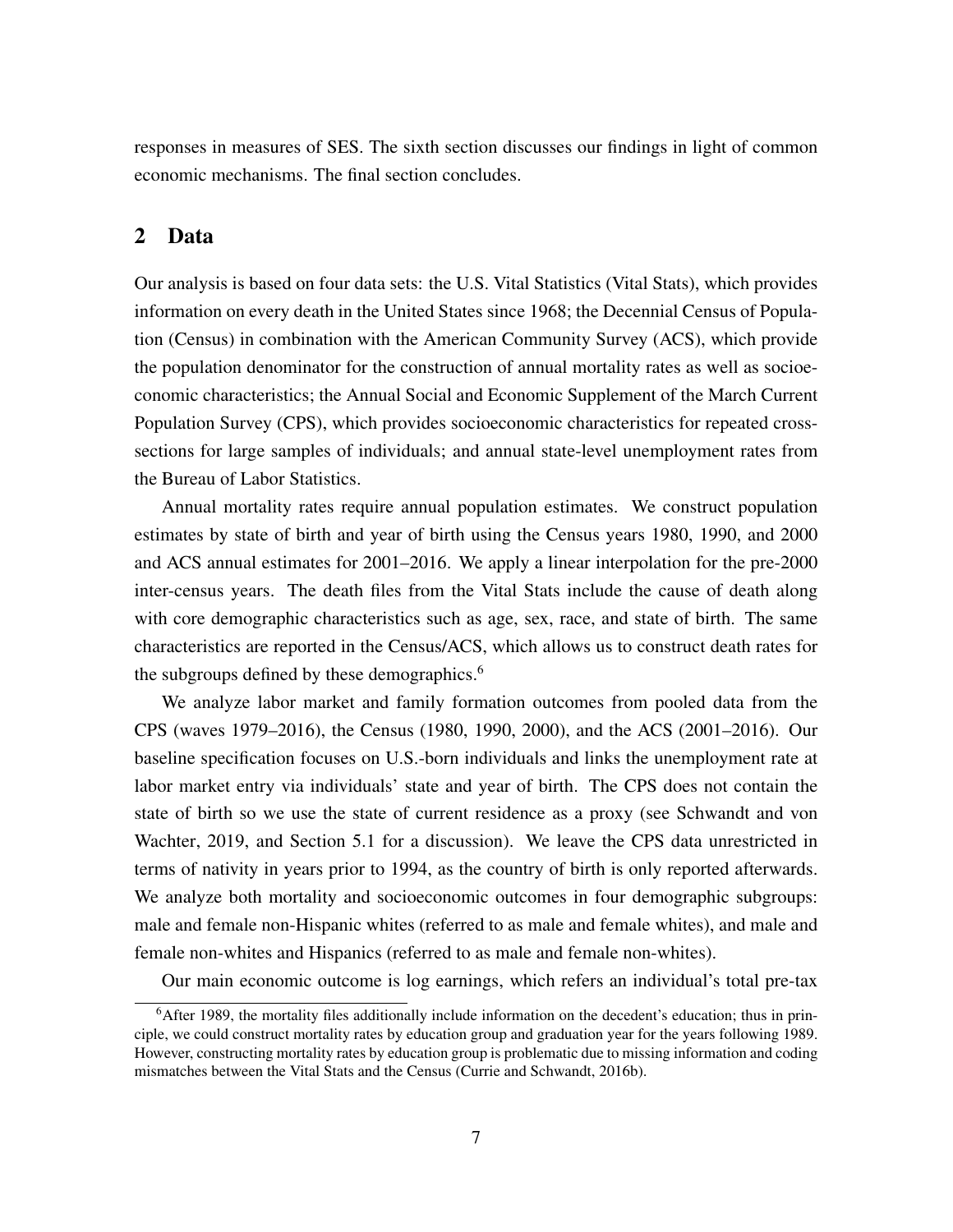wage and salary income in a given calendar year. Labor force participation is measured as reporting any positive earnings. Welfare receipt includes total annual pre-tax income received from public assistance programs.<sup>7</sup>Poverty status is assessed by comparing family income to the federal poverty line. Family formation measures include current marital status and the number of own children currently living in the respondent's household (the number of own children ever born is not reported in the CPS or Census/ACS data after 2000).

# 3 Empirical Approach

To obtain the causal effect of economic conditions at job market entry on mortality and socioeconomic outcomes we would ideally like to estimate the following regression model:

$$
outcome_{i,t} = \alpha + \beta_a e c_{i0} + \gamma_a + \epsilon_{i,t} \tag{1}
$$

where *outcome*<sub>it</sub> are different outcomes of an individual i at different ages a,  $ec_{i0}$  are local labor market conditions at labor market entry, and  $\gamma_a$  are age fixed effects. The coefficients  $\beta_a$  represent age-specific deviations from the typical age profile resulting from differences in initial local labor market conditions. To implement the equation, we have to choose a level aggregation for the appropriate labor market. For our analysis, we follow the majority of the literature and use annual state-level unemployment rates as indicators for the state of the local labor market. For a causal interpretation of  $\beta_a$  we further require that economic conditions at labor market entry be orthogonal to other determinants of the respective outcome that are not captured by the model.

#### 3.1 Identification strategy

There are two main challenges to estimating Equation (1). The first challenge is a data limitation: the Vital Stats mortality data and other population-wide data sources do not contain the state and year of graduation. The second challenge is a selection issue: if people select when to graduate or where to graduate in response to local labor market conditions, then economic conditions at labor market entry are not orthogonal to other factors potentially impacting an individual's later outcomes.

We follow the method developed by Schwandt and von Wachter (2019) to address both

 $<sup>7</sup>$ These include Supplemental Security Income payments to blind or disabled persons with low incomes; Aid</sup> to Families with Dependent Children; and General Assistance (not including separate payments for hospital or other medical care).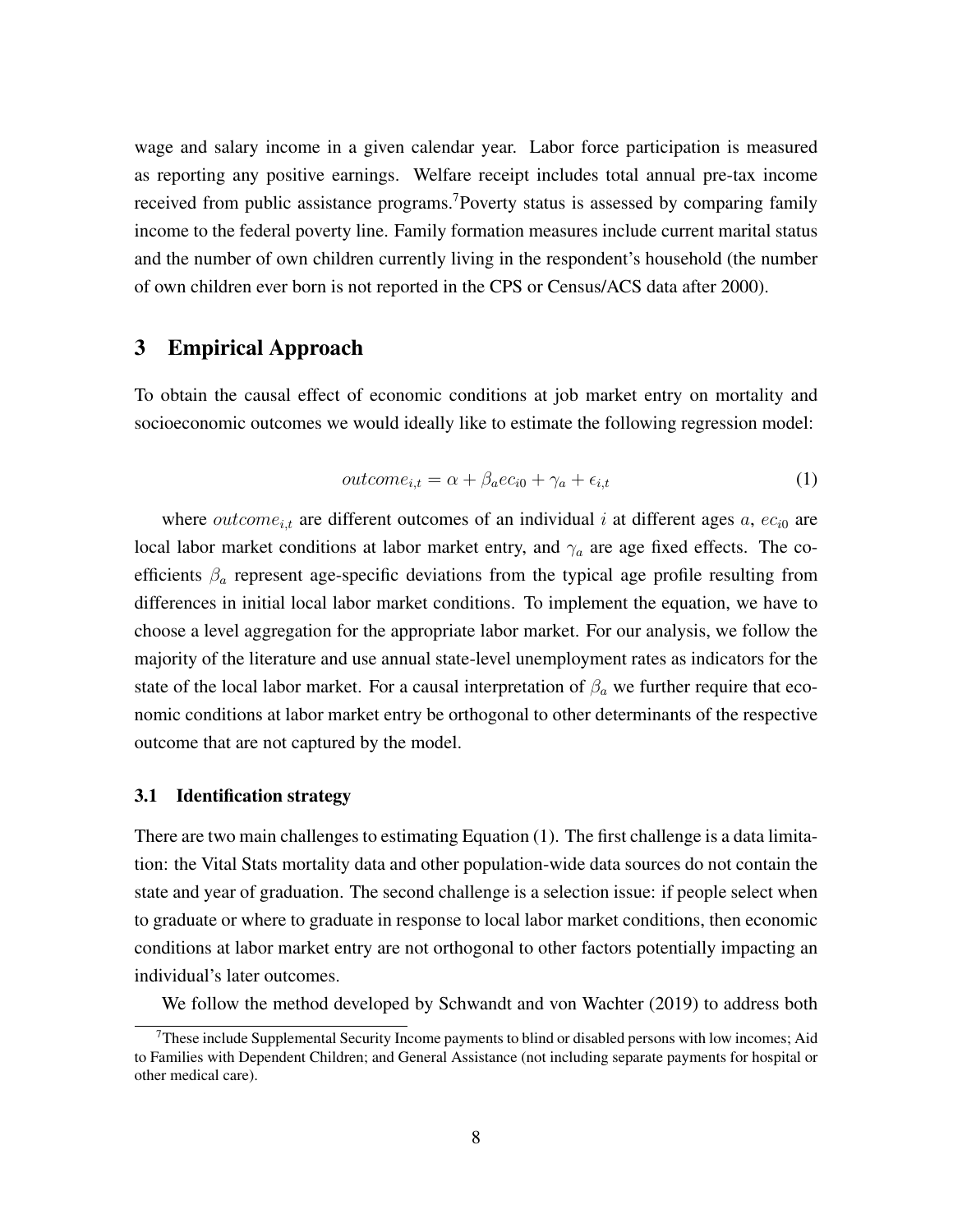challenges. We use data from the Census and the ACS to construct a proxy for the graduation year unemployment rate that only relies on information on an individual's state of birth and year of birth. Because these characteristics are fixed, they cannot be affected by labor market conditions around graduation. A key advantage of this approach is that these characteristics can be linked to the Vital Stats data, which also report the state and year of birth.<sup>8</sup>

To implement this approach, we first estimate migration shares  $\overline{mig}^A_{b,s}$  as the average share of cohorts in our sample born in state b that live in state s at ages  $A = 16, 18, 20, 22$ . Note that we only use state-specific *average* migration rates (i.e., state fixed-effects in the underlying regression model of individual level migration indicators) rather than migration rates of a specific birth cohort (state-cohort fixed effects), which could be driven by an endogenous response to contemporaneous labor market conditions. Next, we estimate graduation shares  $\overline{edu}^A_{b,c}$ , indicating the share of sample cohorts born in state b in year c who graduate at age  $A = 16, 18, 20, 22+$ . We predict graduation shares using both state fixed effects and country-wide cohort fixed effects (but not their interaction). The "double-weighted" (DW) average graduation year unemployment rate is then given by:

$$
u_{b,c}^{DW} = \sum_{A} \overline{edu}_{b,c}^A \sum_{s=1}^{51} \overline{m} \overline{ig}_{b,s}^A u_{s,c+A}
$$
 (2)

The double-weighted unemployment rate does not rely on endogenous migration at labor market entry or timing of labor market entry in response to local labor market conditions, as it is constructed using only state averages over time and national averages across periods, but not state-period variation. Moreover, because the cohorts are assigned their graduation state based on their state of birth, which is a fixed characteristic, the double-weighted unemployment rate is also not affected by state-cohort-specific migration after graduation.

### 3.2 Double-weighted specification (baseline)

We regress mortality and other outcomes on the double-weighted average unemployment rate, using the following specification:

$$
outcome_{b,c,a} = \alpha + \beta_a u_{b,c}^{DW} + \gamma_a + \lambda_b + \delta_c + \theta_t + \epsilon_{b,c,a}
$$
\n(3)

The indices  $b, c, a$ , and  $t$  refer to the birth state, birth year (cohort), age, and calendar

<sup>8</sup>This approach is based on synthetic cohorts (Deaton, 1985) and is further developed in Currie and Schwandt (2014), which link maternal life cycles to unemployment rates using mothers' own state and year of birth.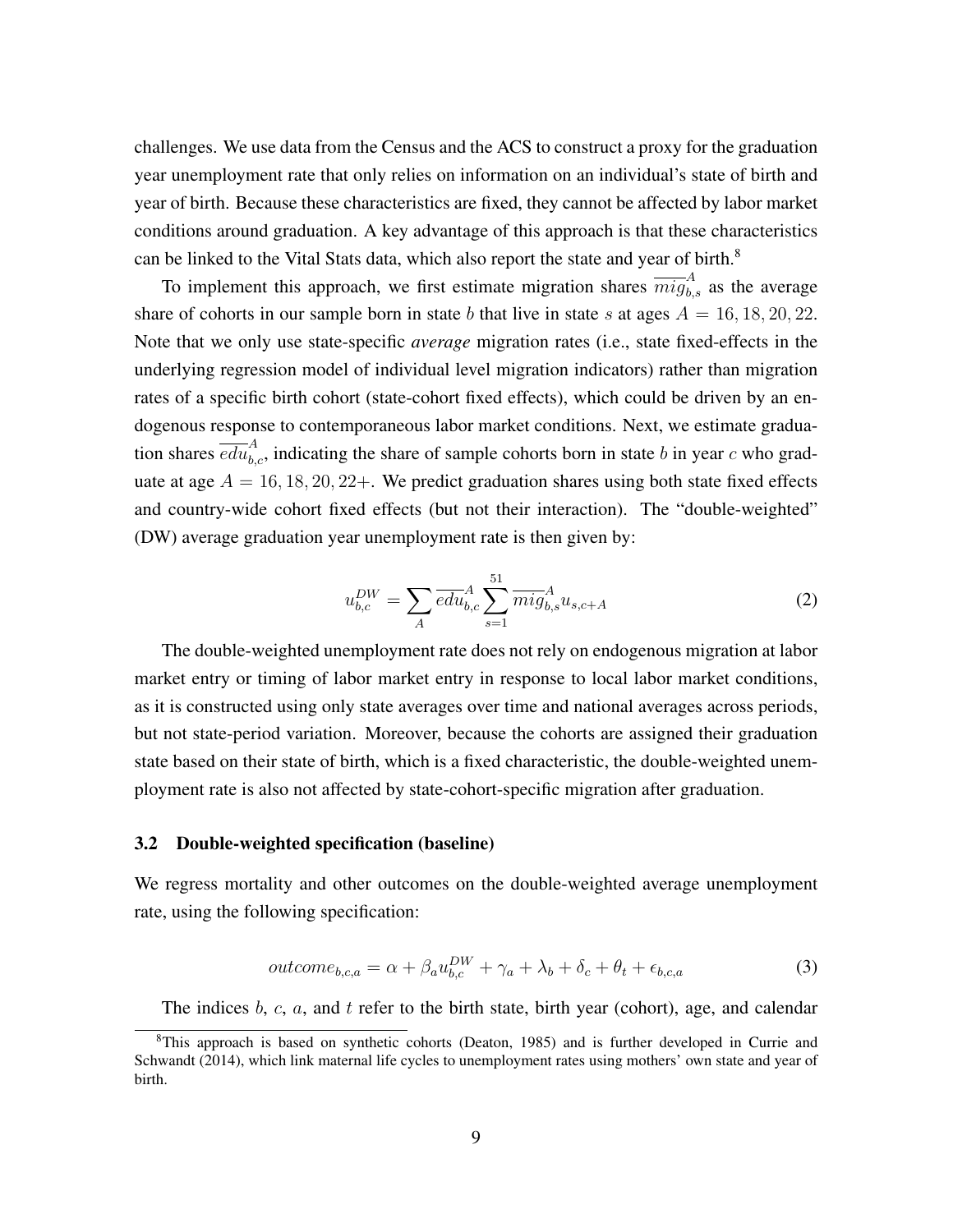year; hence  $\gamma$ ,  $\lambda$ ,  $\delta$ , and  $\theta$  are the coefficients on unrestricted age, birth state, birth cohort, and calendar year fixed effects, respectively.<sup>9</sup> The data are collapsed at the state-of-birth by year-of-birth by age level. Observations are weighted by the relevant population in a given cell and standard errors are clustered at the state-of-birth by year-of birth level to account for cohort-specific serial correlation in labor market outcomes.

Given the included fixed effects, the coefficient vector  $\beta_a$  captures deviations from the typical mortality age profiles related to cohort-state-specific variation in the unemployment rate at labor market entry that are uncorrelated with contemporaneous nationwide shocks and independent of responses in graduation timing and migration to state-cohort-specific shocks. Notice that we do not include the current state unemployment rate in our main results; therefore  $\beta_a$  captures the effect of graduating in a recession, given the regular subsequent evolution of local labor market conditions. However, controlling for the current state unemployment rate does not affect results substantially.

#### 3.3 Mincerian specification

We compare our baseline estimates to a specification that links individuals to the economic conditions in the state and the year in which they graduated. Such a specification is often used in previous studies that focused on college graduates and typically use longitudinal data containing direct information on the state and the year of labor market entry. In the CPS, we can proxy for this information using individuals' current state of residence and their reported educational attainment. We construct the "Mincerian" year of labor market entry as year of birth, plus six, plus years of education, and use it as the main explanatory variable in the following regression:

$$
outcome_{s,g,t} = \alpha + \beta_e u_{s,g} + \gamma_e + \lambda_s + \delta_g + \theta_t + \pi_d + \epsilon_{s,g,t}
$$
\n
$$
\tag{4}
$$

where  $u_{s,q}$  is the unemployment rate in the state of current residence s at the "Mincerian" year of graduation g. e refers to years of potential experience (years since graduation) and t to the calendar year. We additionally include education-group fixed effects  $\pi_d$ . The data are collapsed by the state of residence, graduation year, calendar year, and four education groups, and observations are weighted by the population weighted cell-size. Standard errors are clustered at the level of graduation year by state.

<sup>&</sup>lt;sup>9</sup>We drop one dummy for each age, birth state, birth cohort, and calendar year effects. It is well known that cohort, year, and age effects are not separately identified, and hence we drop a second dummy from the birth cohort effects. Choosing alternative restrictions has no bearing on our main results.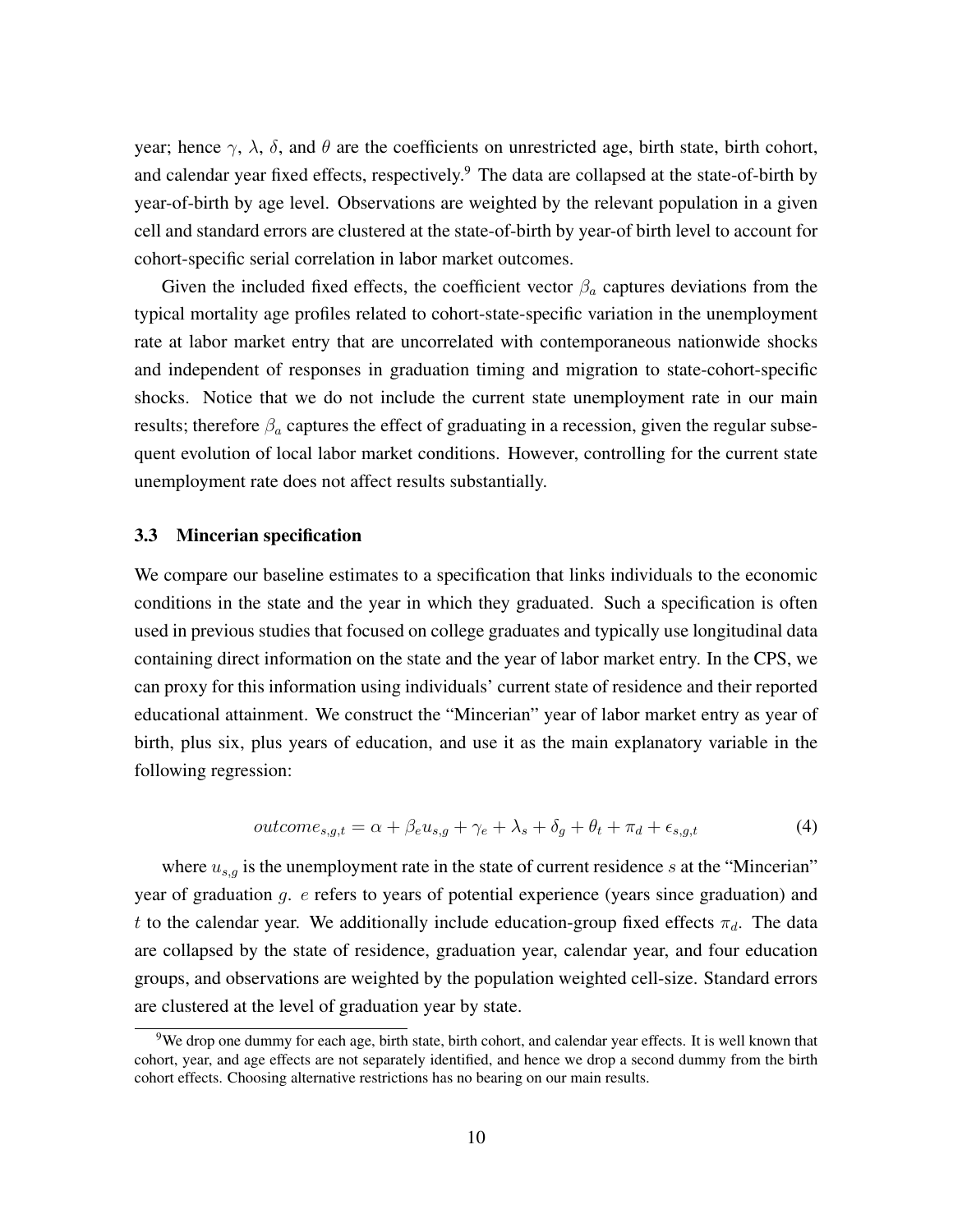Compared to the double-weighted average unemployment rate, the unemployment rate used in the Mincerian specification contains more identifying variation as it is not averaged across multiple years and all states. Moreover, the sample of the Mincerian specification is larger, as the double-weighted specification links each cohort to unemployment rates between ages 16 and 22. While the contrast with the Mincerian model is useful when we analyze economic outcomes, as discussed above the double-weighted specification is our preferred model for two key reason. It is not prone to bias stemming from endogenous timing or migration before graduation or to migration after graduation. Most importantly, the double-weighted specification can be used in the Vital Statistics mortality data.

#### 3.4 Sample restrictions

State-level unemployment rates are available from the Bureau of Labor Statistics only since 1976. Therefore, we exclude individuals who were born before 1960, i.e., who were 16-yearolds before 1976, in the double-weighted specification and individuals who graduated before 1976 when using the Mincerian specification. Our sample period starts in 1979, which is the year in which Vital Statistics death certificates started to report the state of birth. All data sets are further restricted to individuals born in the United States, with the exception of CPS data prior to 1994. Finally, we include only cohorts that are observed across all ages, resulting in different cohort ranges when analyzing wider or narrower age ranges. Our baseline cohorts were born between 1960 and 1967, and are observed from age 19 to age 49.

#### 3.5 Summary statistics

Table 1 shows mortality rates across five-year age groups and mortality causes for the 1960– 1967 birth cohorts. Between age groups 19–25 and 46–49, overall mortality increases more than threefold (from 11.3 to 37 deaths per 10,000). Disease-related mortality, which increases from 2.7 deaths to 28.7 deaths per 10,000, drives this increase. Deaths due to external causes fluctuate between 8.6 and 6.1 per 10,000 over these age ranges (see Appendix Figure A.1 for the typical age profiles of mortality due to diseases and external causes). The final column of Table 1 shows mortality due to deaths of despair, which include deaths due to liver disease, suicide, and drug poisoning. Deaths of despair increase from 1.8 to 6.9 per 10,000 over this age range. Part of this increase is driven by the surge of the opioid epidemic and drug poisoning deaths in later years of the sample rather than reflecting age effects. Table A.2 reports summary statistics for labor market and family formation outcomes and displays familiar life-cycle gradients. Tables A.1 and A.2 in the Appendix report summary statistics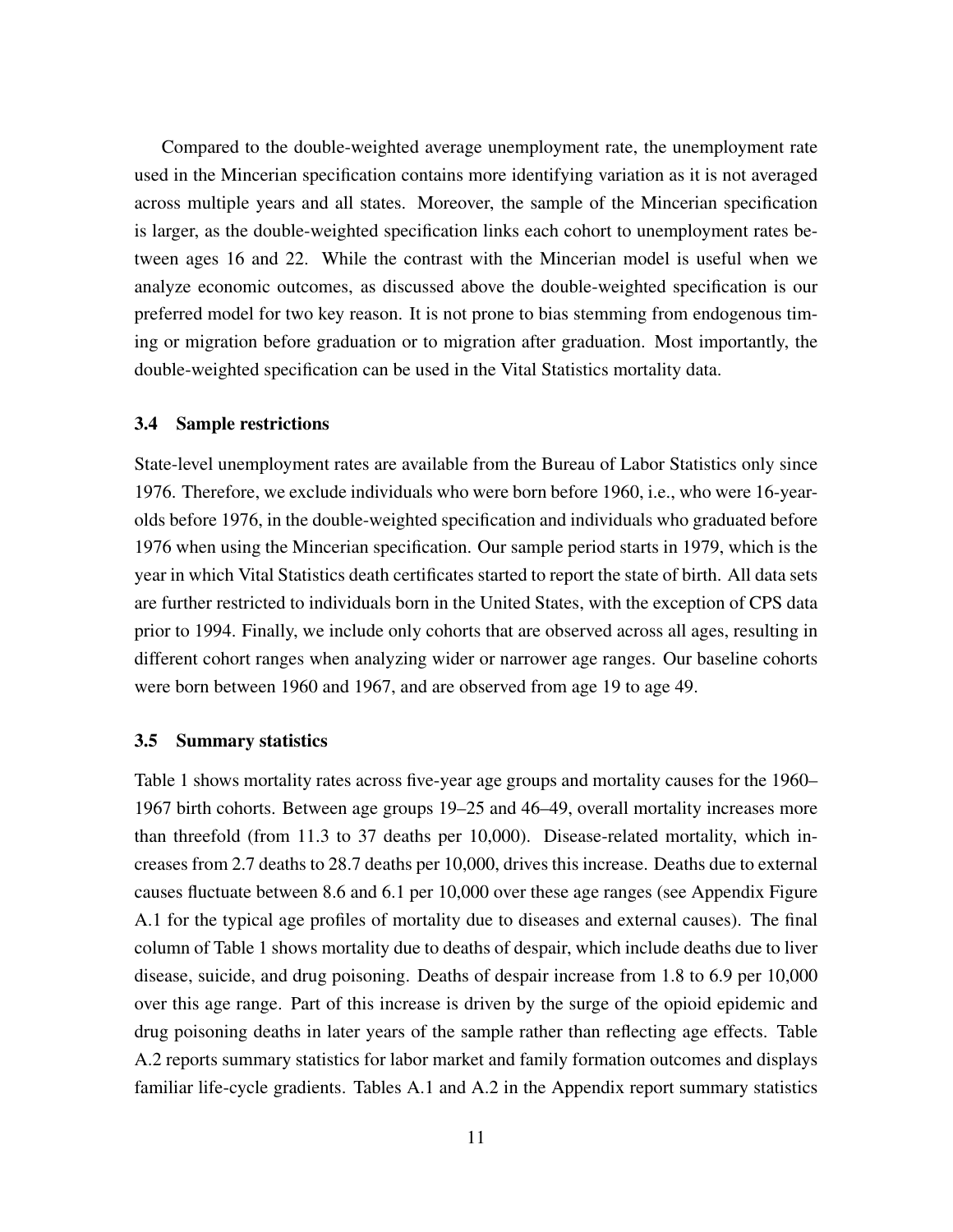by gender and race for mortality and socioeconomic outcomes, respectively.

# 4 Impacts on mortality

As backdrop to our regression analysis, we assessed nationwide cohort-level trends of overall mortality and mortality due to deaths of despair. Figure 1 shows age profiles for different cohorts that are divided into boom, bust, and regular cohorts depending on the unemployment rate around their graduation age (proxied by age 18 in this figure). As benchmark, dashed lines connect mortality levels at age 40 of boom cohorts. For overall mortality, the dashed line has a negative slope, suggesting that all-cause mortality at age 40 fell over time. For deaths of despair, however, the dashed line has a positive slope, indicating that mortality for those causes increased across cohorts. What is key for our analysis, the mortality rate at age 40 for bust cohorts lies above the dashed line in both figures, indicating that cohorts facing higher unemployment rates at age 18 experienced higher mortality rates at age 40 than those with more favorable economic conditions. At the same time, these figures also show the presence of cohort and time effects unrelated to labor market entry conditions, such as the HIV/AIDS epidemic in the mid-1990s. This highlights the need to control for time and cohort effects in a regression framework if one seeks to estimate the causal effect of economic conditions at labor market entry on subsequent mortality.

#### 4.1 Overall mortality

Figure 2 plots the coefficients (with 95 percent confidence intervals) from regressions of overall deaths per 10,000 on the double-weighted average graduation year unemployment rate, interacted with two-year age groups ( $\beta_a$  in Equation (3)). The effects at age 19 and 20, i.e. the contemporaneous effects of higher unemployment on mortality, are negative. For every additional percentage point in unemployment at graduation, mortality at age 19 and 20 is reduced by about 0.2 deaths per 10,000. This finding is in line with Ruhm (2000) and related studies, who have shown that mortality tends to decrease during times of high unemployment. The figure shows that this negative effect vanishes at subsequent ages, and fluctuates around zero between the mid-20s and the mid-30s. In the late 30s, however, a positive effect on mortality appears that further increases up to the late 40s (see Appendix Figure A.2 for log-mortality results). Mortality at age 49 increases by about 1 death per 10,000 for every percentage point increase in the graduation year unemployment rate.

Table 2 shows the point estimates corresponding to Figure 2 (column 5). To obtain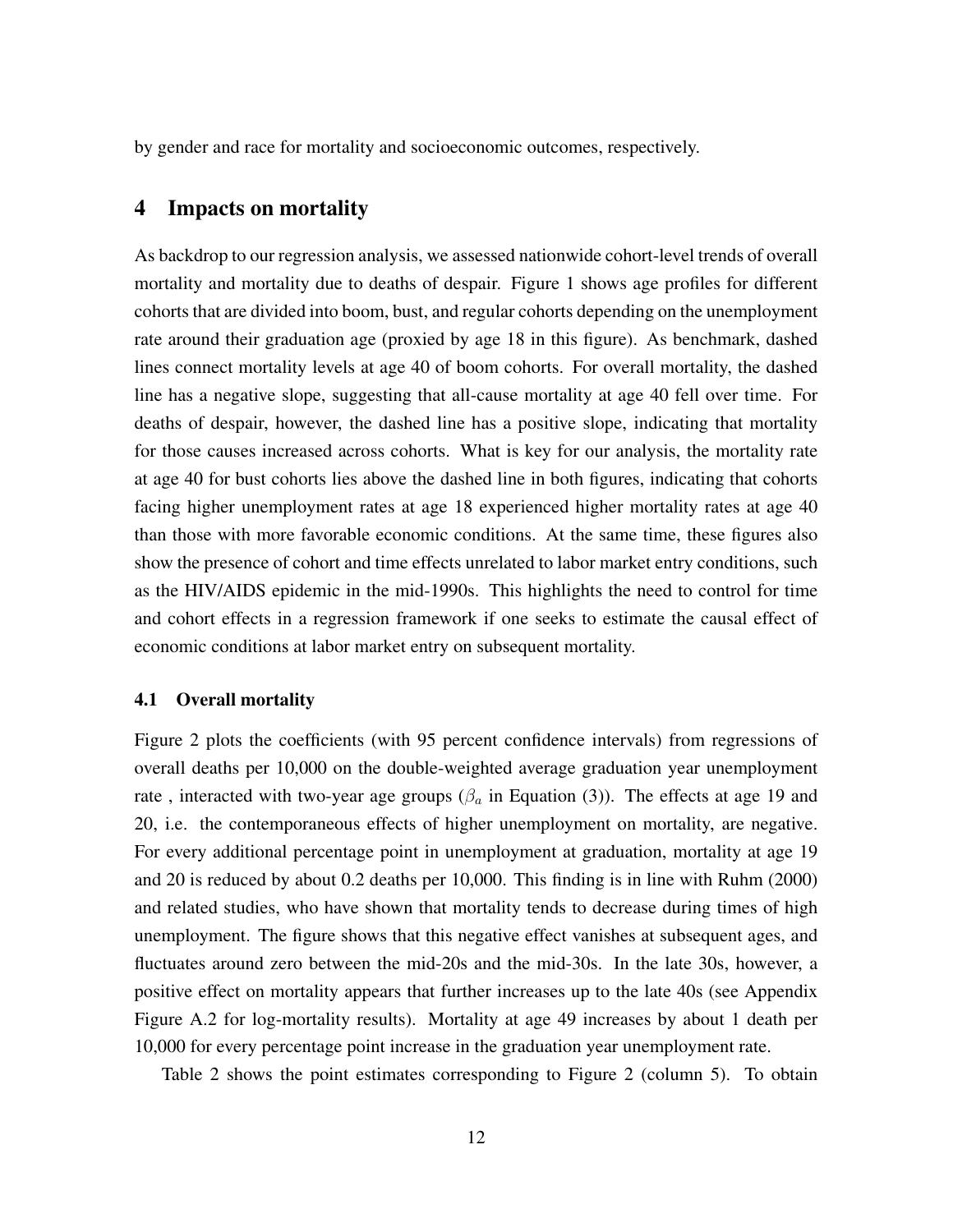a balanced sample across all ages our main results focus on individuals born between 1960 and 1967 that entered the labor market approximately between 1978 and 1989. However, this cohort restriction does not drive our main finding. The remaining columns of Table 2 show findings from an increasingly larger number of cohorts, including only the age effects that can be identified with all cohorts present (see also Figure (A.4)). Effects are similar when we shorten the analyzed age window in order to include additional birth cohorts. These results suggest that entering the labor market during bad economic times has a positive long-term effect on mortality. Furthermore, this effect is not visible or even reversed in the short run.<sup>10</sup>

#### 4.2 Effects on cause-specific mortality

Figure 3 shows separate regression results for deaths due to diseases and external causes. It is apparent that the negative effect on mortality at young ages is entirely driven by external causes, while the positive and increasing effects at middle ages is driven by disease-related deaths.

In order to further explore the drivers of the positive long-term effects at middle ages, Table 3 shows regression results for leading disease-related mortality causes. These regressions use mortality in logs as rates differ up to a factor 100 across age groups (see Table 1). For deaths due to liver disease, heart disease, and lung cancer we find an effect pattern that resembles the positive effects for overall disease-related mortality in Figure 3. We do not find effects of early labor market conditions on deaths due to other cancers, even though cancers other than lung cancer are jointly a leading cause of death in the late 40s.

Overall, we find that the positive effects on mortality in middle age from adverse initial labor market conditions are to a large extent driven by disease-related causes that can be linked to detrimental health behaviors, such as smoking, drinking, poor diet, and lack of exercise.

Yet, it turns out that the apparent absence of an effect on overall external deaths in the right panel of Figure 3 masks important heterogeneity across different causes. Figure 4 zooms in on different external causes of death. The negative contemporaneous effects at ages 19 and 20 are entirely driven by a decline in accidents (first panel).<sup>11</sup> The second panel of Figure 3 shows that there is no effect on suicide, either at younger or at middle ages. For drug poisoning deaths (third panel), however, a positive and significant effect appears after

 $10$ Our findings are robust to the choice of cohort, age, and year fixed effects. Appendix Figure A.3 shows that specifications with alternative cohort effects result in virtually the same effect pattern.

<sup>&</sup>lt;sup>11</sup>This finding is in line with Evans and Moore  $(2011, 2012)$  who show that economic activity increases short-term mortality.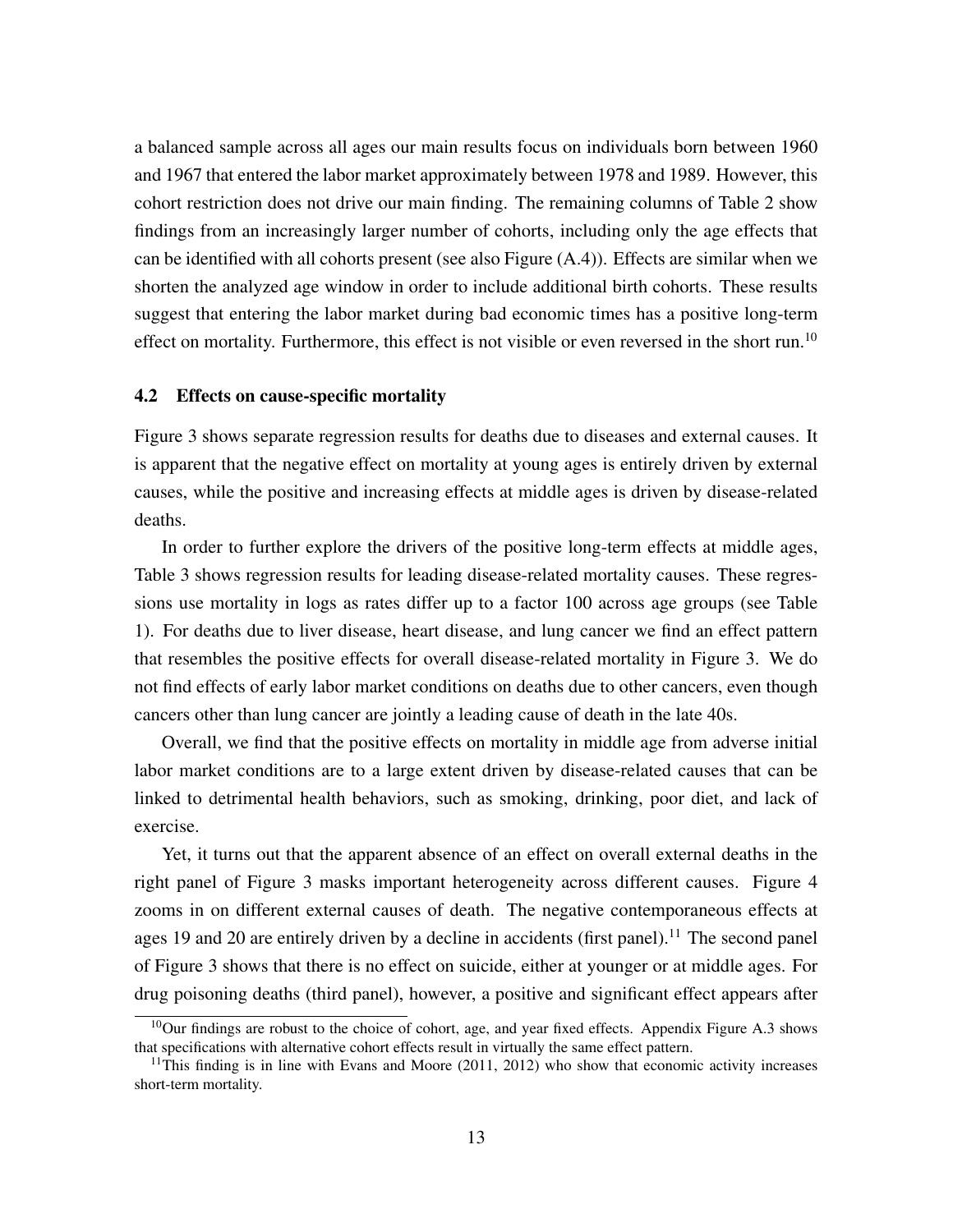age 40.

Figure 5 shows positive midlife impacts on deaths of despair, as defined by Case and Deaton (2015, 2017), and compares effects to broader sets of deaths related to health behaviors, including lung cancer and heart disease. The left panel shows effects on deaths per 10,000. Adding lung cancer has little impact on estimates at younger ages but greater impacts in the 40s. At age 49, the total impact doubles compared to deaths of despair alone. Further adding heart disease increases impacts more dramatically, with point estimates around 0.6 in the late 40s, about six times the impact on deaths of despair alone. Jointly, these causes of death can explain approximately two thirds of the overall increase in mortality we find (see Figure 2). Heart disease is the leading cause of death in this age group, which may partly explain the large impacts when this cause is included. The right panel of Figure 5 therefore shows effects on log mortality rates, which can be interpreted as percent increases. The resulting differences across the three groups of causes are smaller, but the specification that includes heart disease still yields the largest point estimates.

Overall, we interpret the patterns shown in Figure 5 to reinforce our finding from Table 3 that the positive effects on mortality in middle age from adverse initial labor market conditions are to a large extent driven by disease-related causes that can be linked to detrimental health behaviors. The results also indicate that mortality analyses that focus on long-term socioeconomic decline and the role of economic hardship might include lung cancer and heart disease deaths, besides the more strictly defined deaths of despair.

#### 4.3 Demographic heterogeneity of mortality effects

Table 4 shows impacts of the unemployment rate at the time of labor market entry on mortality by demographic group (summary statistics reported in Table A.1). Given sizable differences in mortality levels across race and gender, we show effects on log mortality.

Midlife impacts of the unemployment rate at labor market entry on overall mortality are similar across race, but they are two to three times larger for women than for men in percentage terms (albeit relative to a smaller baseline rate). Interestingly, for non-whites, some mortality impacts already appear in the 20s, and this early effect occurs both for disease-related deaths and deaths of despair. This could be partly driven by larger adverse consequences of initial unemployment rates on earnings and poverty for non-whites (Schwandt and von Wachter (2019)). In addition, both the HIV and the crack epidemics of the early 1980s to mid-1990s hit the non-white community much harder. During that time, HIV-infections and crack addiction could lead to death within a few years. Appendix Table A.5 shows disease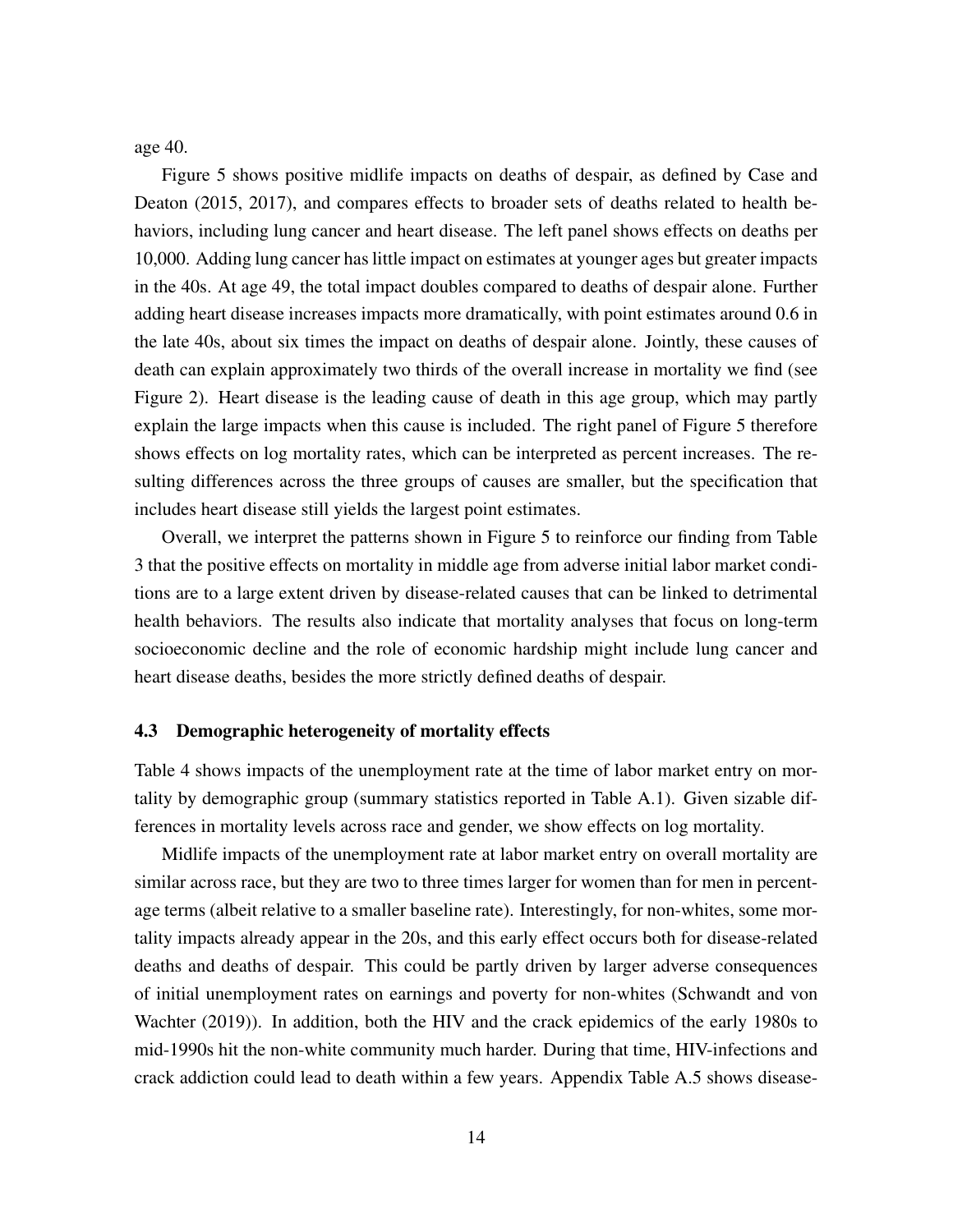related mortality excluding HIV/Aids deaths, and indeed, point estimates for non-whites are reduced by about one-third.

Midlife impacts on deaths of despair in Panel (B) of Table 4, on the other hand, are driven by whites. Point estimates for non-whites are small and not significantly different from zero. This finding is in line with literature showing that non-whites were less strongly hit by the opioid epidemic as doctors discriminated against non-white patients in their prescribing behavior (Pletcher et al., 2008). When we include lung cancer and heart disease in the second panel, we find, if anything, stronger midlife impacts for nonwhites.

In sum, the pattern in Table 4 suggests that while the overall mortality impact of initial labor market conditions is similar across races, there are differences in the most-affected causes, partly depending on the exposure of different demographic groups to different epidemics occurring during the sample period.

### 4.4 Magnitude of mortality effects

How large are the estimated mortality effects? The answer to this question crucially depends on whether and how we assume the mortality impact sustains after age 49, the end of our age window. If mortality impacts only occurred between ages 19 and 49, the impact on life expectancy would be moderate: entering the labor market during the 1982 recession (i.e., facing a 3.9 percentage point increase in the entry unemployment rate) would reduce life expectancy by 0.6 months. However, given our estimates of increasing mortality impacts over age, it seems more likely that effects sustain past age 49. We calculate life expectancy losses based on a linear and a percent extrapolation (illustrated in Figure A.5). The linear extrapolation assumes that impacts increase linearly with age, following the trend estimated for age 40 to 49. For the percent extrapolation we use a constant 2 percent effect for the rest of life.<sup>12</sup>

Adding the impact of a 3.9 percentage point increase in the entry unemployment rate to the mortality age profile (using the percent extrapolation) makes only a minor difference at any given age (see Figure A.6). But these impacts accumulate over the life cycle. As reported in Table 5, the linear and percent extrapolations imply a loss in life expectancy of 5.9 and 8.9 months, respectively. For a hypothetical cohort of 4 million (approximately the

<sup>&</sup>lt;sup>12</sup> Alternatively, we can extrapolate impacts at older ages based on log-linear Gompertz models. However, such models imply much larger impacts at older ages than the linear or percent extrapolations that we use. Fitting a linear age trend through the log mortality impact (Figure A.2, right panel), with a negative impact at age 19 and positive impacts above age 40, results in a positive age slope implying that the impacts on log mortality increase with age, beyond the 2 percent observed at the late 40s.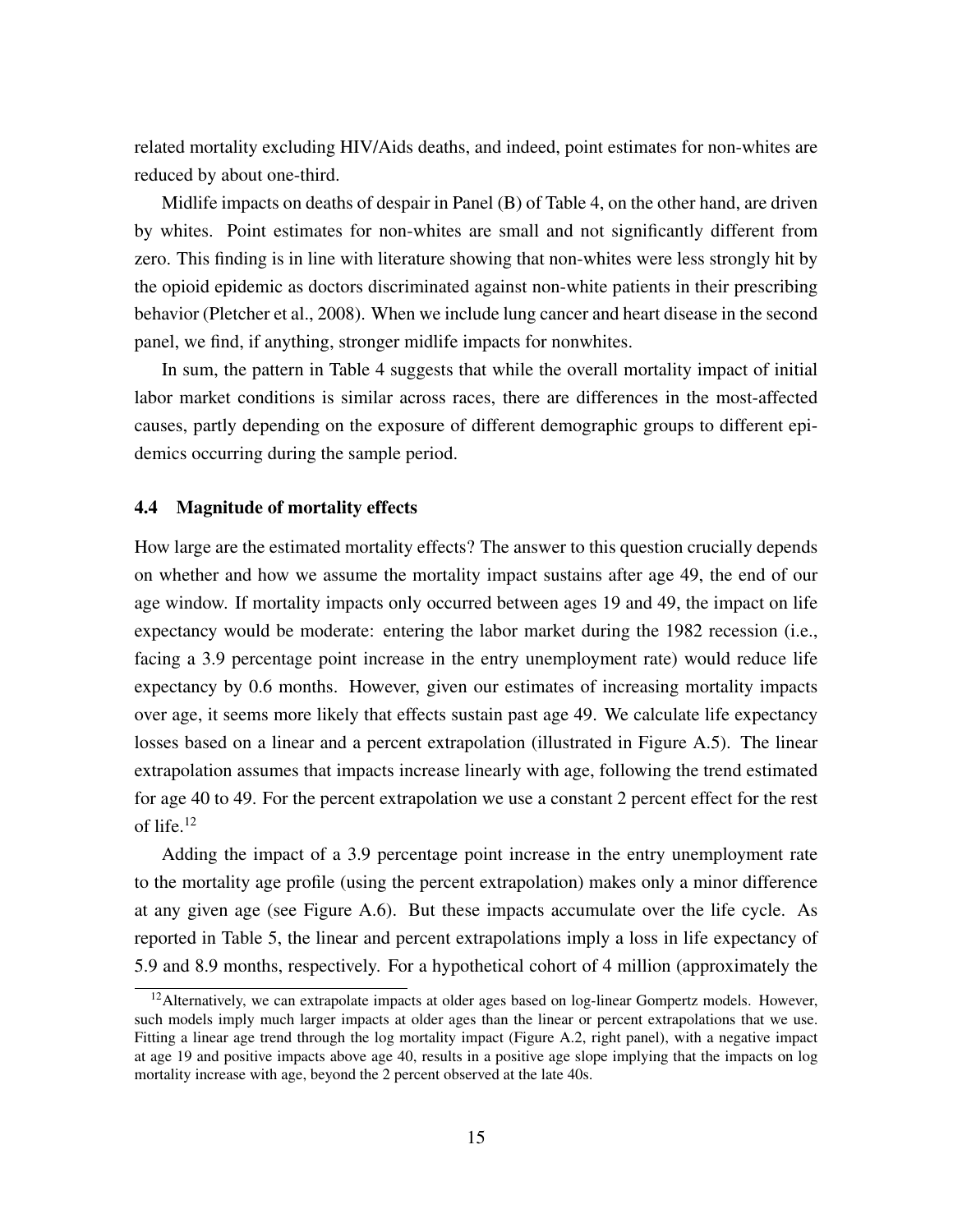size of the 1964 birth cohort), this is equivalent to a total of 2 million and 3 million life years lost, respectively.

A life expectancy loss of six to nine months is reasonable compared to mortality impacts of labor market and business cycle shocks estimated in previous literature. Sullivan and von Wachter (2009) find that job loss as part of a mass layoff reduces life expectancy by 1 to 1.5 years. Our mortality effect is about half the size, but our estimated impacts on income are smaller, too. Sullivan and von Wachter (2009) estimate a 10–20 percent reduction in lifetime earnings, whereas results in Schwandt and von Wachter (2019) imply a loss of 6% of cumulated earnings in the first ten working years from entering the labor market in a recession. Given our findings in Section 5 this is an underestimate of the total effect on earnings.

Another benchmark is the contemporaneous mortality effect of business cycle fluctuations (Ruhm, 2000; Miller et al., 2009; Stevens et al., 2015). We use the contemporaneous impacts by single year of age reported in Miller et al. (2009) to calculate the effect of a 3.9 percentage point increase in the unemployment rate on life expectancy (this refers to the impact on the length of life for an individual that experiences a strong local recession at every year of age throughout life), resulting in an increase in life expectancy by 1.9 months. In other words, the negative longevity impacts of entering the labor market during a recession is three to 4.5 times larger than the positive contemporaneous mortality impacts.

Another way to benchmark our estimates is to compare them the overall increases in deaths of despair studied in the literature. Between 1990 and 2010, deaths of despair increased by around 3.4 per 10,000 at age 50 to 54 (Case and Deaton, 2017). These cohorts entered the labor market in the late 1960s to the late 1970s, with recessions occurring during a total of two years and three months of that period. Even in the hypothetical case that all of these cohorts were fully impacted by a strong recession (experiencing a 4 percentage point increase in the entry unemployment rate), deaths of despair would only increase by 0.4 per 10,000.

## 5 Impacts on labor market and family formation outcomes

In this section, we expand our analysis and estimate the longer-term effects in middle age of entering the labor market in a recession on a broad set of labor market and family formation outcomes. This is of interest in its own right since most prior studies have focused on effects in the first ten to fifteen years, partly motivated by the desire to combine a larger number of entry cohorts in their estimates. Here we focus on cohorts coming of age before, during,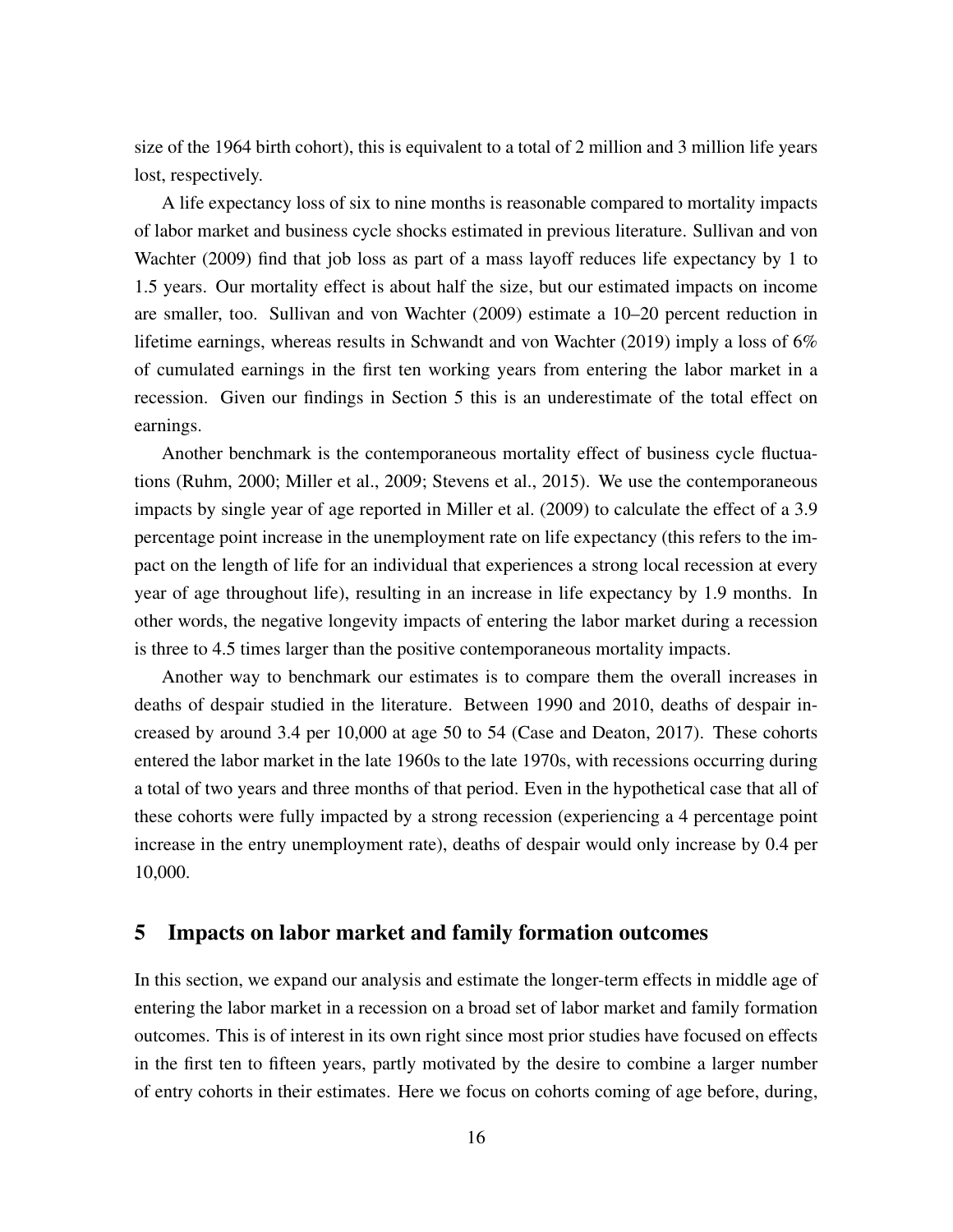and after the early 1980s recession and hence can follow these cohorts into middle age. In addition, these findings are relevant since they give further context for the increases in mortality in middle age we find. In interpreting these findings, it is important to bear in mind that our research design allows us to estimate the causal effect of adverse initial entry on a range of outcomes, but does not allow us to disentangle likely complex interdependencies.

To benchmark our findings to the prior literature, we start by comparing the short- and medium-run effects for log earnings for individuals entering the labor market in 1976–1987 (the equivalent to our 1960–1967 baseline birth cohorts in the double-weighted specification) with results for individuals entering 1976–2015 that are studied in Schwandt and von Wachter (2019). We then study a broader set of socioeconomic outcomes in middle age for the 1976–1987 entry cohorts using the double-weighted specification discussed in Section 3.2.

#### 5.1 Earnings impacts using the Mincerian specification

The top panel in Figure 6 shows the impact of the graduation year unemployment rate on log earnings by years of potential labor market experience based on the Mincerian specification in three different samples. The blue and green lines show effects in CPS and Census/ACS data, respectively, for individuals graduating in 1976–1987 who can be followed up to 30 years past graduation. The dashed lines show 95 percent confidence intervals. The red line with hollow squares (labeled SvW) replicates the baseline estimates from Schwandt and von Wachter (2019) using CPS data and including observations from all individuals graduating between 1976 and  $2015.<sup>13</sup>$ 

All three sample specifications show a similar short- and medium-term effect. Initially, earnings are decreased by -2.5 to -4 percent for every percentage point increase in the graduation year unemployment rate, and this effect fades out within ten years. But this is not yet the full story. Negative effects reappear 15 to 20 years after graduation and they remain at around minus one percent until the end of our observation period.

As described in Section 3, to address selection issues we also replicated these findings using our double-weighted unemployment rate. The bottom panel of Figure 6 shows earnings effects by age using the double-weighted specification and the same baseline cohorts as in the mortality analysis. Compared to the Mincerian specification, estimates are less precise, both due to the smaller number of included cohorts and the reduction in identifying variation

<sup>&</sup>lt;sup>13</sup>As described in the data section, we use state of current residence in the CPS data as a proxy for state of birth. The similarity between the CPS and the Census results suggests that this proxy is reasonable.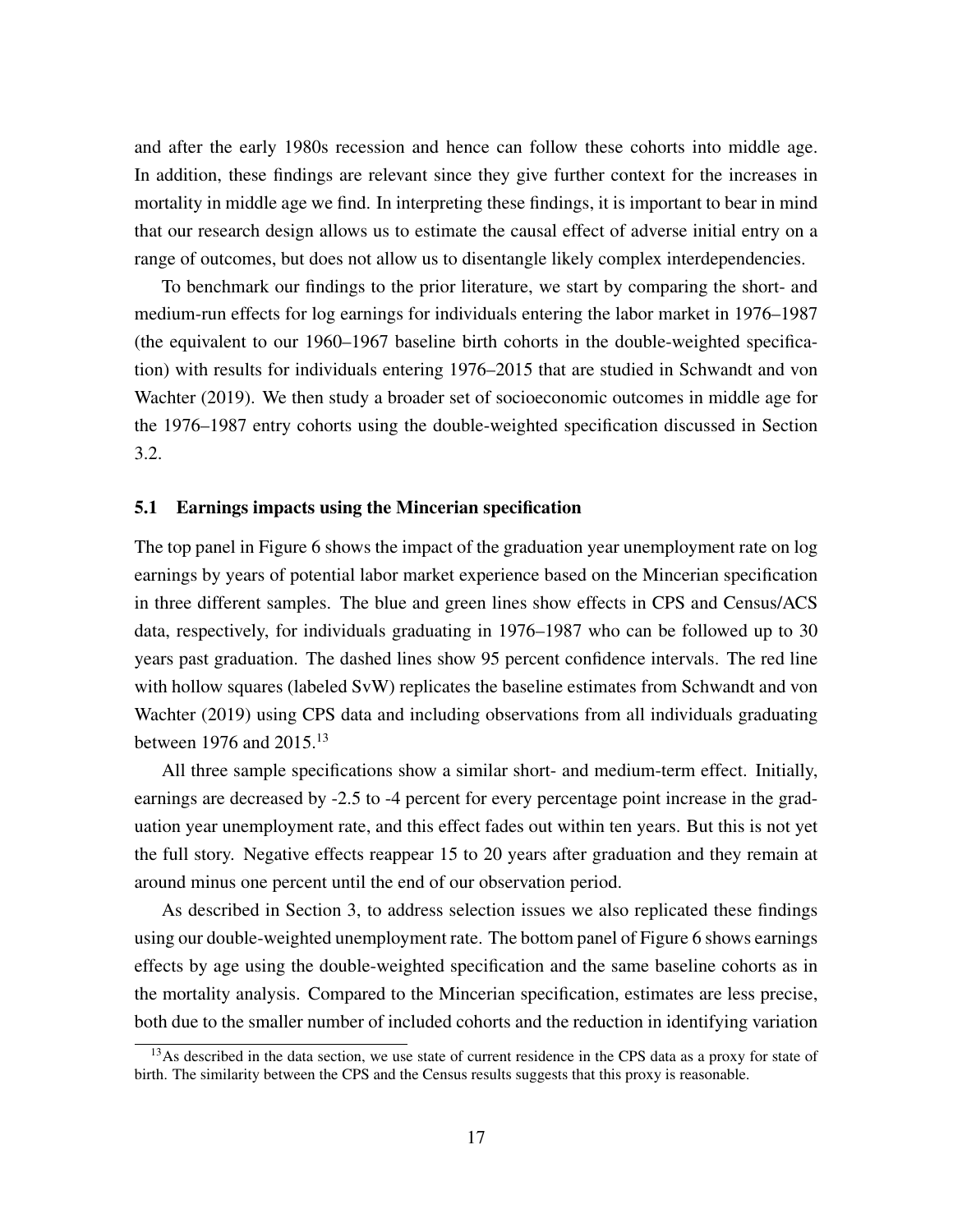caused by the two-way averaging inherent in the double-weighted average graduation year unemployment rate. Moreover, the effect at age 19 is smaller than the effect at age 20 as at that age those cohort members with more than 12 years of education have not yet entered the labor market. But besides these differences, the overall pattern is very similar to the Mincerian specification shown in the top panel. The initial negative effects of the unemployment rate at labor market entry fade out in the late 20s and early 30s but then reappear in the mid-30s. The point estimates, shown by decade of age in Table 6 (A), imply about a one percent loss in middle-age income for every percentage point increase in the double-weighted graduation year unemployment rate.

#### 5.2 Effects on labor market outcomes

For the analysis of additional outcomes, we pool the CPS and Census/ACS samples to maximize our sample sizes. Figure 7 and Table 6 show the impact on log earnings in the pooled sample, along with further labor market outcomes. In midlife, despite having lower annual earnings, recession graduates have higher rates of labor force participation. However, compared to the means in the same age group shown in the bottom panel of Table 1 (78.2 percent), the point estimates shown in Table 6 imply that the effect of a three-point rise in the unemployment rate increases the longer-term employment rate only by 0.92 percent relative to the mean. Recession cohorts are also less likely to receive welfare income in middle age. Yet, despite the decline in earnings and welfare receipt, they do not experience a longer-term impact on poverty rates. We will discuss these results further when considering separate demographic groups.

#### 5.3 Effects on family formation

Figure 8 and Table 6 show that we find precisely estimated effects of entering the labor market in a recession on family formation outcomes over the life course and up to middle age. In the short-term, recession graduates experience slightly elevated marriage rates. However, with increasing age this marriage bonus decreases and turns negative in the late 30s when recession graduates are less likely to be married than their more lucky counterparts. The second panel in Figure 8 shows that the effect on marriage rates is partially driven by divorces, which spike in the late 20s and follow the peak of the marriage rate effect by about five years. For unlucky labor market entrants, divorce rates remain elevated until age 49. Compared to the means at ages 40–49 (bottom panel of Table 1), the magnitude of these effects (reported in Table 6) is small to moderate. A three-point rise in the unemployment rate — roughly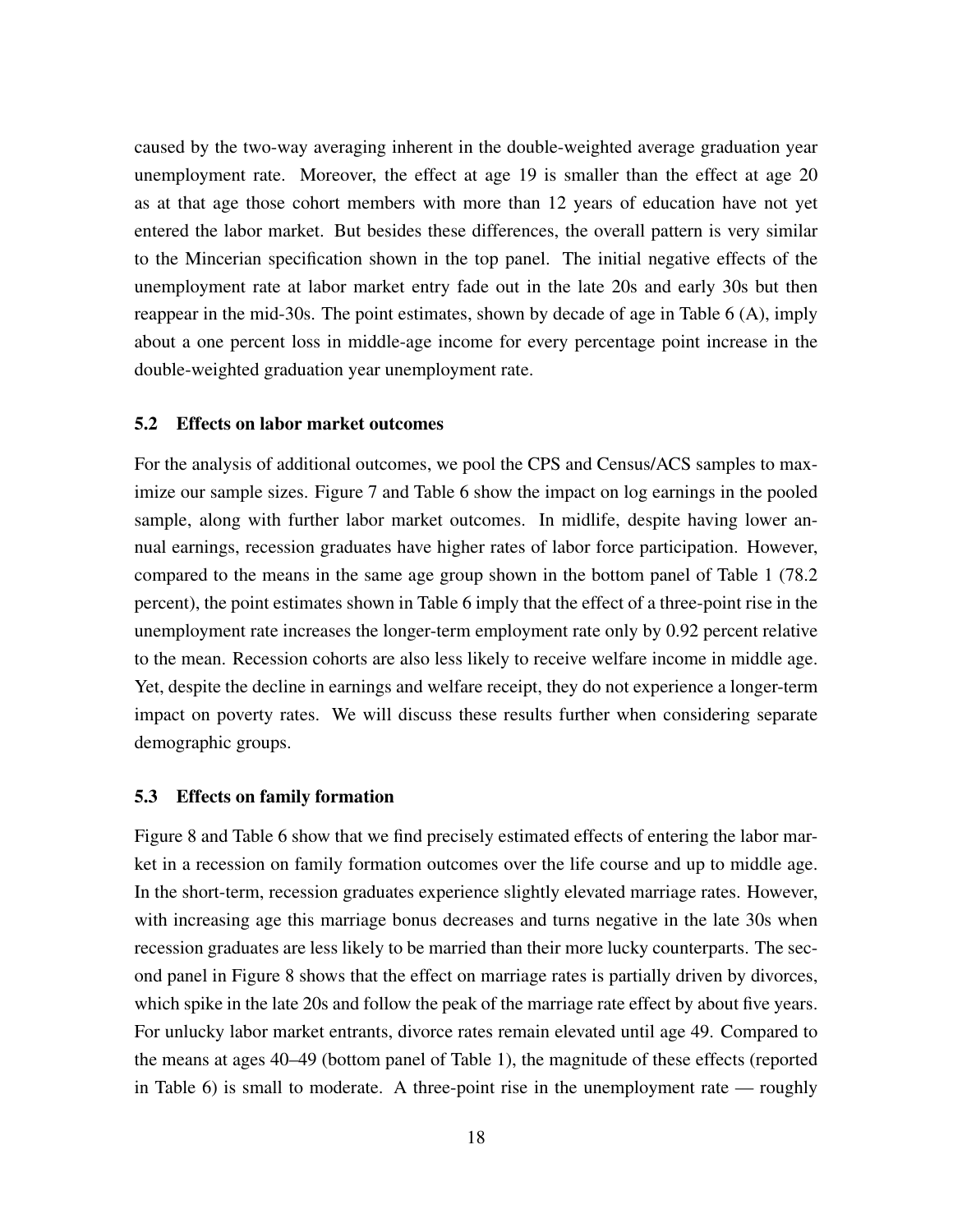the typical increase in a recession — would imply a reduction of somewhat less than 2.5 percent in middle age marriage rates relative to the mean (63.5 percent), and a rise of about 3.5 percent in middle-age divorce rates relative to the mean (19.34 percent).

The bottom two panels in Figure 8 show corresponding effects of entering the labor market in a recession on cohabitation with own children. Recession graduates are more likely to have own children living in their household in their mid-20s, in line with higher marriage rates at that age.<sup>14</sup> However, in midlife they are less likely to have any own children in their household. The effects are again of moderate size, with a three-point rise in unemployment rates implying effects of 3-4 percent relative to the mean. We cannot distinguish whether this effect is driven by adolescent children moving out, younger children living with a divorced partner, or lower overall fertility rates. Given that Currie and Schwandt (2014) show increased unemployment rates during women's early 20s lower their completed fertility, it is likely that at least part of our findings is due to reduced overall fertility rather than being only a reflection of differences in birth spacing or cohabitation patterns.

## 5.4 Demographic heterogeneity of socioeconomic impacts

In Tables 7 and 8, we analyze the impacts on labor market and family formation outcomes separately by gender and again two broad race groups, whites (referring to non-Hispanic whites), and non-whites (including Hispanics). The main takeaway is that even though the initial labor market effects are much stronger for non-whites, the long-term effects on income and family formation tend to be driven by whites. While both white men and women experience a reduction in midlife marriage rates and in the presence of children in household, longer-term effects on earnings are concentrated on white men. While key findings are precisely estimated, an important caveat is that in some instances we do not have sufficient precision in the non-white samples.

The initial earnings effect of entering the labor market in a recession is about double for non-whites compared to whites (Panel A of Table 7). Both groups experience a reduction in the initial loss, and by age 30–40, non-whites have no long-term loss. However, the losses for white men never quite disappear in their thirties and the losses grow larger in their 40s. To the extent that negative long-term effects for whites may be driven by employment in jobs

<sup>&</sup>lt;sup>14</sup>Note that the zero effect at age 19, one year after the modal labor market entry, is somewhat at odds with the well established finding of procyclical fertility (Currie and Schwandt, 2014). One potential explanation is that fertility tends to lead rather than lag fluctuations in the unemployment rate (Buckles et al., 2018). It is also likely that upon exiting school around age 18, individuals take some time to learn about the adverse labor market situation and to find a partner and have children, leading to a gradual increase of the effect by age.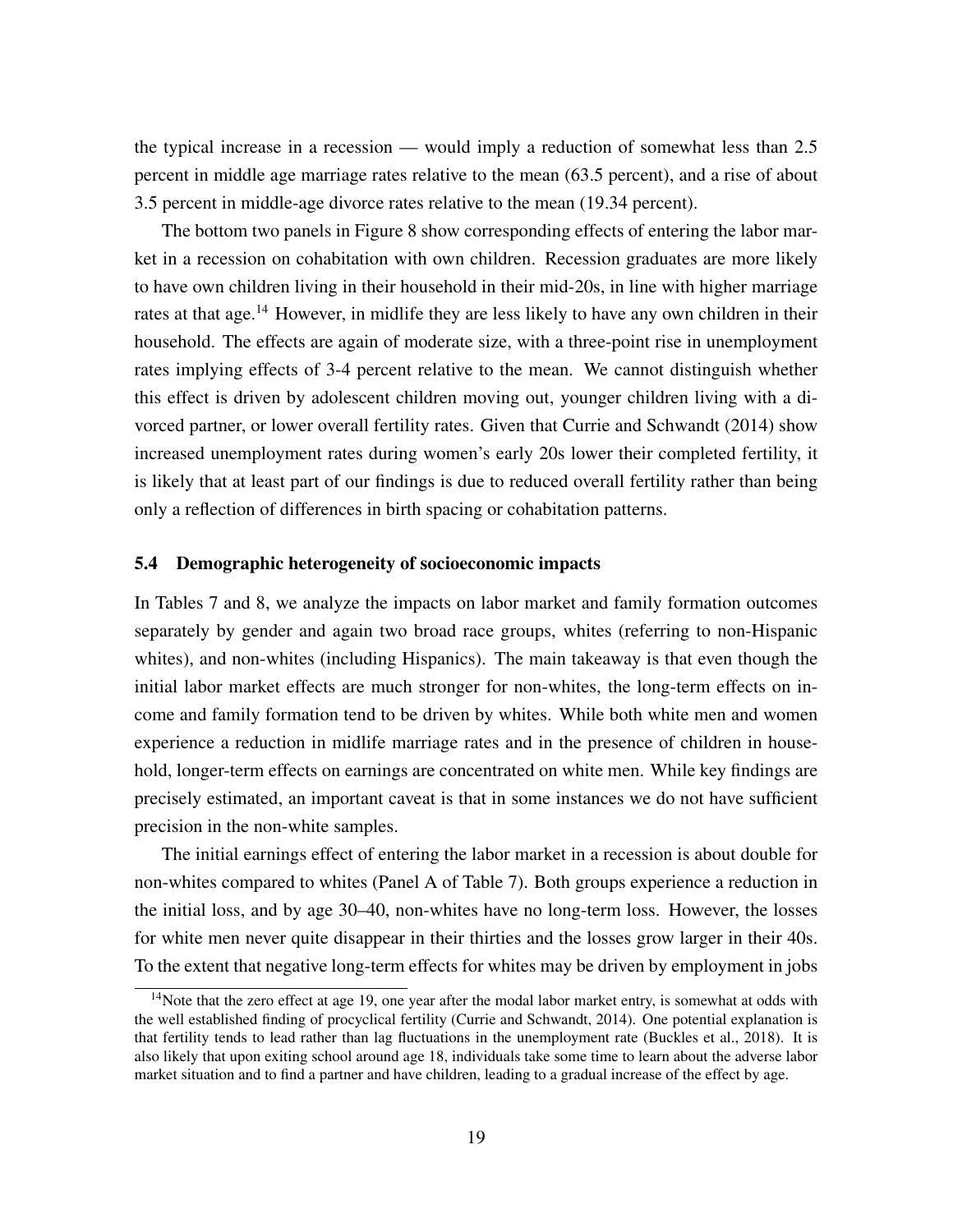with flatter income age profiles (see Section 6), the absence of an effect for non-whites could mean that jobs with steep income profiles are not available to disadvantaged populations even in better economic times. Among these cohorts, white women appear to have smaller, imprecisely estimated initial earnings losses and no signs of longer-term effects.

In the bottom row of Table 7, we show the *p*-values of two-sided *t*-tests of the equality of the coefficients at age 40-50 of each demographic with the corresponding effect for white men. It is clear that white men have statistically different long-term earnings effects from entering the labor market than women and non-white men. Women, however, appear to experience stronger effects on labor supply (Panel A of Table 7).<sup>15</sup> As a mirror image, welfare receipt is significantly negatively impacted for all demographic groups except for white men (Panel B of Table 7). The effects are strongest for non-white women, who also have substantially higher baseline rates (Table A.2). There are no precisely estimated effects on poverty for any demographic group. The findings on labor supply, welfare receipt, and poverty could be partly influenced by the strong 1990s labor market that affected these cohorts in their midto late-30s and early 40s. As further discussed in Section 6, for women both the short- and longer-run labor supply effects could also be affected by family considerations.

Turning to family status, Panel A of Table 8 shows that the effect of entering the labor market in a recession on marriage and divorce rates are largely concentrated on white men and women both in the short and long run. Marriage rates are strongly elevated among white recession graduates in their 20s, perhaps pointing to lower opportunity costs of marriage and family formation. However, this marriage premium is lost quickly due to higher divorce rates in the late 20s (for men) or the catch up in marriage rates of non-recession cohorts. In midlife, marriage rates are consistently lower among white recession graduates. White men in particular also face permanently higher divorce rates.<sup>16</sup>

Finally, cohabitation with any own children and the number of cohabiting children is impacted negatively in midlife for both white men and women (Panel B of Table 8).<sup>17</sup> Interestingly, however, female recession graduates are initially more likely to report own children

<sup>&</sup>lt;sup>15</sup>White women, and non-white women in particular, experience large reductions in initial labor supply upon entering the labor market in a recession. Interestingly, especially for white women, these effects turn positive in their 30s and they remain higher in their 40s, potentially linked to lower marriage rates across those ages (Johnson and Skinner, 1986). The effects are of the same magnitude but imprecisely estimated for non-white women. Non-white men also experience positive midlife labor supply effects.

<sup>&</sup>lt;sup>16</sup>The average differences in the effects on marriage rates in the short and long run between whites and nonwhites are precisely estimated. The  $p$ -value of a two-sided  $t$ -test of equality of the effect for the two race groups is 0.04. In contrast, the corresponding  $p$ -value for a test of the effect on any children living in the household is 0.15.

<sup>&</sup>lt;sup>17</sup>While non-whites experience imprecisely estimated negative effect on the number of cohabiting children in the long run, there is little effect on likelihood of living with any children.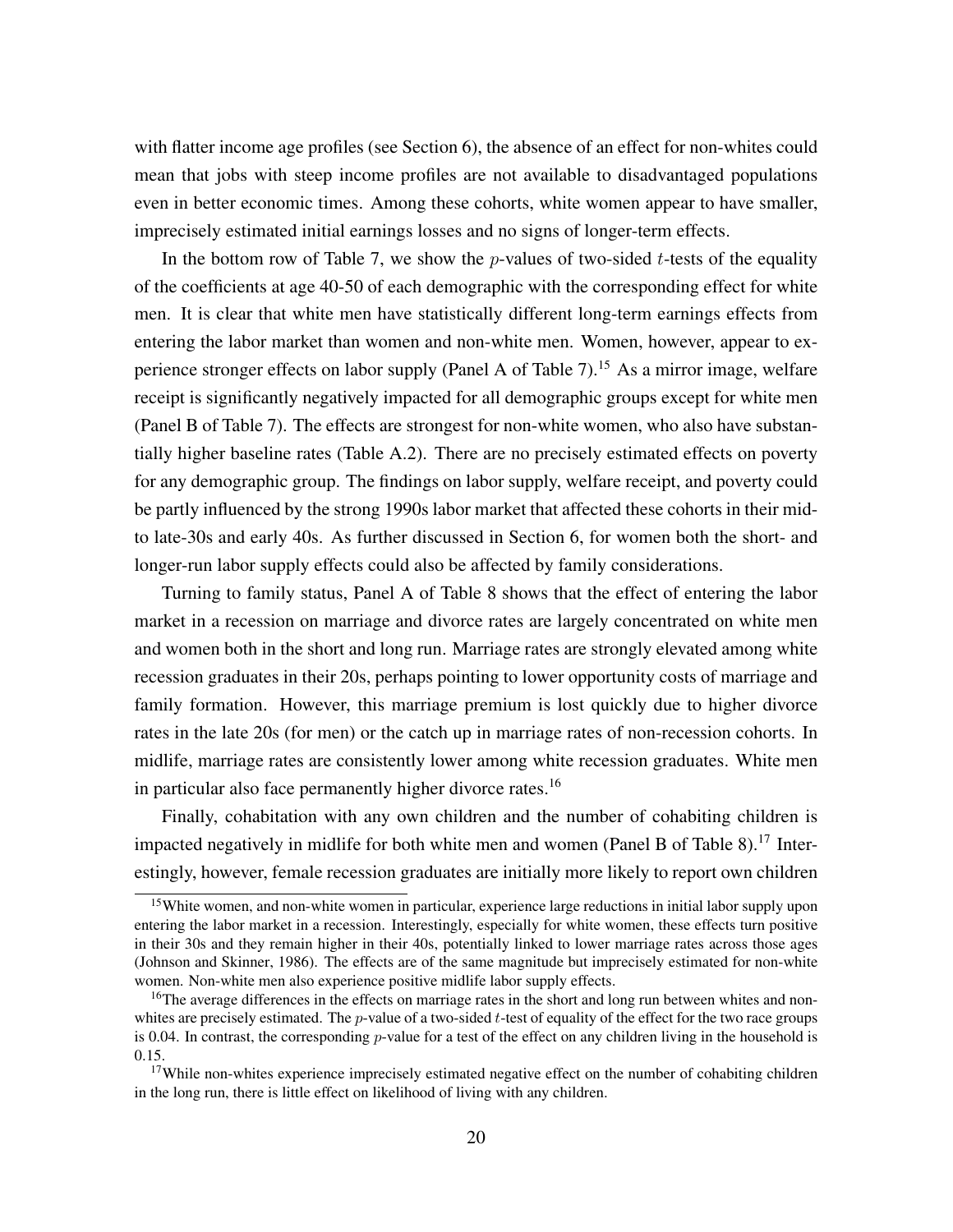in their household, and this positive impact lasts until their mid-30s. As it is unlikely that non-recession female graduates entirely catch-up in their late 30s when female fertility is low, this pattern suggests that part of the negative long-term effect on cohabitation with own children is driven by earlier-born offspring leaving the household. The pattern would be consistent with a rise in early life marriage rates observed at least for white women. However, here we cannot conclusively say how these effects relate to changes in spacing and total fertility.

# 6 Discussion

Our analysis has revealed a range of short- and long-term impacts of labor market entry conditions on mortality and socioeconomic outcomes. In this section, we discuss potential underlying mechanisms. While identifying the effects of specific channels goes beyond the scope of this paper, the discussion relates our results to economic hypotheses and findings in the literature.

## 6.1 Discussion of mortality effects

The positive short-term effects of entering the labor market in a recession on longevity we find are in line with an established literature that has documented that mortality is procyclical, i.e., the contemporaneous effects of aggregate unemployment on mortality are negative (Ruhm, 2000; Miller et al., 2009; Stevens et al., 2015; Ruhm, 2015). For labor market entrants, the group of primary concern in this paper, we find these contemporaneous effects are relatively short-lived and fade within a few years after labor market entry.<sup>18</sup>

While we find no effects in the 20s and early 30s from entering the labor market in a recession, positive mortality impacts from initial unemployment rates appear in the late 30s and grow steadily in their 40s, and up to age 49. These results complement previous studies that find long-run mortality effects for economic and labor market conditions around birth, adolescence, and before retirement (Van den Berg et al., 2006; Cutler et al., 2016; Coile et al., 2014). Our results are also consistent with findings that empirical SES-health gradients increase with age up to age 55 (e.g., Case et al., 2002; Currie and Stabile, 2003). While it has been difficult to establish how much of the gradient and its increase with age are due to causal effects, our results show that labor market entry shocks do have such increasing

 $18$ For these individuals, we show the contemporaneous mortality effects are mainly driven by accidents, suggesting that depressed economic activity lowers the risk of fatal injuries on the road and at the workplace (in line with Evans and Moore (2011, 2012)).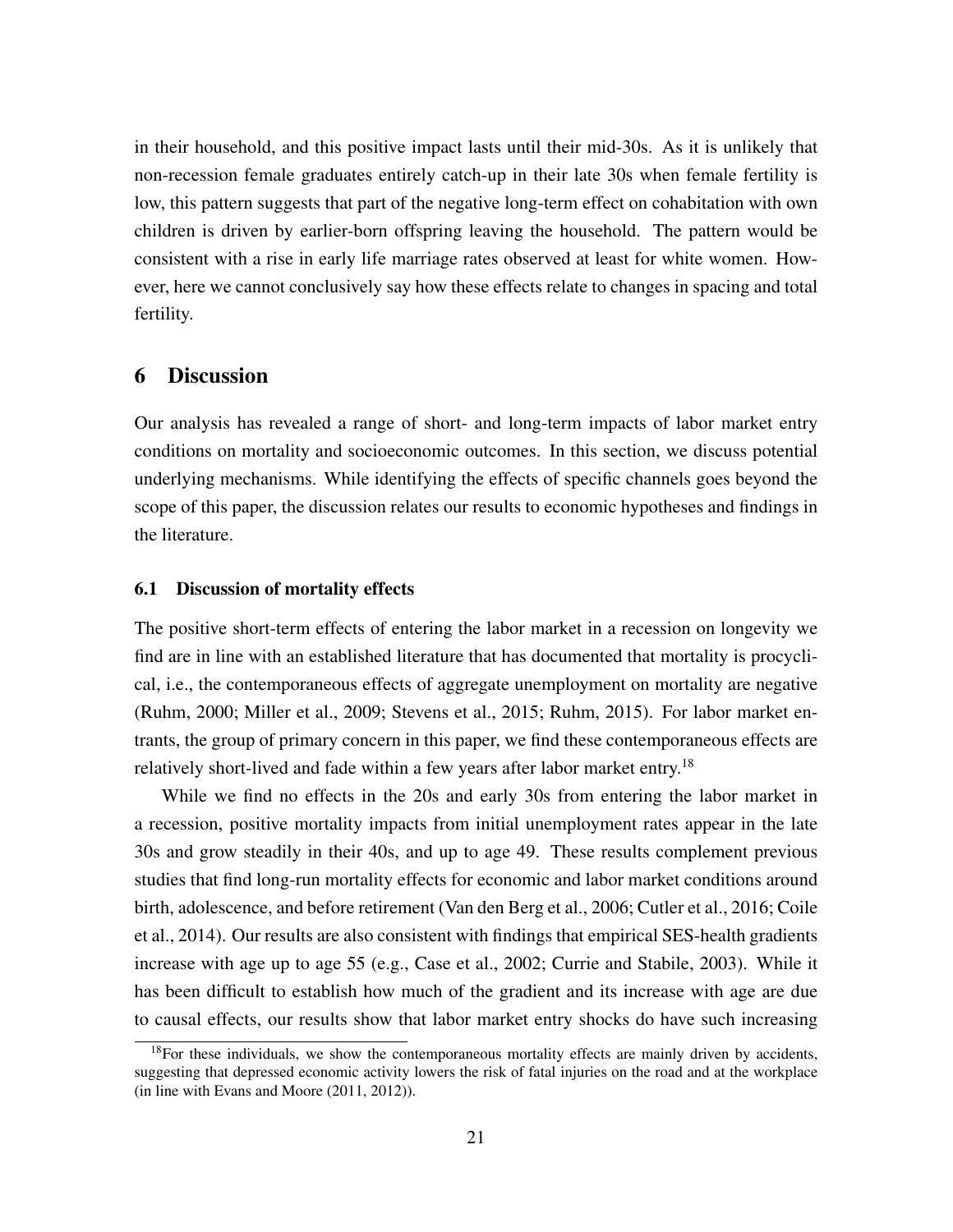causal effects on mortality. The patterns we find are predicted by the model of life-cycle mortality by Moreau and Lleras-Muney (2019) and can be generated both by temporary and permanent reductions in health investments. In their model, even temporary reductions in health investments have permanent scarring effects because health depreciation over time is modeled as additive, not multiplicative in the stock. Notably, in either case the model predicts low impacts in young adulthood when accumulated age-driven appreciation is still low, pushing few individuals over the death threshold.

Our finding that these increases are driven by causes linked to health behaviors, suggests that entry conditions affect midlife mortality via impacts on SES and living circumstances, which in turn affect health (rather than a direct, non-health effect on mortality via, for instance, a rise in accidents). One mechanism driving these long-term mortality increases could be persistent behavioral or psychological responses to the initial strong impacts on economic outcomes. At an especially impressionable age and a vulnerable transition period, a person may be more likely to adopt unhealthy behaviors or fail to eliminate those acquired in high school or college (Kessler et al., 2005).

The persistent earnings reductions and worse social outcomes we find in the long run may further contribute to poor health behaviors and unhealthy living circumstances, e.g., via social isolation (Cornwell and Waite, 2009). These factors might drag down health sufficiently to raise mortality in midlife (Steptoe et al., 2013), when the incidence of adverse health generally increases. As further discussed below, poor health might in turn reinforce socioeconomic impacts, lowering an individual's labor market productivity and socio-economic status and worsening social isolation.

Our results provide empirical support for the hypothesis that increases in deaths of despair can be driven by persistent effects of socioeconomic decline (Case and Deaton, 2015, 2017). In particular, Case and Deaton (2018) emphasize the role of a broad set of socioeconomic outcomes, including family formation and cohabitation, and conjecture that the full impact of some of these factors may only occur over a longer time horizon. Our results show this is the case for unlucky labor market entrants. While our analysis is able to identify drivers of deaths of despair linked to market entrants' exposure to local short-term business cycle fluctuations, Pierce and Schott (forthcoming) and Autor et al. (forthcoming) document impacts of longer-term structural changes, such as reductions in manufacturing jobs induced by globalization and import competition.

In a discussion of Case and Deaton (2017), Lleras-Muney (2017) examines the trends in deaths of despair in light of a structural framework of life cycle mortality (based on Moreau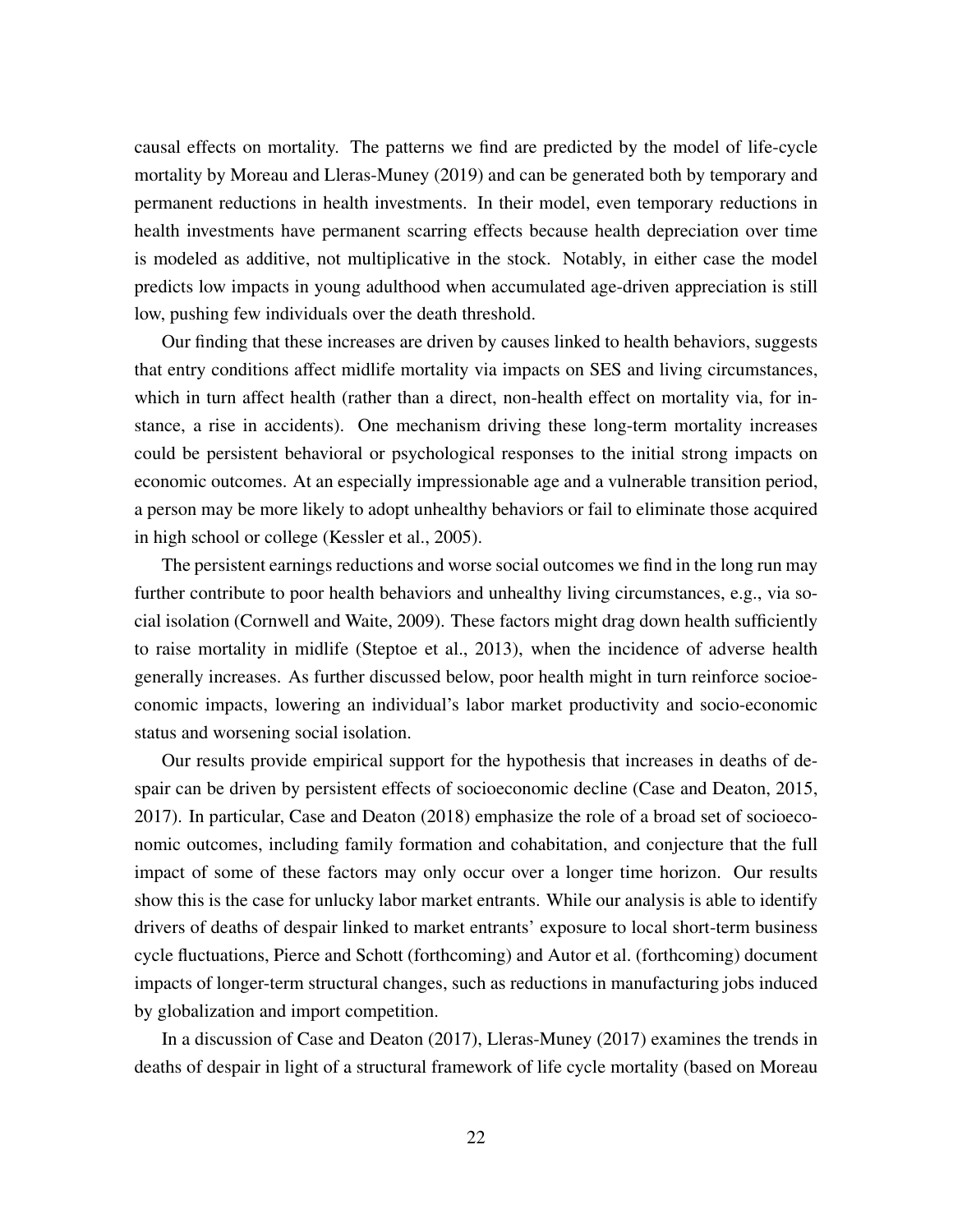and Lleras-Muney, 2019). Lleras-Muney (2017) concludes that midlife increases in deaths of despair "can only be the result of permanent changes in parameters beginning early in adulthood" and that "there [must have] been a permanent deterioration in one or more factors that affect health, starting at about the time of labor market entry." (As noted above, a permanent health deterioration can also be generated a temporary reduction in investments.) Our results demonstrate that labor market entry conditions are one such factor with persistent impacts on midlife mortality.

At a broader level, our results also contribute to an ongoing, highly publicized debate about mortality trends and inequality in mortality. Overall, mortality has strongly declined over the past decades, with particular improvements for African-Americans (Currie and Schwandt, 2016b). In contrast, poor, non-hispanic whites in middle age have faced stagnating or even raising mortality rates (Case and Deaton, 2015). Moreover, Currie and Schwandt (2016a,b) document strong convergence in mortality rates between rich and poor areas for infants, children, and adolescents, while inequality in mortality has stagnated or increased at middle and older ages (Wilmoth et al., 2011; Pijoan-Mas and Ríos-Rull, 2014; Goldring et al., 2016; Chetty et al., 2016). Our results suggest that initial labor market conditions might play a role in transmitting the effects of economic conditions on inequality in mortality.

#### 6.2 Discussion of socioeconomic effects

Several hypotheses have been advanced in the literature to explain the short- to mediumterm effects on earnings from entering the labor market in a recession. Short-term earnings effects have been explained by a combination of worsening job opportunities, time-intensive job search, and reduced opportunities for skill investment. For example, Oreopoulos et al. (2012) suggest persistent effects can arise if time-intensive job search slows down as workers mobility costs rise with age.<sup>19</sup> To explain *worsening* effects on earnings of early labor market conditions that initially seemed to fade documented by Kahn (2010) for college graduates

<sup>&</sup>lt;sup>19</sup>Oreopoulos et al. (2012) lay out a theoretical model in which high- and low-skill workers search for jobs, and each aim to obtain jobs at higher paying firms. A temporary reduction in the availability of good jobs leads to a loss in earnings as workers are temporarily downgraded to worse firms. While typical measures of search intensity would suggest a catch-up within three to four years once the economy returns to normal, the pattern can take longer if workers search costs increases as they age (for example due to family formation). The patterns could last longer if workers have the opportunity to accumulate firm- or occupation-specific skills once they found the right employer. If better firms also offer better opportunities for career advancement or human capital accumulation, then initial effects can last a long time. Typical models of career development have concave experience or tenure profiles in wages, and hence do not predict *permanent* effects on earnings from adverse initial conditions. To obtain such permanent effects, Oreopoulos et al. (2012) posit that recovery may be incomplete if workers stop searching or stop investing in skills, perhaps because the costs of doing so rise with age, e.g., due to family formation or homeownership.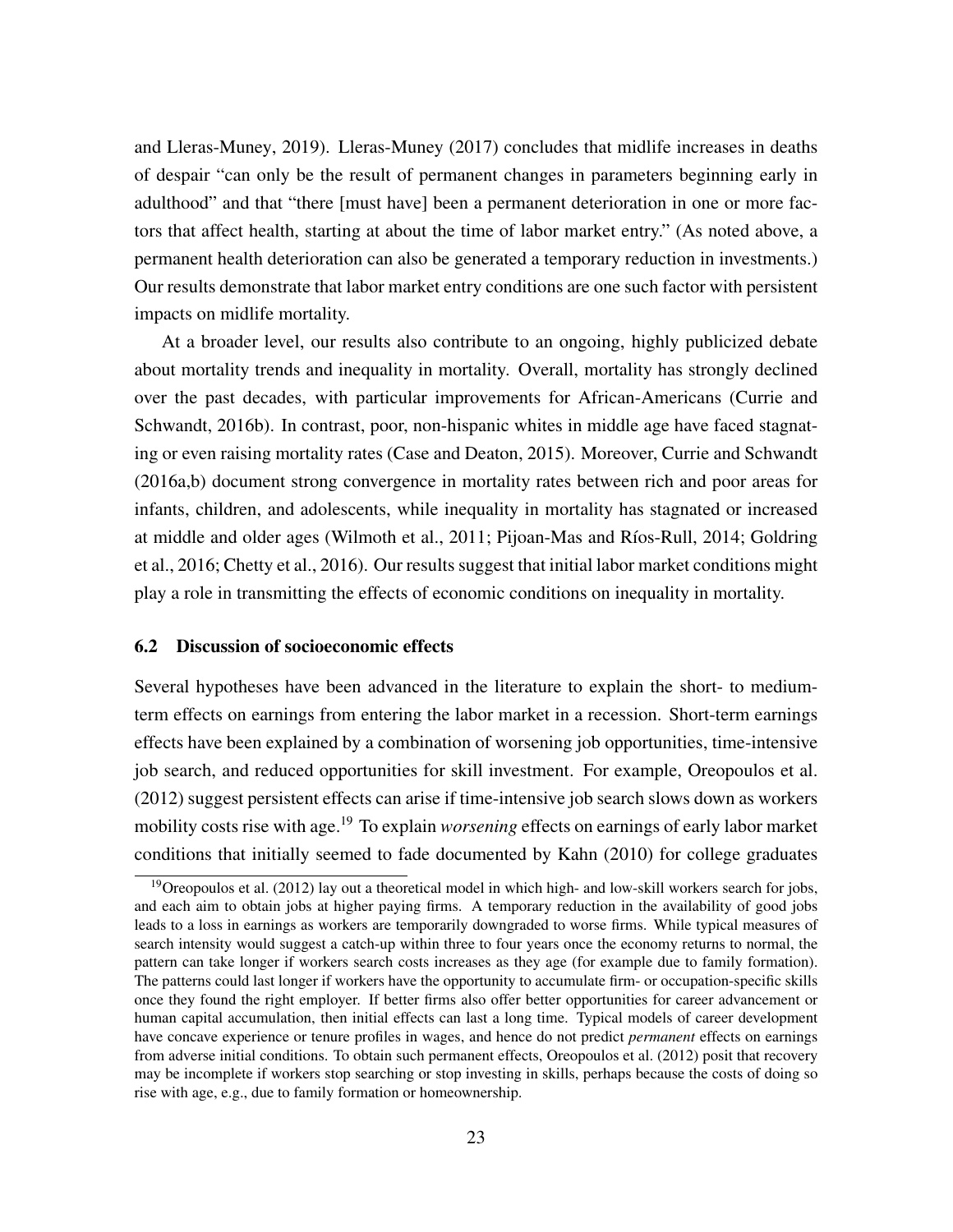and we confirm for all white men, Gibbons and Waldman (2006) propose a model in which firms are ex-ante identical, but decide to offer certain jobs with more opportunities for career advancement only in good economic times. As a result, unlucky entrants could remain stuck in lower quality jobs, from which they may be more likely laid off again. Similarly, if one were to introduce layoffs in the Oreopoulos et al. (2012) search environment, otherwise equal unlucky cohorts have, on average, lower job tenure, and hence may again be most at risk of experiencing a layoff in middle age. Given that workers graduating in the 1982 recession faced the early 2000s recession in their 40s, this may be a plausible explanation. The fact that we do not observe employment effects is compatible with this explanation, since most job losers find jobs again quite quickly.

Another reason for a widening gap in earnings may be adverse health shocks themselves that typically start to occur in middle age. For example, we find that the effect of entering the labor market in a recession on mortality starts to rise in the mid-30s (e.g., see disease-related deaths in Figure 2). If these increases in mortality reflect the overall health of these cohorts, such lower health would likely reduce overall productivity and hence earnings (Meyer and Mok, 2019). Worsening health may also affect family stability and, to a lesser extent given the age range, fertility (Balen and Crawshaw, 2006). It is important to note that any worsening health does not appear to lead to reductions in employment, as we find affected workers' earnings rise in their 30s and 40s, on average, compared to luckier labor market entrants.

It is likely that at least part of the changes in broader socioeconomic outcomes we studied are themselves directly affected by initial labor market conditions. On the one hand, it is possible that workers respond to the initial shock in ways that have repercussions over the life cycle. For example, in the short run, individuals may decide to delay marriage and fertility due to lower income. In contrast, a lower opportunity cost, especially for women, may lead to anticipated marriage, consistent with our findings. In the long run, these marginal marriages may provide less stable matches or may be more unstable due to lower lifetime earnings and wealth. On the other hand, the reductions in earnings we find may also directly affect workers' opportunities in the marriage market, and hence their choices to get married and have children.<sup>20</sup>

<sup>&</sup>lt;sup>20</sup>Some of our group-specific findings could also be explained by economic mechanisms. For example, while for women a recession-induced reduction of the opportunity cost of childbearing may initially lead to increased family formation, in the longer run, the negative impacts on marriage and cohabitation rates with own children could reduce the opportunity cost of employment, and thus drive female recession graduates into the labor market at older ages. Another hypothesis could be that non-whites have lower marriage and higher out-of-wedlock birth rates, as well as no long-term income effects (due to lack of steep career ladders), which is why family formation outcomes are not impacted.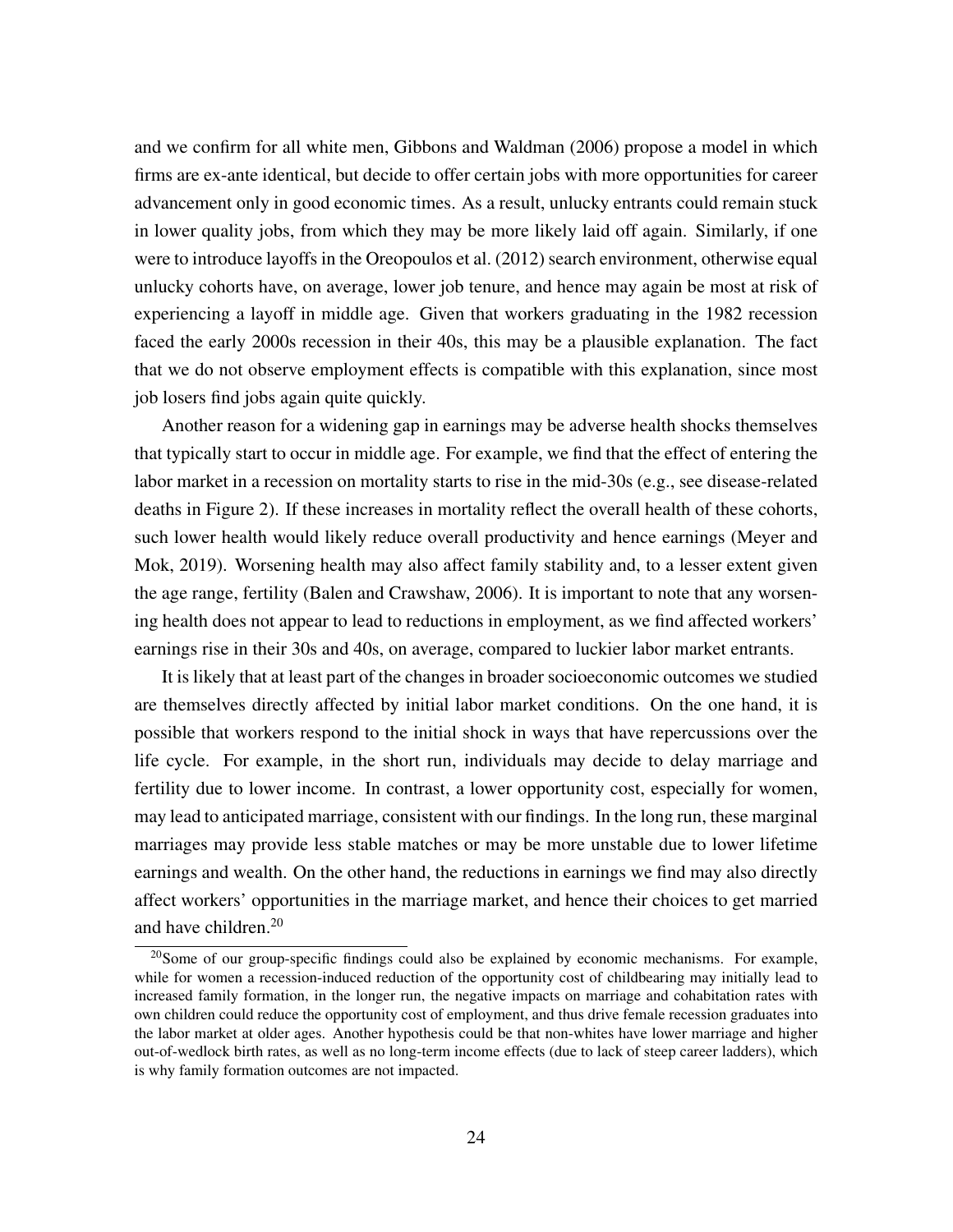Given that socioeconomic outcomes and earnings are likely to be to some degree directly affected by early initial conditions, they then in turn might themselves affect health and hence mortality. For example, both lower lifetime earnings and wealth, as well as higher divorce rates and smaller families, may worsen health and increase mortality. While this is an interesting question for future research, here we cannot tease apart the likely complex causal pathways running from health to socioeconomic status and vice versa. However, our finding clearly indicate that early labor market entry has a broad effect on individuals lives up until age 50, affecting both mortality as well as family formation and labor market outcomes.

# 7 Conclusion

In this paper we have used several large cross-sectional data sources and a new approach to estimate midlife effects of entering the labor market in a recession on mortality by cause and various measures of socioeconomic status. This is the first paper to study adverse labor market entry on mortality and on socioeconomic status effects going beyond age forty. To obtain such longer-term effects, we focus on cohorts coming of age in the late 1970s to mid-1980s, a period of particularly pronounced labor market swings. To estimate the unemployment rate in the state of labor market entry based on cross-sectional data despite data limitations and selection from mobility, we implement a new approach based on a double-weighted unemployment rate introduced by Schwandt and von Wachter (2019).

We obtain four main findings. For cohorts coming of age during the early 1980s recession, a temporarily higher state unemployment rate at the age of labor market entry leads to precisely estimated increases in mortality that appear in the late thirties and increase until age 50. These increases in mortality are driven to an important extent by a rise in both disease-related and "external" causes, including lung cancer, liver disease, and drug poisoning. We also find entering the labor market during a recession has a substantial impact on a broad range of measures of socioeconomic status in middle age, including a decline in marriage rates, a rise in divorce rates, and a decline in family size. We also find that after initial recovery in their mid-thirties, adversely affected entry cohorts suffer a reduction in earnings as they reach their mid-forties. Finally, while the effects on overall mortality are similar by race, increases in deaths of despair appear to be chiefly concentrated among white, non-Hispanic men. White men also tend to experience a decline in earnings in midlife and tend to experience larger reductions in family stability than their non-white counterparts. This is despite the fact that non-whites experience larger short-run effects on earnings and other outcomes (Schwandt and von Wachter, 2019).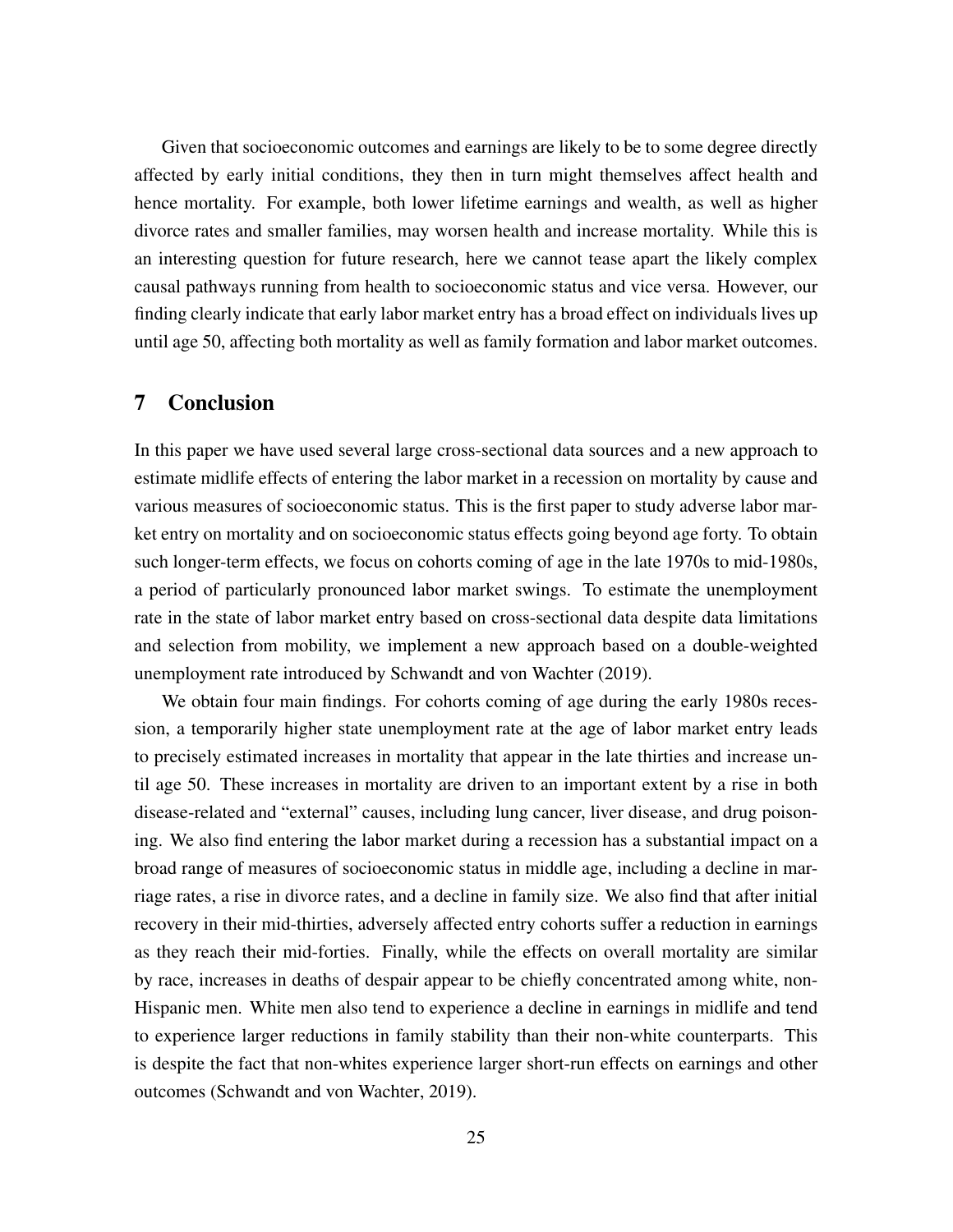These findings suggest long-term costs of entering the labor market in a recession may be greater than previously understood in the related economic literature. In particular, our finding that adverse initial labor market conditions raise long-term mortality implies that the costs of recessions go beyond initial earnings effects documented in the literature. They confirm findings from a growing body of literature that labor market shocks more generally can have long-term consequences for health and mortality (e.g., Sullivan and von Wachter, 2009, Cutler et al. (2016)). Our result that various socioeconomic outcomes also worsen in midlife further underscores that initial labor market conditions have effects that can last beyond the initial adjustment period typically studied. Moreover, mortality can be viewed as an extreme health outcome, not capturing all impacts on latent health. Our estimates are therefore likely to provide a lower bound of the full long-term health effects of initial economic conditions for the cohorts we study.

Addressing a broader literature on trends in health inequality and the relationship of socioeconomic status and health, our results provide evidence of a positive causal pathway from economic conditions to health and mortality that becomes relevant as individuals age. We find more than a decade needs to pass before these effects are measured in the data. These results suggest that some of the roots of the trends in health inequality observed in midlife and old-age might be found in earlier periods of life, consistent with evidence in Case et al. (2002) and Currie and Stabile (2003) and predictions of a life cycle models of mortality in Moreau and Lleras-Muney (2019). Mortality can be viewed as an extreme health outcome, not capturing all impacts on latent health. Hence, ur estimates may provide a lower bound of the full long-term health effects of initial economic conditions for the cohorts we study.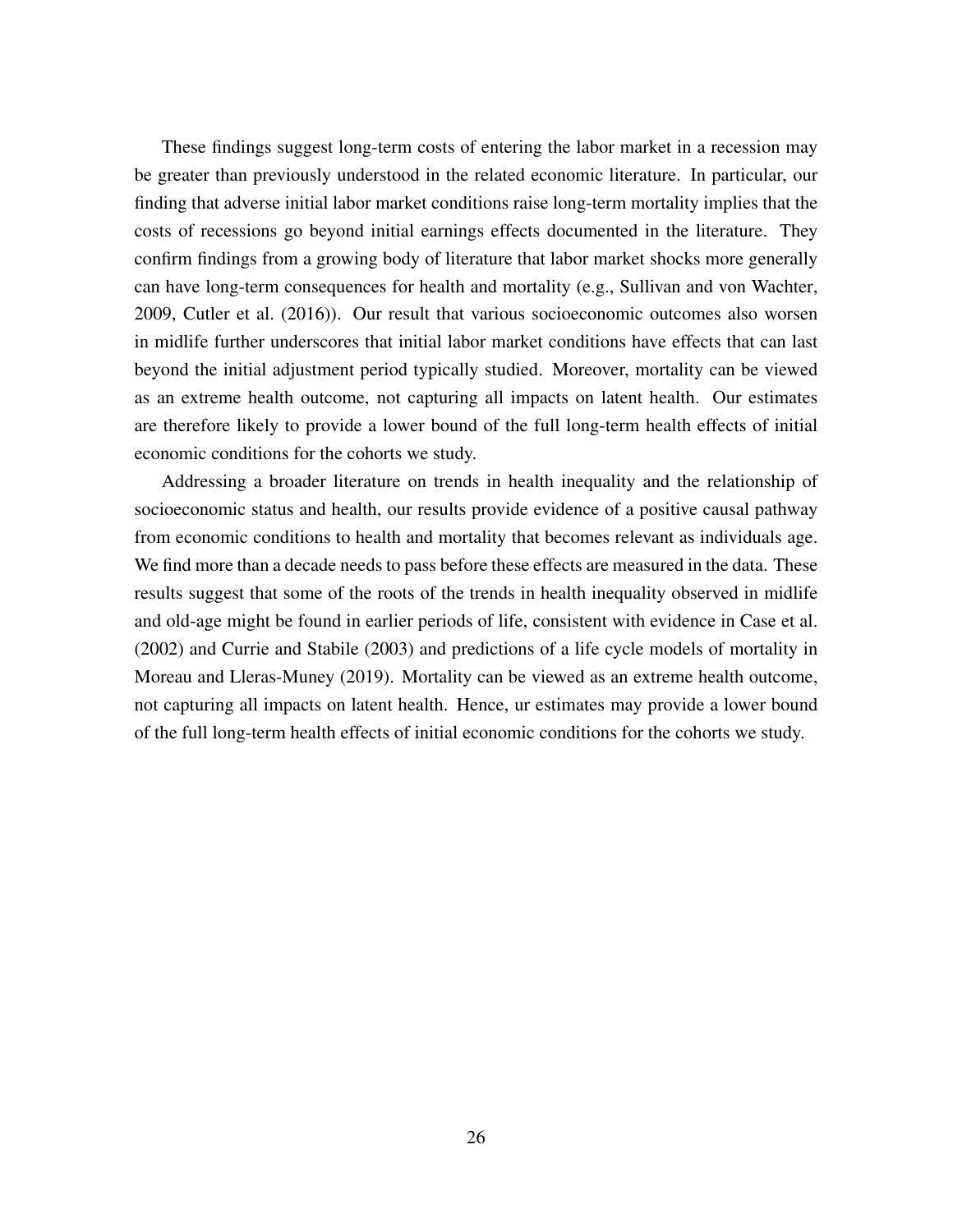# References

- ALTONJI, J. G., L. B. KAHN, AND J. D. SPEER (2016): "Cashier or consultant? Entry labor market conditions, field of study, and career success," *Journal of Labor Economics*, 34, S361–S401.
- AUTOR, D. H., D. DORN, AND G. H. HANSON (forthcoming): "When Work Disappears: Manufacturing Decline and the Falling Marriage-Market Value of Men," *American Economic Review: Insights*.
- BALEN, R. AND M. CRAWSHAW (2006): *Sexuality and fertility issues in ill health and disability: From early adolescence to adulthood*, Jessica Kingsley Publishers.
- BELL, B., A. BINDLER, AND S. MACHIN (2018): "Crime Scars: Recessions and the Making of Career Criminals," *The Review of Economics and Statistics*, 100, 392–404.
- BORELLA, M., M. DE NARDI, AND F. YANG (2019): "The lost ones: the opportunities and outcomes of non-college educated Americans born in the 1960s," Tech. rep., National Bureau of Economic Research.
- BOUND, J., A. T. GERONIMUS, T. WAIDMANN, AND J. RODRIGUEZ (2018): "Local Economic Hardship and Its Role in Life Expectancy Trends," *Michigan Retirement Research Center Research Paper*.
- BROWNING, M. AND E. HENESEN (2012): "Effect of job loss due to plant closure on mortality and hospitalization," *Journal of Health Economics*, 31, 599–616.
- BROWNING, M., A. MOLLER DANO, AND E. HEINSEN (2006): "Job displacement and stress-related health outcomes," *Health Economics*, 92, 1061–1075.
- BUCKLES, K., D. HUNGERMAN, AND S. LUGAUER (2018): "Is Fertility a Leading Economic Indicator?" Tech. rep., National Bureau of Economic Research.
- BURGARD, S., J. BRAND, AND J. HOUSE (2007): "Toward a better estimation of the effect of job loss on health," *Journal of Health and Social Behavior*, 92, 369–384.
- CARPENTER, C. S., C. B. MCCLELLAN, AND D. I. REES (2017): "Economic conditions, illicit drug use, and substance use disorders in the United States," *Journal of Health Economics*, 52, 63–73.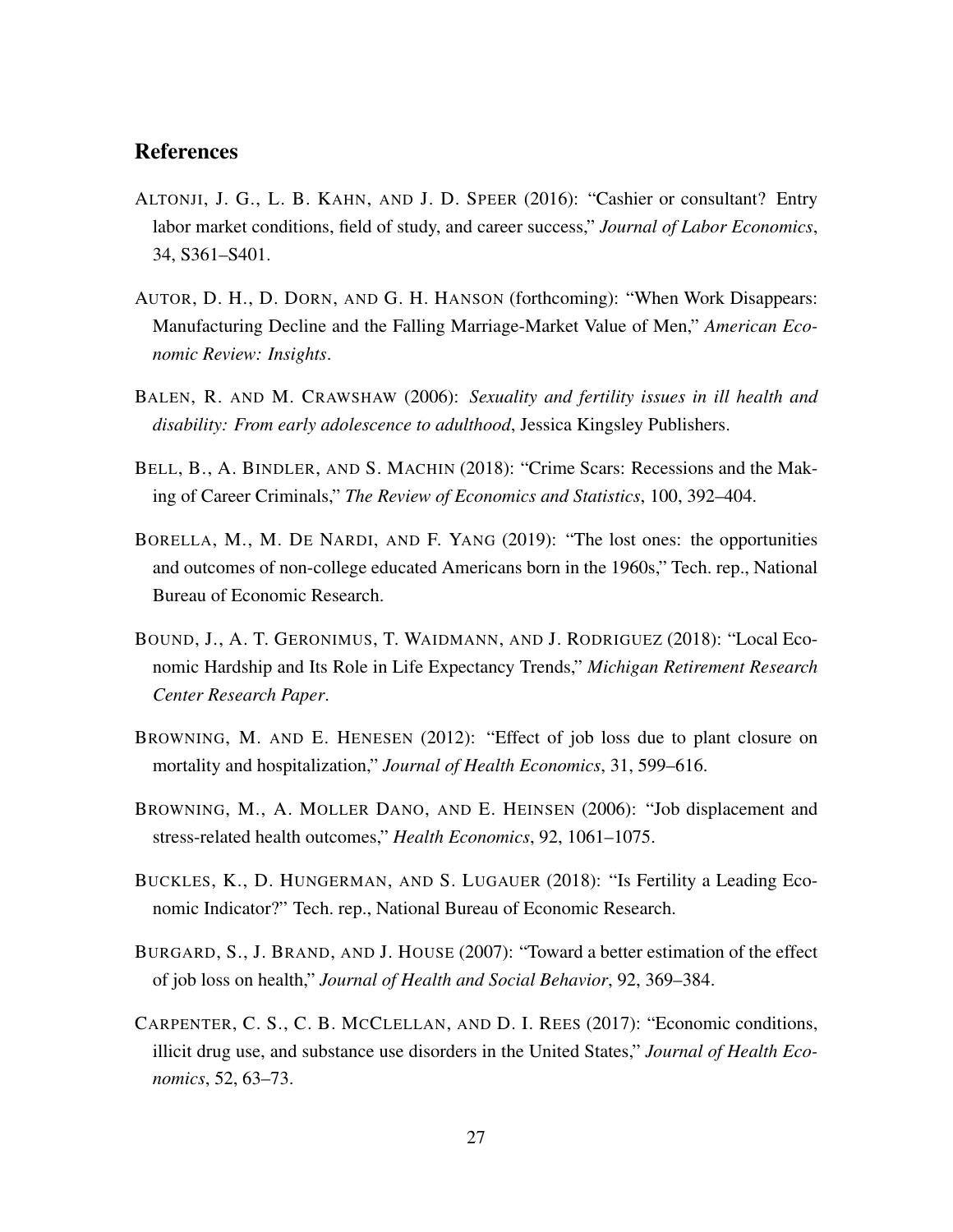CASE, A. AND A. DEATON (2015): "Rising morbidity and mortality in midlife among white non-Hispanic Americans in the 21st century," *Proceedings of the National Academy of Sciences*, 112, 15078–15083.

 $-$  (2017): "Mortality and morbidity in the 21st century," *Brookings Papers on Economic Activity*, 397.

——— (2018): "Deaths of despair redux: a response to Christopher Ruhm," Mimeo.

- CASE, A., D. LUBOTSKY, AND C. PAXSON (2002): "Economic Status and Health in Childhood: The Origins of the Gradient," *American Economic Review*, 92, 1308–1334.
- CHETTY, R., M. STEPNER, S. ABRAHAM, S. LIN, B. SCUDERI, N. TURNER, A. BERG-ERON, AND D. CUTLER (2016): "The association between income and life expectancy in the United States, 2001-2014," *Jama*, 315, 1750–1766.
- COILE, C. C., P. B. LEVINE, AND R. MCKNIGHT (2014): "Recessions, older workers, and longevity: How long are recessions good for your health?" *American Economic Journal: Economic Policy*, 6, 92–119.
- CORNWELL, E. Y. AND L. J. WAITE (2009): "Social disconnectedness, perceived isolation, and health among older adults." *Journal of Health and Social Behavior*.
- CURRIE, J., J. Y. JIN, AND M. SCHNELL (2018): "US employment and opioids: Is there a connection?" Tech. rep., National Bureau of Economic Research.
- CURRIE, J. AND H. SCHWANDT (2014): "Short-and long-term effects of unemployment on fertility," *Proceedings of the National Academy of Sciences*, 111, 14734–14739.
- ——— (2016a): "Inequality in mortality decreased among the young while increasing for older adults, 1990–2010," *Science*, 352, 708–712.
- $-$  (2016b): "Mortality inequality: the good news from a county-level approach," *The Journal of Economic Perspectives*, 30, 29–52.
- CURRIE, J. AND M. STABILE (2003): "Socioeconomic Status and Child Health: Why Is the Relationship Stronger for Older Children?" *American Economic Review*, 93, 1813–1823.
- CUTLER, D. M., W. HUANG, AND A. LLERAS-MUNEY (2015): "When does education matter? The protective effect of education for cohorts graduating in bad times," *Social Science and Medicine*, 127, 63–73.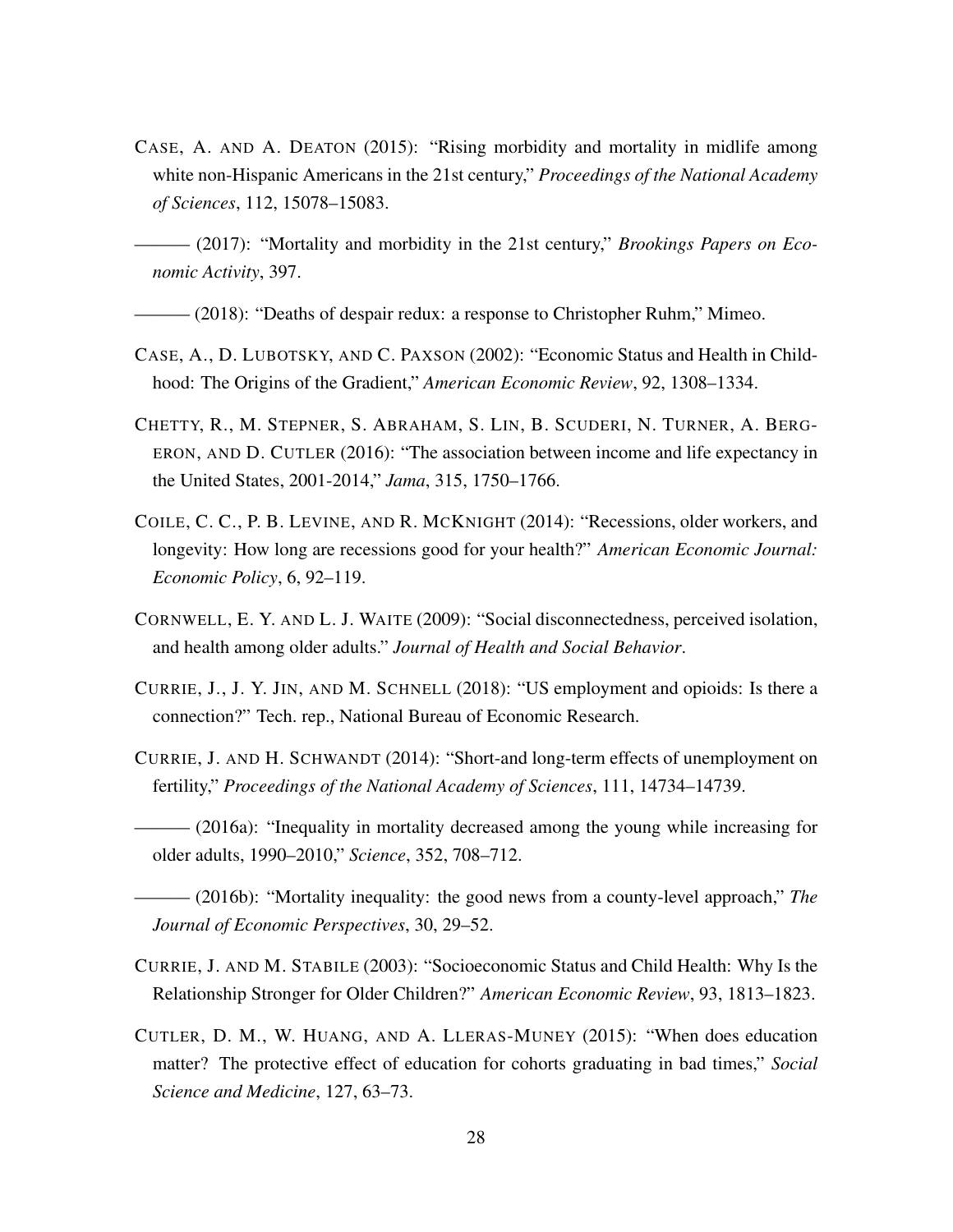——— (2016): "Economic Conditions and Mortality: Evidence from 200 Years of Data," National Bureau of Economic Research.

- CUTLER, D. M., A. LLERAS-MUNEY, AND T. VOGL (2011a): "Socioeconomic status and health: dimensions and mechanisms," *Oxford Handbook of Health Economics*.
- ——— (2011b): "Socioeconomic Status and Health: Dimensions and Mechanisms," *Oxford Handbook of Health Economics*, 1, 124–163, dOI: 10.3386/w14333.
- DEATON, A. (1985): "Panel data from time series of cross-sections," *Journal of Econometrics*, 30, 109–126.
- ——— (1997): *The analysis of household surveys: a microeconometric approach to development policy*, The World Bank.
- DETTLING, L. J. AND J. W. HSU (2014): "The State of Young Adults' Balance Sheets: Evidence from the Survey of Consumer Finances," *Federal Reserve Bank of St. Louis Review*, 96, 305–30.
- ELIASON, M. AND D. STORRIE (2009): "Does job loss shorten life?" *Journal of Human Resources*, 44, 277–302.
- EVANS, W. N. AND T. J. MOORE (2011): "The short-term mortality consequences of income receipt," *Journal of Public Economics*, 95, 1410–1424.
- ——— (2012): "Liquidity, economic activity, and mortality," *Review of Economics and Statistics*, 94, 400–418.
- GENDA, Y., A. KONDO, AND S. OHTA (2010): "Long-term effects of a recession at labor market entry in Japan and the United States," *Journal of Human resources*, 45, 157–196.
- GIBBONS, R. AND M. WALDMAN (2006): "Enriching a theory of wage and promotion dynamics inside firms," *Journal of Labor Economics*, 24, 59–107.
- GOLDRING, T., F. LANGE, S. RICHARDS-SHUBIK, ET AL. (2016): "Testing for changes in the SES-mortality gradient when the distribution of education changes too," *Journal of Health Economics*, 46, 120–130.
- HALLIDAY, T. J. (2014): "Unemployment and mortality: Evidence from the PSID," *Social Science and Medicine*, 113, 15–22.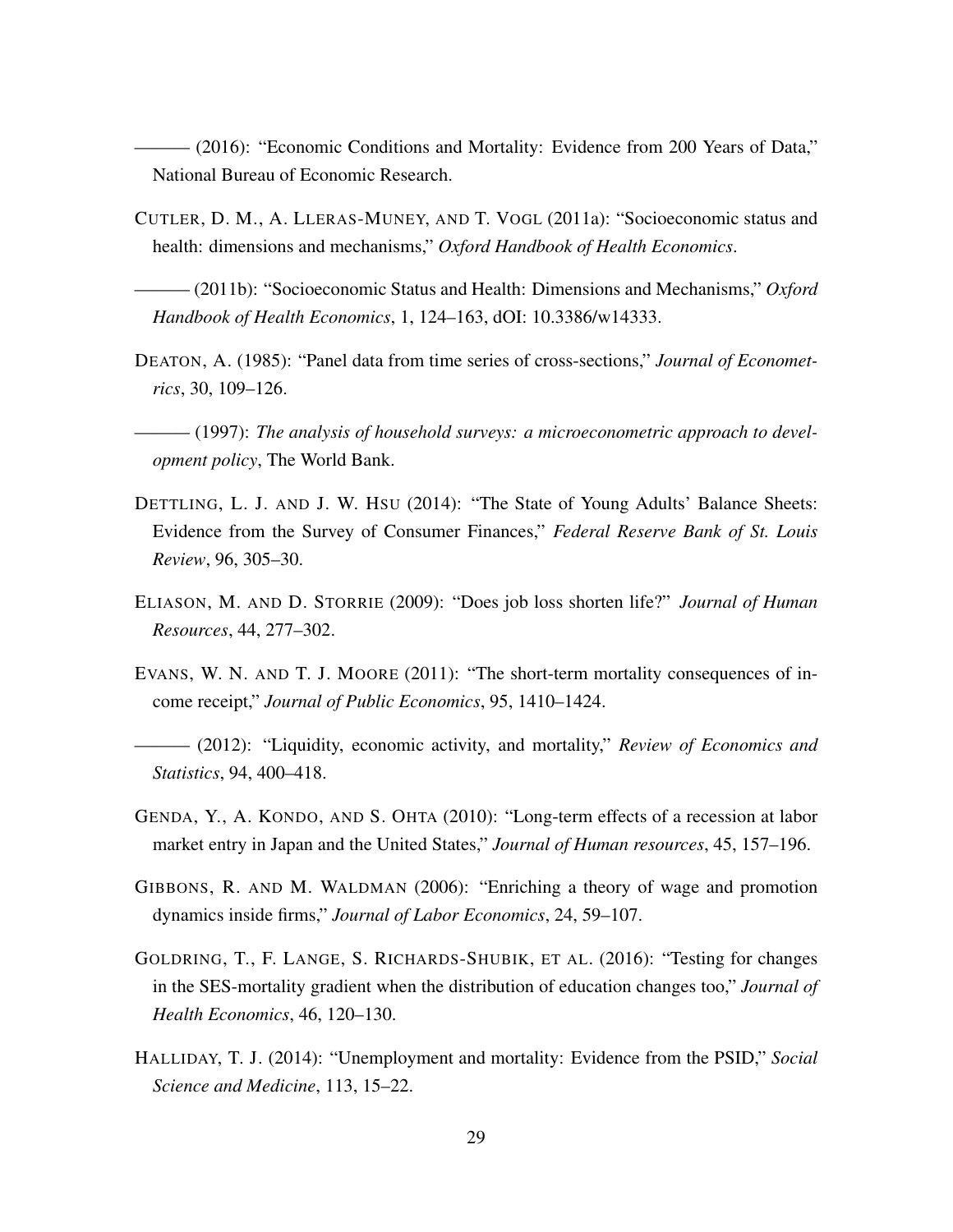- HOLLINGSWORTH, A., C. J. RUHM, AND K. SIMON (2017): "Macroeconomic conditions and opioid abuse," *Journal of health economics*, 56, 222–233.
- JOHNSON, W. R. AND J. SKINNER (1986): "Labor supply and marital separation," *The American Economic Review*, 455–469.
- KAHN, L. B. (2010): "The long-term labor market consequences of graduating from college in a bad economy," *Labour Economics*, 17, 303–316.
- KESSLER, R. C., P. BERGLUND, O. DEMLER, R. JIN, K. R. MERIKANGAS, AND E. E. WALTERS (2005): "Lifetime prevalence and age-of-onset distributions of DSM-IV disorders in the National Comorbidity Survey Replication," *Archives of general psychiatry*, 62, 593–602.
- KONDO, A. (2011): "Gender-specific labor market conditions and family formation," *Journal of Population Economics*, 25, 151–174.
- KUHN, A., R. LALIVE, AND J. ZWEIMÜLLER (2009): "The public health costs of job loss," *Journal of Health Economics*, 28, 1099–1115.
- LLERAS-MUNEY, A. (2017): "Comment on Case and Deaton's "Mortality and morbidity in the 21st century"," *Brookings Papers on Economic Activity*, 1, 452–467.
- MACLEAN, J. C. (2013): "The health effects of leaving school in a bad economy," *Journal of Health Economics*, 32, 951–964.
- MACLEAN, J. C., R. COVINGTON, AND A. SIKORA KESSLER (2016): "Labor Market Conditions at School-Leaving: Long-Run Effects on Marriage And Fertility," *Contemporary Economic Policy*, 34, 63–88.
- MARTIKAINEN, P., N. MÄKI, AND M. JÄNTTI (2007): "The effects of unemployment on mortality following workplace downsizing and workplace closure: a register-based follow-up study of Finnish men and women during economic boom and recession," *American Journal of Epidemiology*, 165, 1070–1075.
- MCLEOD, C. B., J. N. LAVIS, Y. C. MACNAB, AND C. HERTZMAN (2012): "Unemployment and Mortality: A comparative study of Germany and the United States," *American Public Health Association*.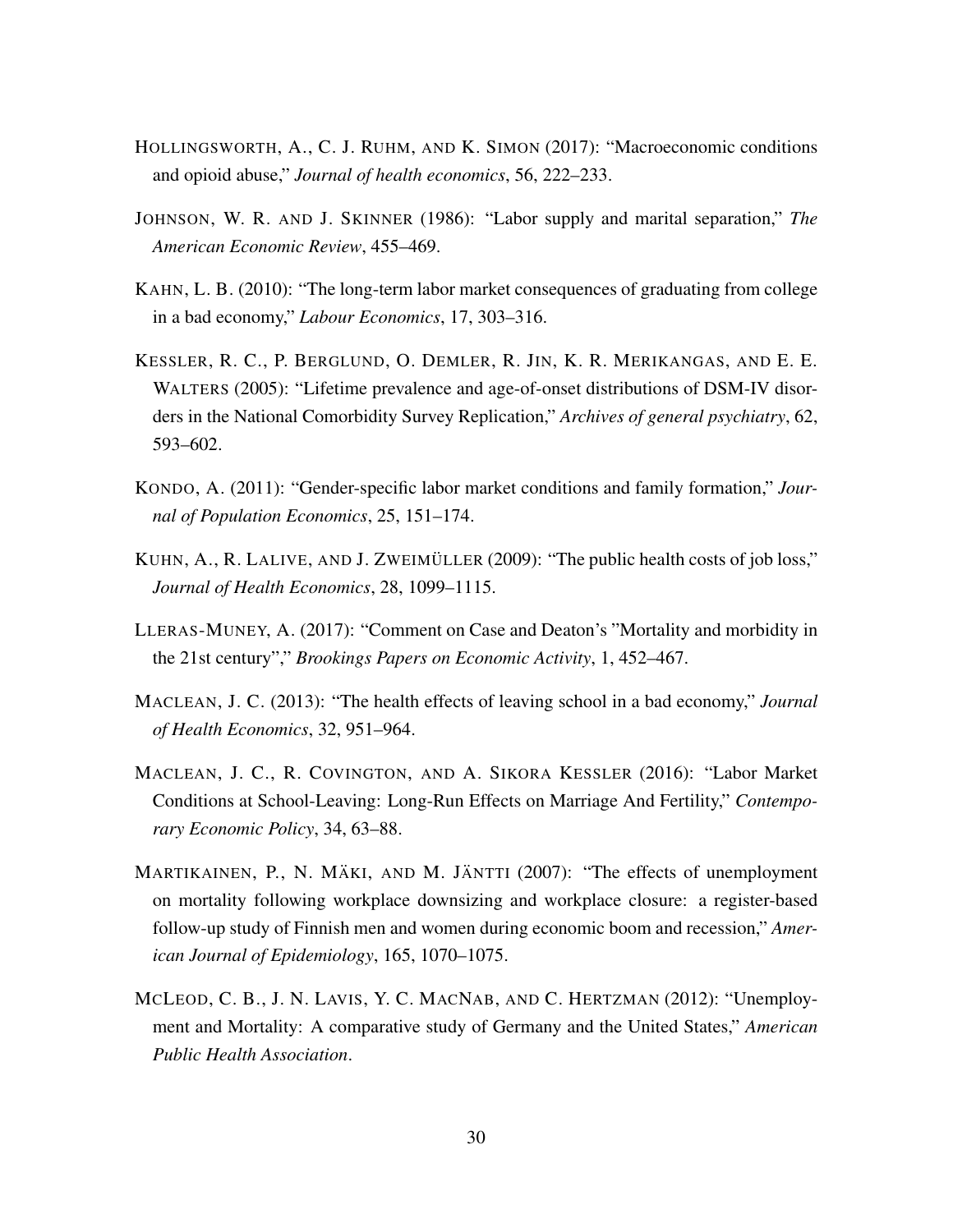- MEYER, B. D. AND W. K. MOK (2019): "Disability, earnings, income and consumption," *Journal of Public Economics*, 171, 51–69.
- MILLER, D. L., M. E. PAGE, A. H. STEVENS, AND M. FILIPSKI (2009): "Why are recessions good for your health?" *The American Economic Review*, 122–127.
- MOREAU, F. AND A. LLERAS-MUNEY (2019): "A Unified Law of Mortality: Implications for Economic Analyses," Tech. rep., Working paper.
- NEWYORKTIMES (2019): "It's Not Just Poor White People Driving a Decline in Life Expectancy," *Nov. 26*.
- OREOPOULOS, P., T. VON WACHTER, AND A. HEISZ (2012): "The short-and long-term career effects of graduating in a recession," *American Economic Journal: Applied Economics*, 4, 1–29.
- OYER, P. (2006): "Initial labor market conditions and long-term outcomes for economists," *The Journal of Economic Perspectives*, 20, 143–160.
- $(2008)$ : "The making of an investment banker: Stock market shocks, career choice, and lifetime income," *The Journal of Finance*, 63, 2601–2628.
- PIERCE, J. R. AND P. K. SCHOTT (forthcoming): "Trade liberalization and mortality: Evidence from US counties," *American Economic Review: Insights*.
- PIJOAN-MAS, J. AND J.-V. RÍOS-RULL (2014): "Heterogeneity in expected longevities," *Demography*, 51, 2075–2102.
- PLETCHER, M. J., S. G. KERTESZ, M. A. KOHN, AND R. GONZALES (2008): "Trends in opioid prescribing by race/ethnicity for patients seeking care in US emergency departments," *Jama*, 299, 70–78.
- ROELFS, D. J., E. SHOR, K. W. DAVIDSON, AND J. E. SCHWARTZ (2011): "Losing life and livelihood: A systematic review and meta-analysis of unemployment and all-cause mortality," *Social Science and Medicine*, 72, 840–854.
- ROTHSTEIN, J. (2019): "The Lost Generation? Scarring after the Great Recession," .
- RUHM, C. J. (2000): "Are Recessions Good for Your Health?" *The Quarterly Journal of Economics*, 115, 617–650.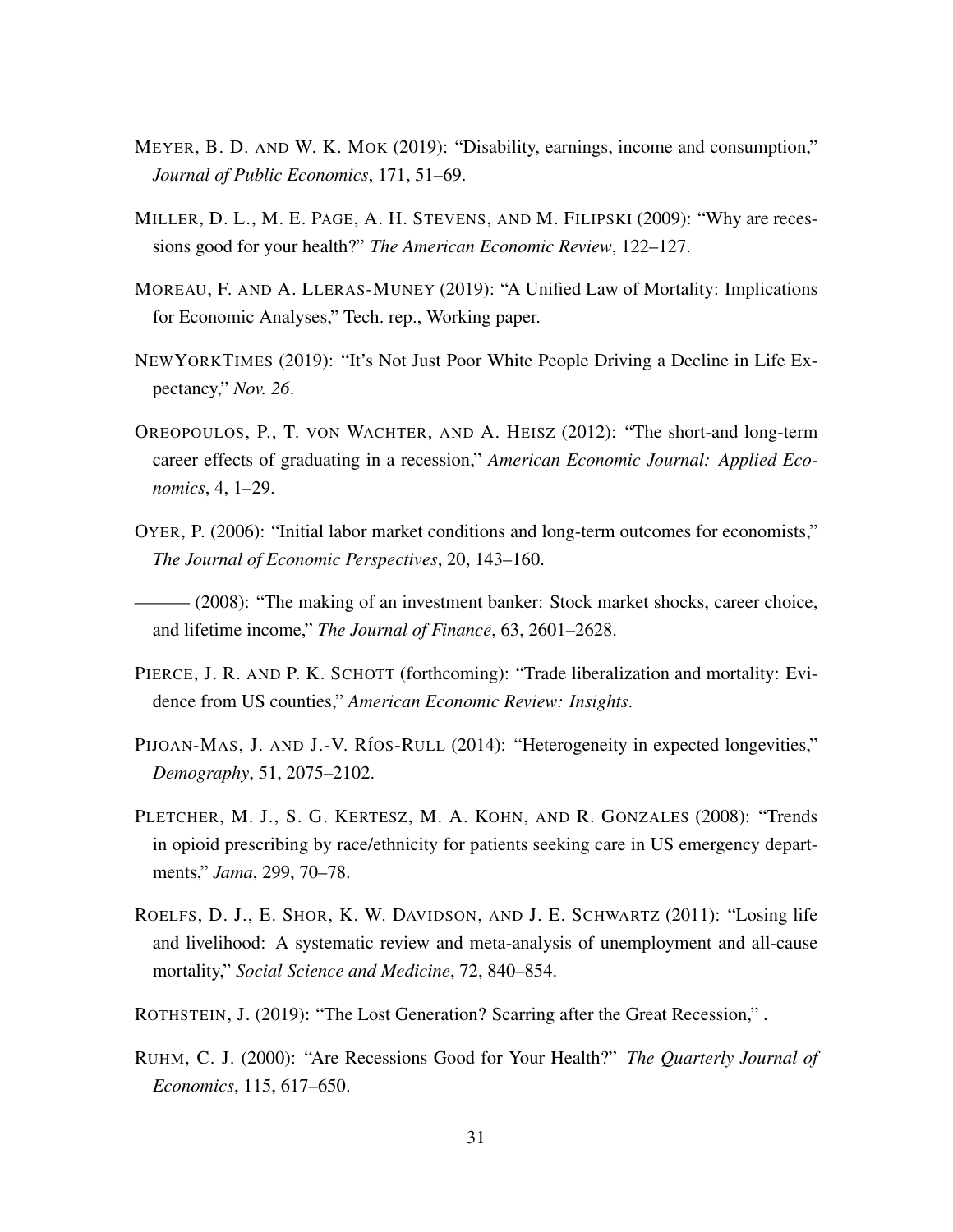- ——— (2015): "Recessions, healthy no more?" *Journal of health economics*, 42, 17–28.
- ——— (2018): "Deaths of despair or drug problems?" Tech. rep., National Bureau of Economic Research.
- ——— (2019): "Drivers of the fatal drug epidemic," *Journal of health economics*, 64, 25– 42.
- SCHALLER, J. AND A. H. STEVENS (2015): "Short-run effects of job loss on health conditions, health insurance, and health care utilization," *Journal of Health Economics*, 43, 190–203.
- SCHWANDT, H. (2018): "Wealth shocks and health outcomes: Evidence from stock market fluctuations," *American Economic Journal: Applied Economics*, 10, 349–77.
- SCHWANDT, H. AND T. VON WACHTER (2019): "Unlucky Cohorts: Estimating the Longterm Effects of Entering the Labor Market in a Recession in Large Cross-sectional Data Sets," *Journal of Labor Economics*, 37, S161–S198.
- STEPTOE, A., A. SHANKAR, P. DEMAKAKOS, AND J. WARDLE (2013): "Social isolation, loneliness, and all-cause mortality in older men and women," *Proceedings of the National Academy of Sciences*, 110, 5797–5801.
- STEVENS, A. H., D. L. MILLER, M. E. PAGE, AND M. FILIPSKI (2015): "The best of times, the worst of times: understanding pro-cyclical mortality," *American Economic Journal: Economic Policy*, 7, 279–311.
- SULLIVAN, D. AND T. VON WACHTER (2009): "Job displacement and mortality: An analysis using administrative data," *The Quarterly Journal of Economics*, 124, 1265–1306.
- VAN DEN BERG, G. J., M. LINDEBOOM, AND F. PORTRAIT (2006): "Economic conditions early in life and individual mortality," *The American Economic Review*, 96, 290–302.
- WASHINGTONPOST (2019): "There's something terribly wrong: Americans are dying young at alarming rates," *Nov. 25*.
- WILMOTH, J. R., C. BOE, AND M. BARBIERI (2011): "Geographic Differences in Life Expectancy at Age 50 in the United States Compared with Other High-Income Countries," in *Differences in Mortality at Older Ages: Dimensions and Sources*, ed. by E. M. Crimmins, S. H. Preston, and B. Cohen, Washington, DC: National Academies Press, 123–143.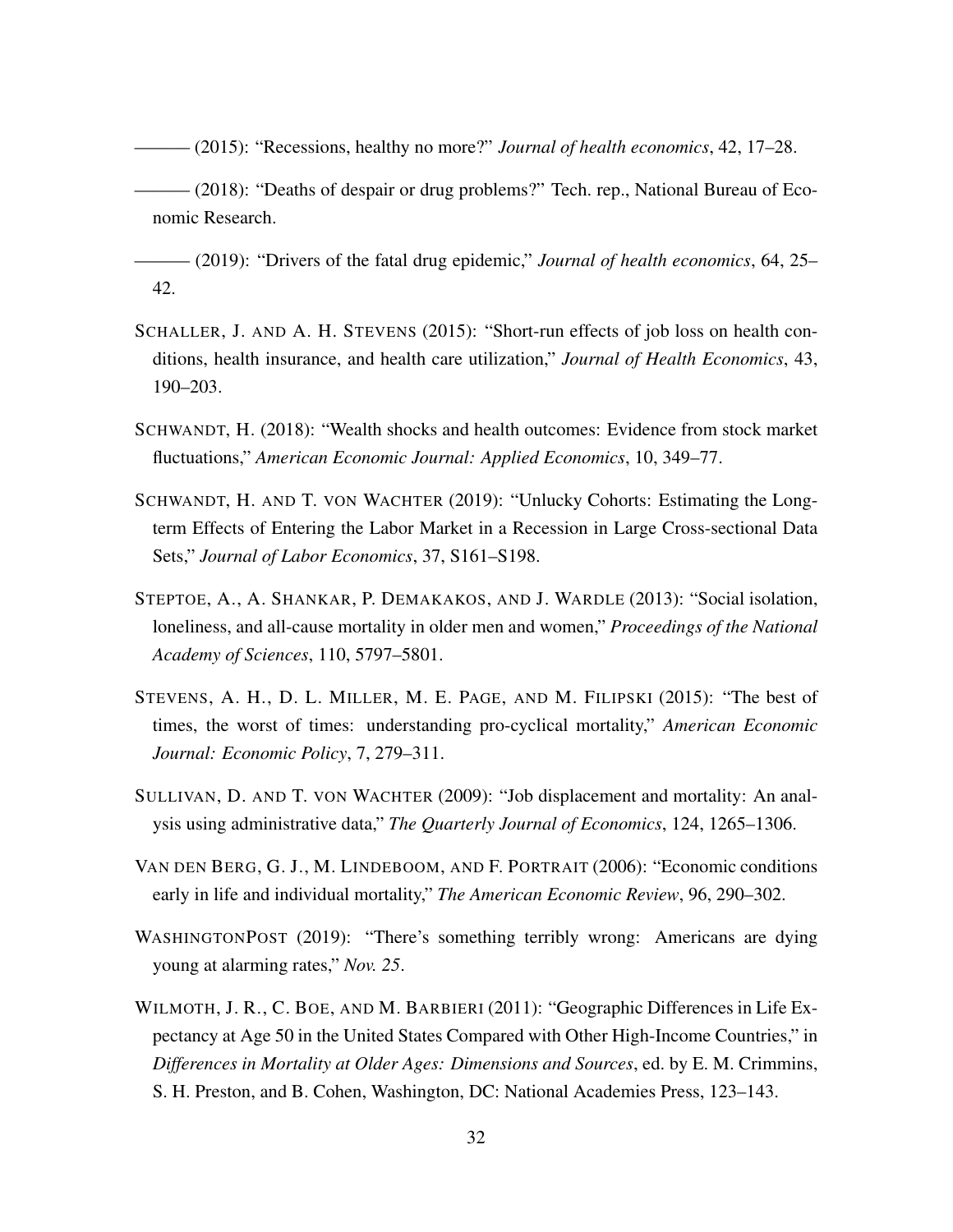WOZNIAK, A. (2010): "Are college graduates more responsive to distant labor market opportunities?" *Journal of Human Resources*, 45, 944–970.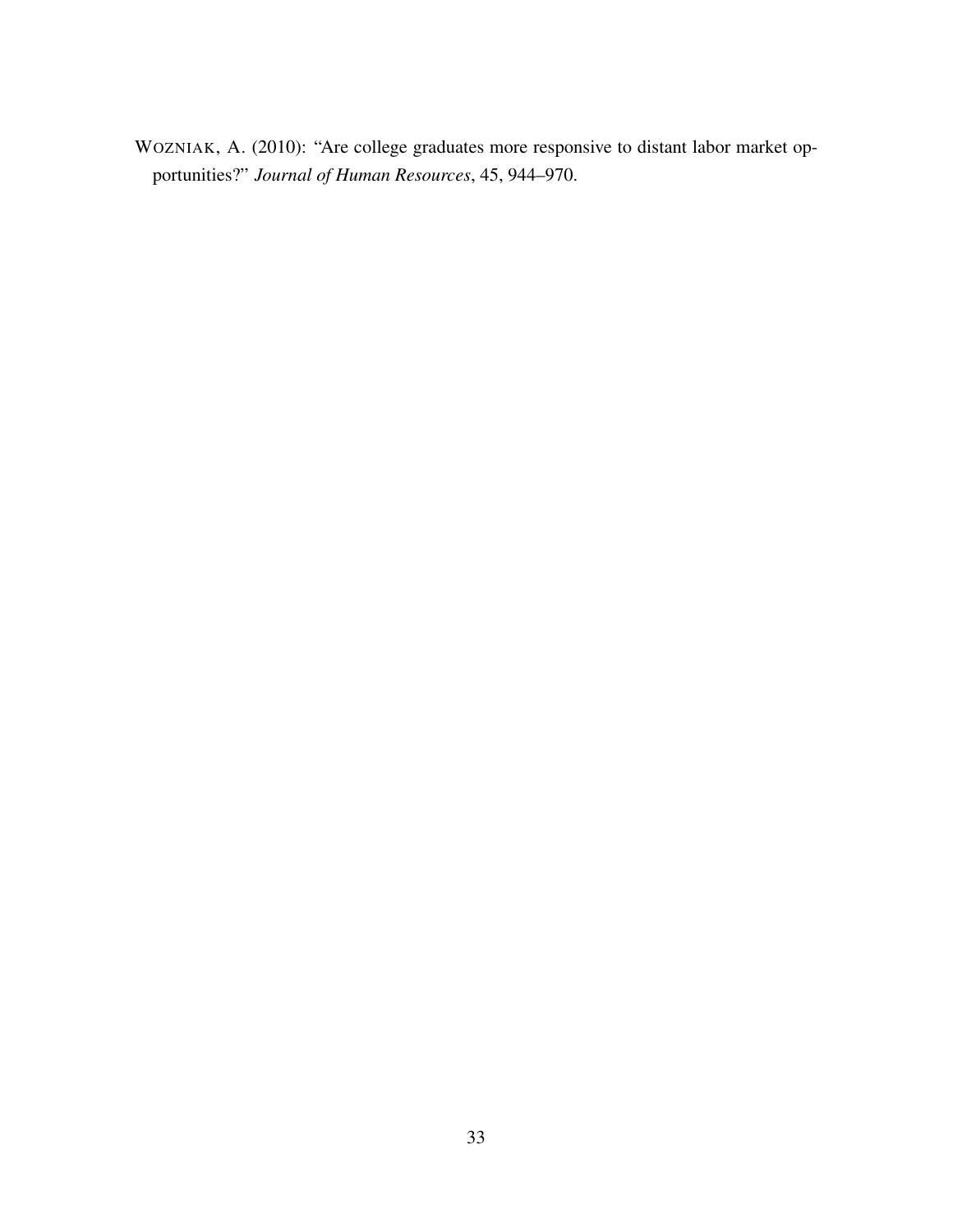# 8 Figures and Tables



Figure 1: Mortality Profiles and US-wide Unemployment Rates at Age 18, Across Cohorts

Notes: Mortality profiles from age 18 up to age 43 are shown for selected cohorts. Boom/bust/regular cohorts refer to cohorts experiencing low/high/medium national unemployment rates at age 18. Dashed red lines fitted through the mortality rates of boom cohorts at age 40.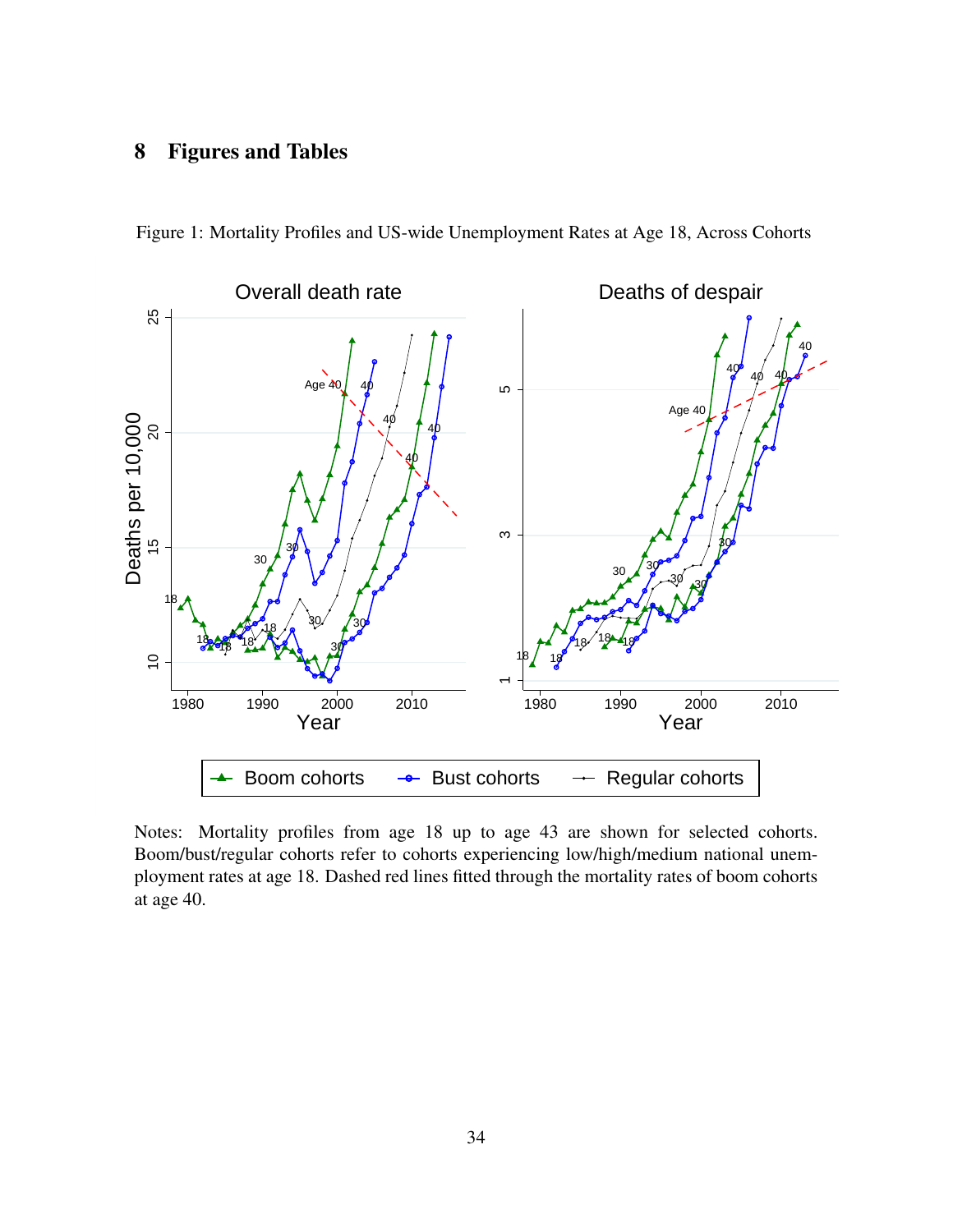

Figure 2: Effect of State Unemployment Rate at Labor Market Entry on Mortality Rate by Age

Note: Coefficients and 95 percent confidence intervals are plotted from a regression of death rates on the double-weighted labor market entry unemployment rate interacted with 2-year age group dummies (Eq. (3)), including fixed effects for age groups, cohort, year, and state of birth. Data from Vital Stats, Census, and ACS, years 1979–2016. Further regression and sample details as in Table 2. Coefficients for 5-year age groups are reported in Table 2 column (5).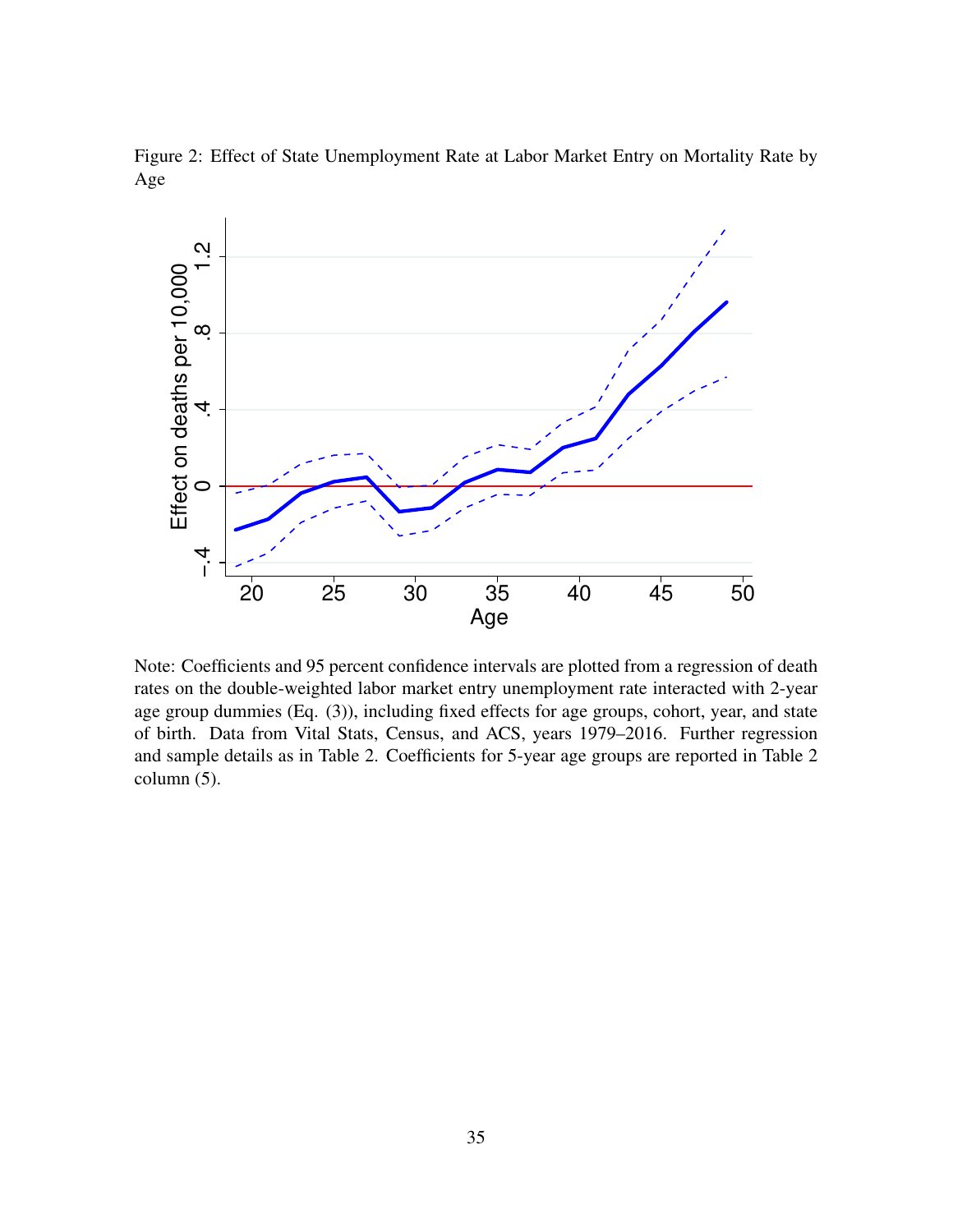

Figure 3: Effect of State Unemployment Rate at Labor Market Entry on Cause-Specific Mortality

Notes: Coefficients and 95 percent confidence intervals are plotted from regressions of cause-specific death rates on the double-weighted labor market entry unemployment rate interacted with 2-year age group dummies (Eq. (3)), including fixed effects for age groups, cohort, year, and state of birth. Data from Vital Stats, Census, and ACS, years 1979–2016. External causes refer to all causes not included in disease-related deaths. Further regression and sample details as in Table 2.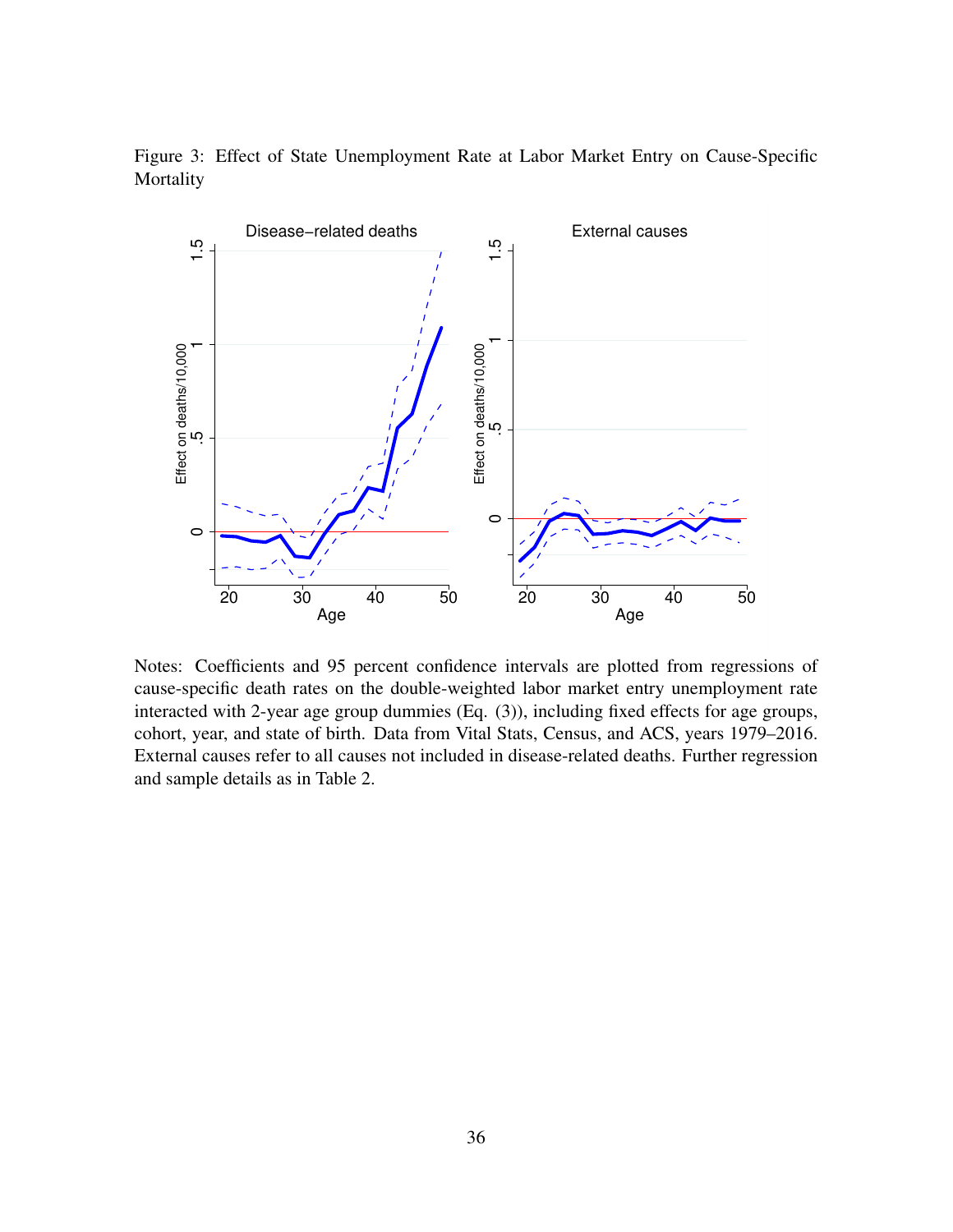

Figure 4: Effect of State Unemployment Rate at Labor Market Entry on external cause mortality and deaths of despair

Notes: Coefficients and 95 percent confidence intervals are plotted from regressions of cause-specific death rates on the double-weighted labor market entry unemployment rate interacted with 2-year age group dummies (Eq. (3)), including fixed effects for age groups, cohort, year, and state of birth. Data from Vital Stats, Census, and ACS, years 1979–2016. Accidental drug poisoning counted as "drug poisoning" but not as "accidents." Further regression and sample details as in Table 2.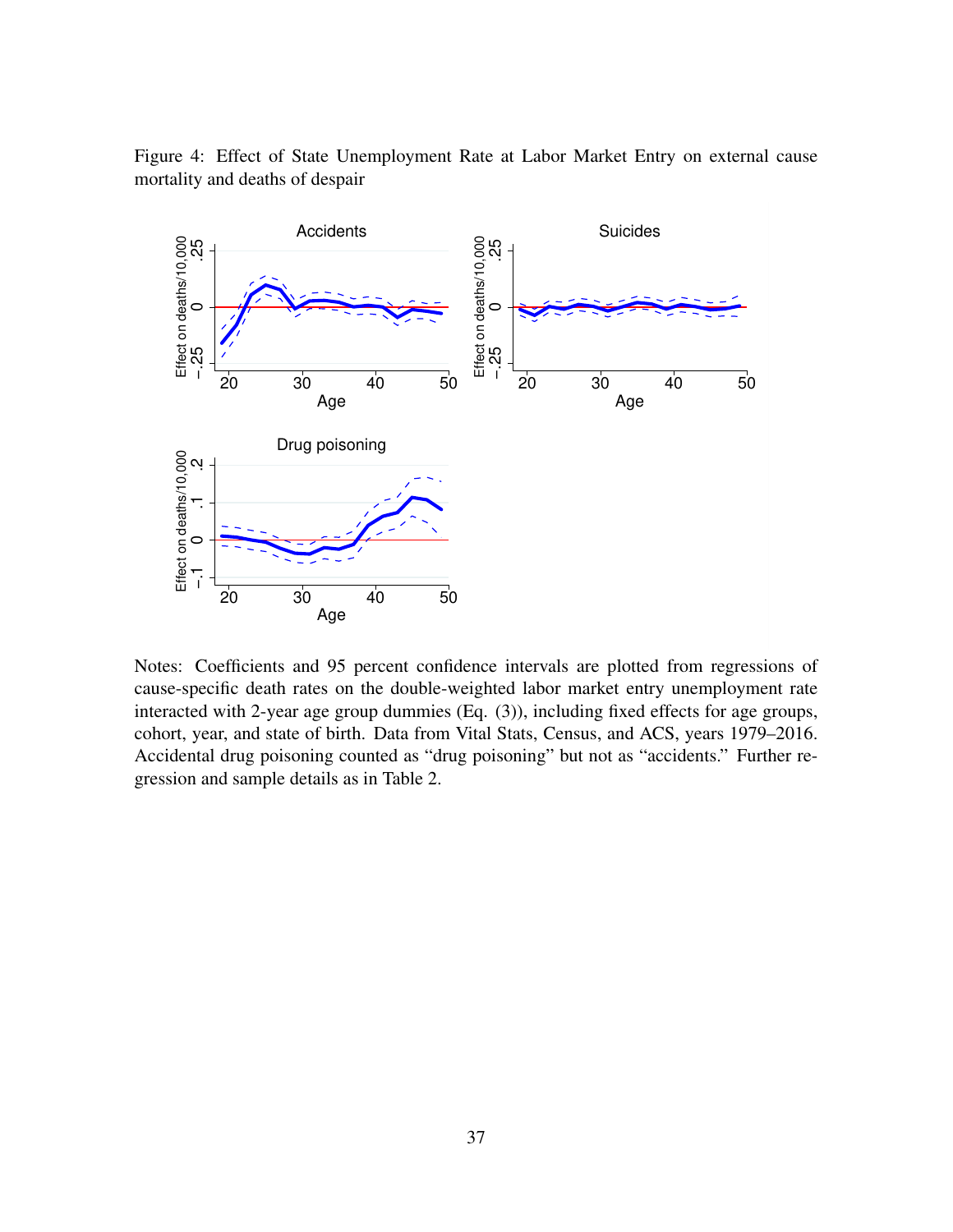

Figure 5: Effect of State Unemployment Rate at Labor Market Entry on "deaths of despair" and related causes

Note: Coefficients and 95 percent confidence intervals are plotted from regressions of causespecific death rates on the double-weighted labor market entry unemployment rate interacted with 2-year age group dummies (Eq. (3)), including fixed effects for age groups, cohort, year, and state of birth. Data from Vital Stats, Census, and ACS, years 1979–2016. Accidental drug poisoning counted as "drug poisoning" but not as "accidents." Further regression and sample details as in Table 2. Deaths of despair include deaths due to liver disease, drug overdoses, and suicide (blue line). The thin black line additionally includes deaths due to lung cancer. The thick green line additionally includes deaths due to lung cancer and heart disease. Because of the sharp increase in deaths due to lung cancer and heart disease with age, we show the effects in both levels and logs. We only show confidence intervals for deaths of despair to avoid clutter.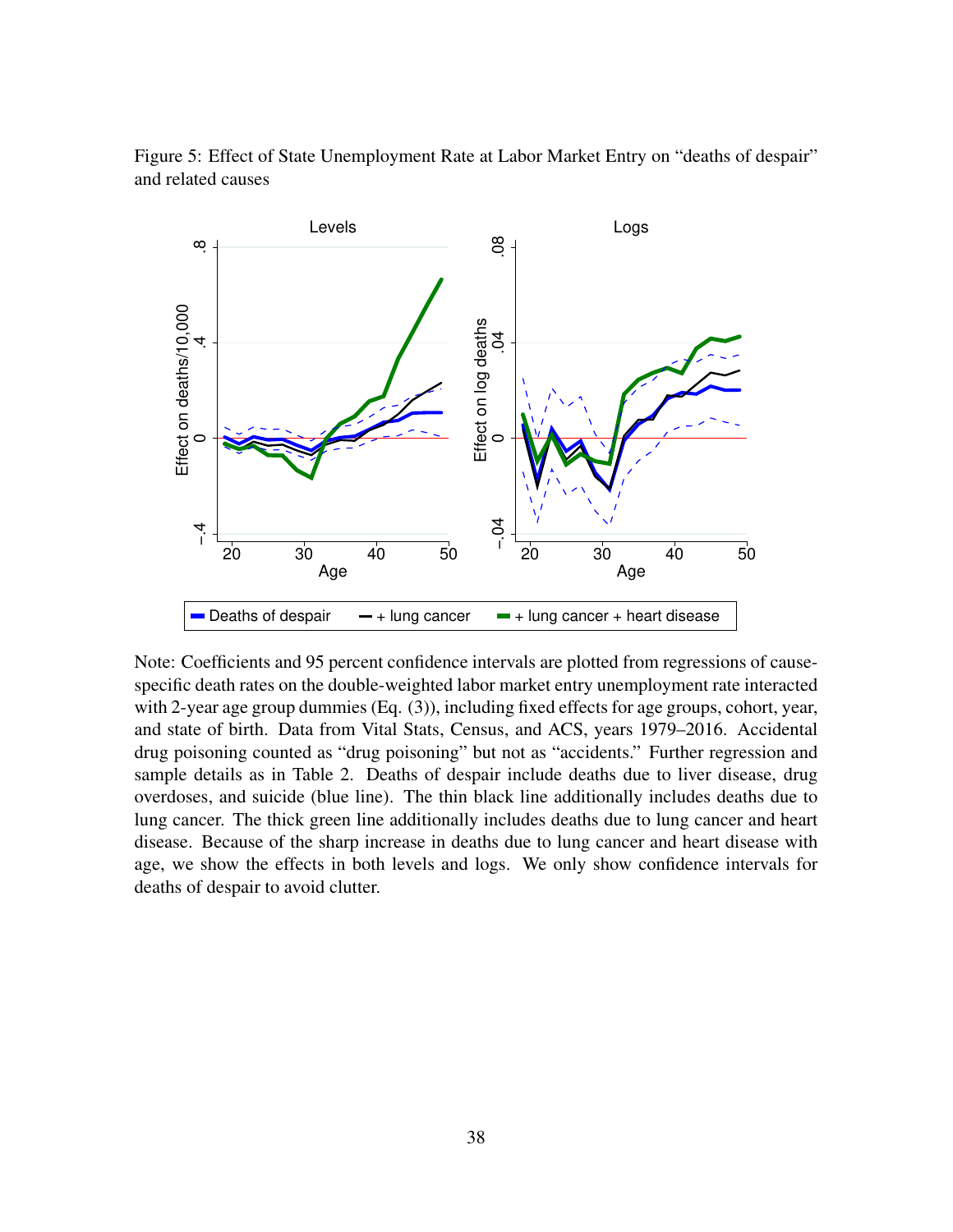Figure 6: Effect of State Unemployment Rate at Labor Market Entry on Earnings by Cohort and Data Set



Panel A: Mincerian Specification – Effects by Potential Labor Market Experience

Panel B: Double-Weighted Specification – Effects by Age



Notes: Results are based on the Mincerian specification (Eq. (2)) and double-weighted specification (Eq. (3)), using data from the ASEC Supplement to CPS from 1976 to 2016, the Censuses from 1980, 1990, 2000, and the ACS from 2001–2016. "SvW" refers to the specification estimated in Schwandt and von Wachter (2019).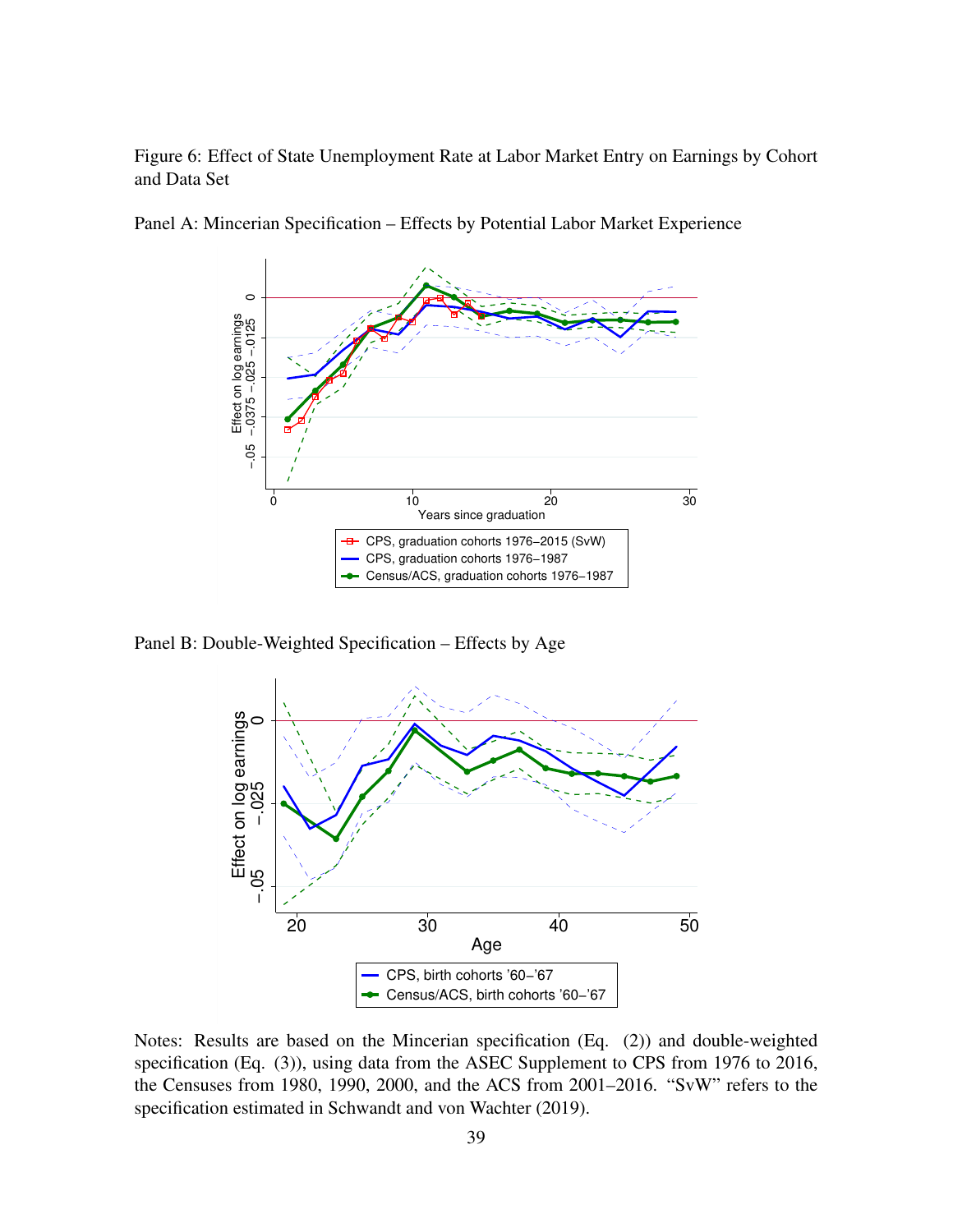

Figure 7: Effect of State Unemployment Rate at Labor Market Entry on Economic Outcomes

Coefficients and 95 percent confidence intervals are plotted from regressions of economic outcomes on the double-weighted labor market entry unemployment rate interacted with 2 year age group dummies (Eq. (3)), including fixed effects for age groups, cohort, year, and state of birth. Data from Census, ACS, and CPS, years 1979–2016. Further regression and sample details as in Table 2.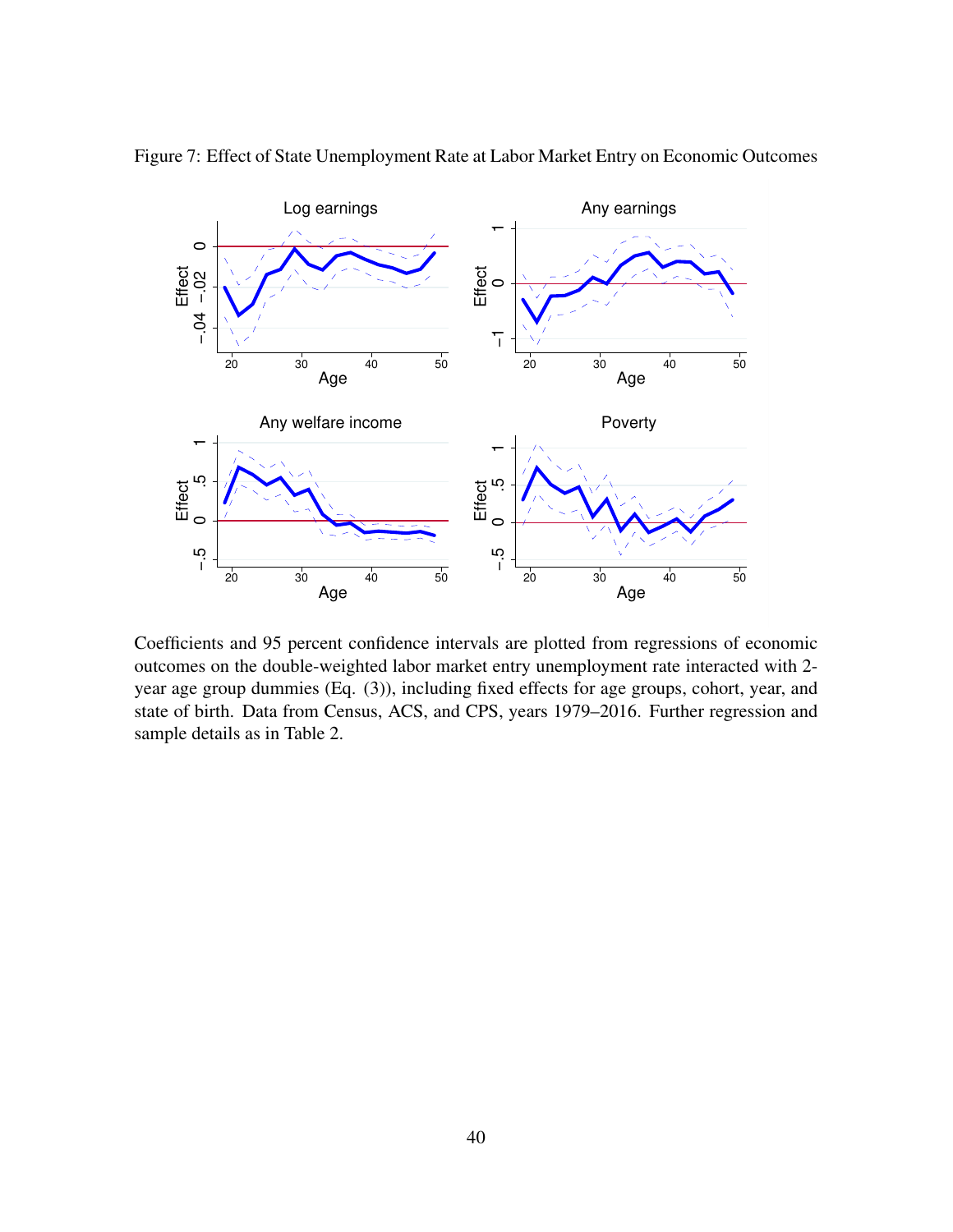

Figure 8: Effect of State Unemployment Rate at Labor Market Entry on Family Formation Outcomes

Notes: Coefficients and 95 percent confidence intervals are plotted from regressions of family formation outcomes on the double-weighted labor market entry unemployment rate interacted with 2-year age group dummies (Eq. (3)), including fixed effects for age groups, cohort, year, and state of birth. Data from Census, ACS, and CPS, years 1979–2016. Further regression and sample details as in Table 2.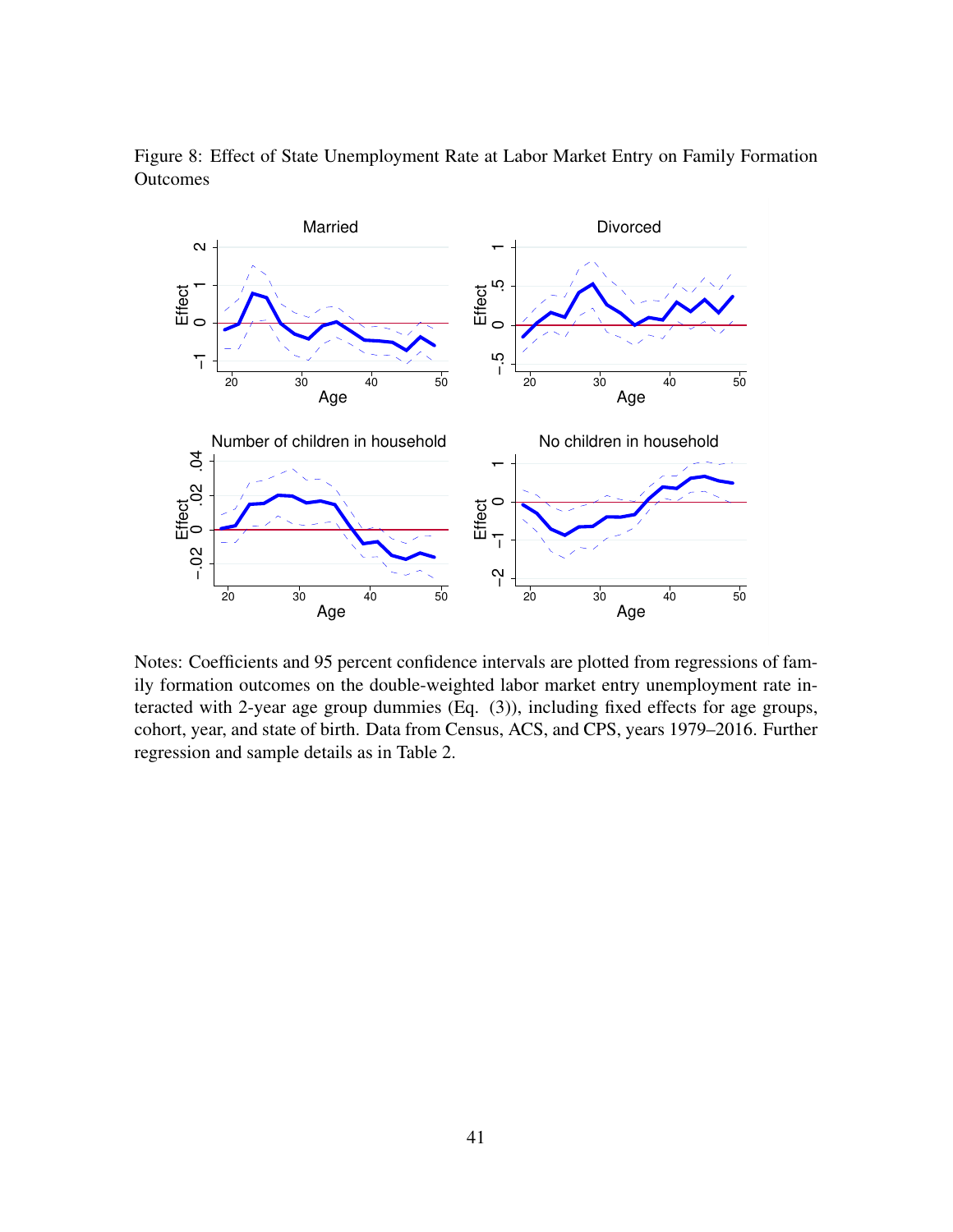## Table 1: Summary Statistics

|           |       |       | Disease-related deaths |                |       |       | External causes |         |               |                      |
|-----------|-------|-------|------------------------|----------------|-------|-------|-----------------|---------|---------------|----------------------|
|           | Total | Total | Heart                  | Lung<br>cancer | Liver | Total | Acci-<br>dents  | Suicide | Drug<br>pois. | Deaths of<br>despair |
| Age       |       |       |                        |                |       |       |                 |         |               |                      |
| 19-25     | 11.32 | 2.73  | 0.51                   | 0.02           | 0.03  | 8.59  | 5.16            | 1.53    | 0.20          | 1.76                 |
| $26 - 30$ | 12.71 | 5.79  | 2.38                   | 0.04           | 0.12  | 6.91  | 3.16            | 1.56    | 0.47          | 2.15                 |
| $31 - 35$ | 14.94 | 8.79  | 3.37                   | 0.13           | 0.26  | 6.15  | 2.55            | 1.53    | 0.86          | 2.65                 |
| $36-40$   | 18.57 | 11.99 | 2.79                   | 0.37           | 0.55  | 6.58  | 2.50            | 1.62    | 1.55          | 3.73                 |
| $41 - 45$ | 26.62 | 19.06 | 4.60                   | 0.97           | 1.07  | 7.55  | 2.55            | 1.86    | 2.41          | 5.35                 |
| 46-49     | 36.99 | 28.70 | 7.13                   | 1.87           | 1.79  | 8.29  | 2.51            | 2.14    | 2.99          | 6.93                 |

Panel A: Mortality (deaths per 10,000)

Panel B: Socioeconomic Outcomes

|           |                 |                              | Economic outcomes           |                            | Family formation outcomes |                       |                    |                                         |
|-----------|-----------------|------------------------------|-----------------------------|----------------------------|---------------------------|-----------------------|--------------------|-----------------------------------------|
|           | Log<br>earnings | Any<br>earnings<br>(percent) | Any<br>welfare<br>(percent) | In<br>poverty<br>(percent) | Married<br>(percent)      | Divorced<br>(percent) | Number<br>children | N <sub>0</sub><br>children<br>(percent) |
| Age       |                 |                              |                             |                            |                           |                       |                    |                                         |
| 19-29     | 9.31            | 82.52                        | 5.30                        | 13.93                      | 37.83                     | 6.29                  | 0.51               | 69.67                                   |
| $30 - 39$ | 10.03           | 81.61                        | 3.49                        | 9.59                       | 63.49                     | 14.90                 | 1.35               | 35.40                                   |
| 40-49     | 10.20           | 78.20                        | 1.17                        | 8.99                       | 63.56                     | 19.34                 | 1.20               | 38.72                                   |

Notes: Death rates in panel A are based on Vital Statistics, Census, and ACS data. Panel B shows socioeconomic outcomes from the Census, ACS, and CPS, aggregated using population weights. Sample in both panels includes cohorts born in the US from 1960 through 1967 who are observed from age 19 to age 49. "Deaths of despair" are the sum of "Liver," "Suicide," and "Drug poisoning." "Heart" and "Liver" refer to deaths due to heart and liver disease, respectively. "Drug poisoning" refers to accidental drug poisonings. "Number children" refers to the number of own children living in the household. "No children" refers to respondents without any own children living in the household.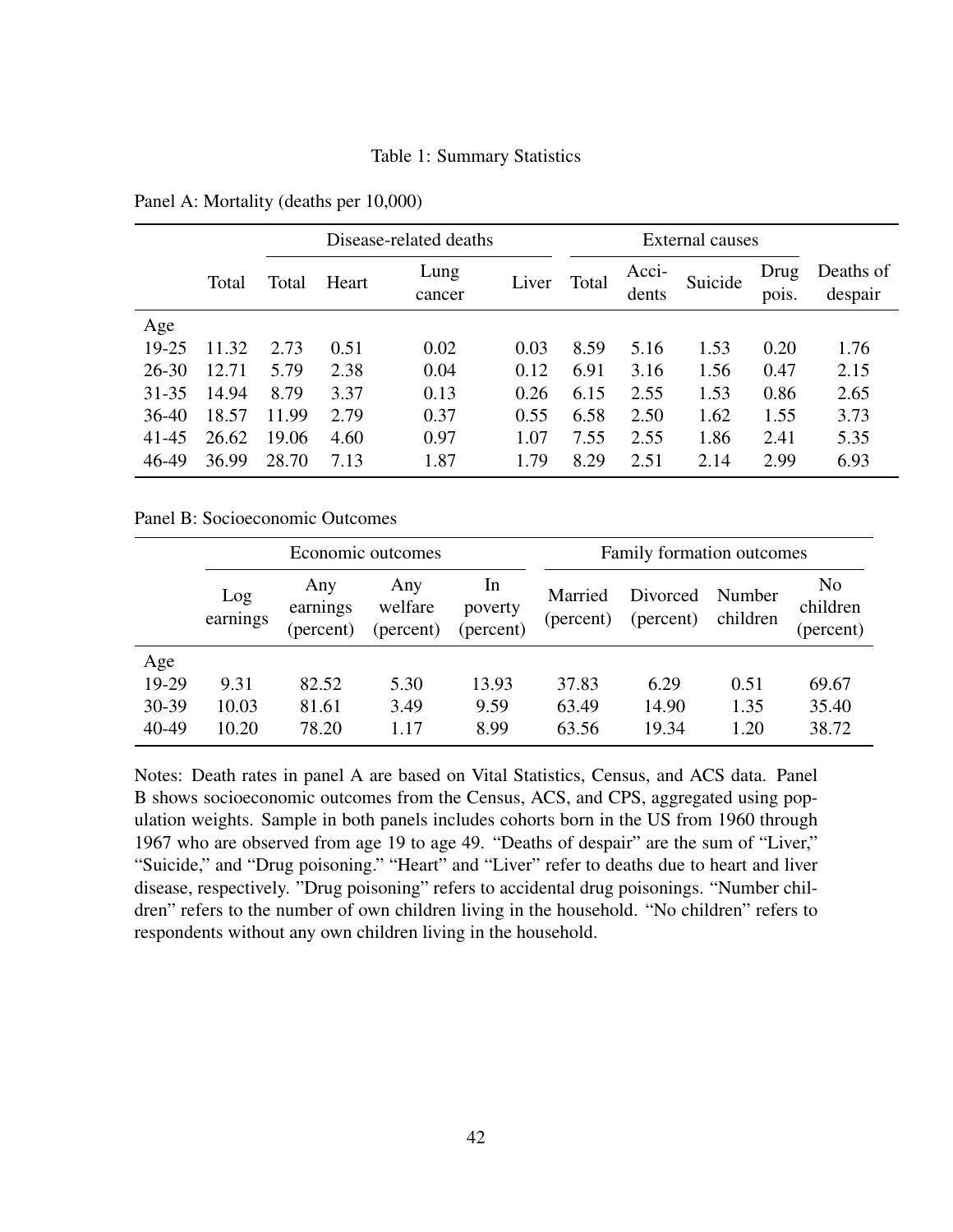|              |                |                | Dep. var.: Deaths per 10,000 |                |                |
|--------------|----------------|----------------|------------------------------|----------------|----------------|
|              | (1)            | (2)            | (3)                          | (4)            | (5)            |
|              | Cohort '60-'91 | Cohort '60-'86 | Cohort '60-'76               | Cohort '60-'71 | Cohort '60-'67 |
| Age 19       | $-0.100**$     | $-0.101**$     | $-0.097$                     | $-0.201**$     | $-0.242**$     |
|              | (0.049)        | (0.050)        | (0.068)                      | (0.079)        | (0.104)        |
| Age 20-25    | $-0.016$       | $-0.083**$     | $-0.028$                     | $-0.040$       | $-0.095$       |
|              | (0.043)        | (0.038)        | (0.047)                      | (0.058)        | (0.080)        |
| Age 26-30    |                | 0.002          | $-0.037$                     | $-0.107**$     | $-0.038$       |
|              |                | (0.042)        | (0.041)                      | (0.046)        | (0.057)        |
| Age 31-35    |                |                | 0.070                        | 0.022          | $-0.004$       |
|              |                |                | (0.053)                      | (0.051)        | (0.057)        |
| Age 36-40    |                |                | $0.195***$                   | $0.149***$     | $0.111**$      |
|              |                |                | (0.059)                      | (0.057)        | (0.053)        |
| Age 41-45    |                |                |                              | $0.485***$     | $0.415***$     |
|              |                |                |                              | (0.091)        | (0.091)        |
| Age 46-49    |                |                |                              |                | $0.805***$     |
|              |                |                |                              |                | (0.146)        |
| Total deaths | 811,140        | 1,208,897      | 1,703,722                    | 1,839,011      | 1,730,886      |
| Mean d. v.   | 10.41          | 11.00          | 13.35                        | 15.89          | 18.96          |
| $R^2$        | 0.66           | 0.67           | 0.81                         | 0.89           | 0.92           |

Table 2: Effect of State Unemployment Rate at Labor Market Entry on Mortality for Different Birth Cohorts

Standard errors in parentheses

\*  $p < 0.10$ , \*\*  $p < 0.05$ , \*\*\*  $p < 0.01$ 

Note: Regressions of death rates on the double-weighted labor market entry unemployment rate interacted with age group dummies (Eq. (3)) are shown. Data from Vital Stats, Census, and ACS, years 1979–2016. Each column shows one regression, varying age ranges and restricting cohorts to those observed across the entire analyzed age range. Total deaths vary accordingly. Regressions include fixed effects for age groups, cohort, year, and state of birth. Standard errors (in parenthesis) clustered at the state-of-birth by year-of-birth level. Significance levels: \*  $p < 0.10$ , \*\*  $p < 0.05$ , \*\*\*  $p < 0.01$ . Observations populationweighted.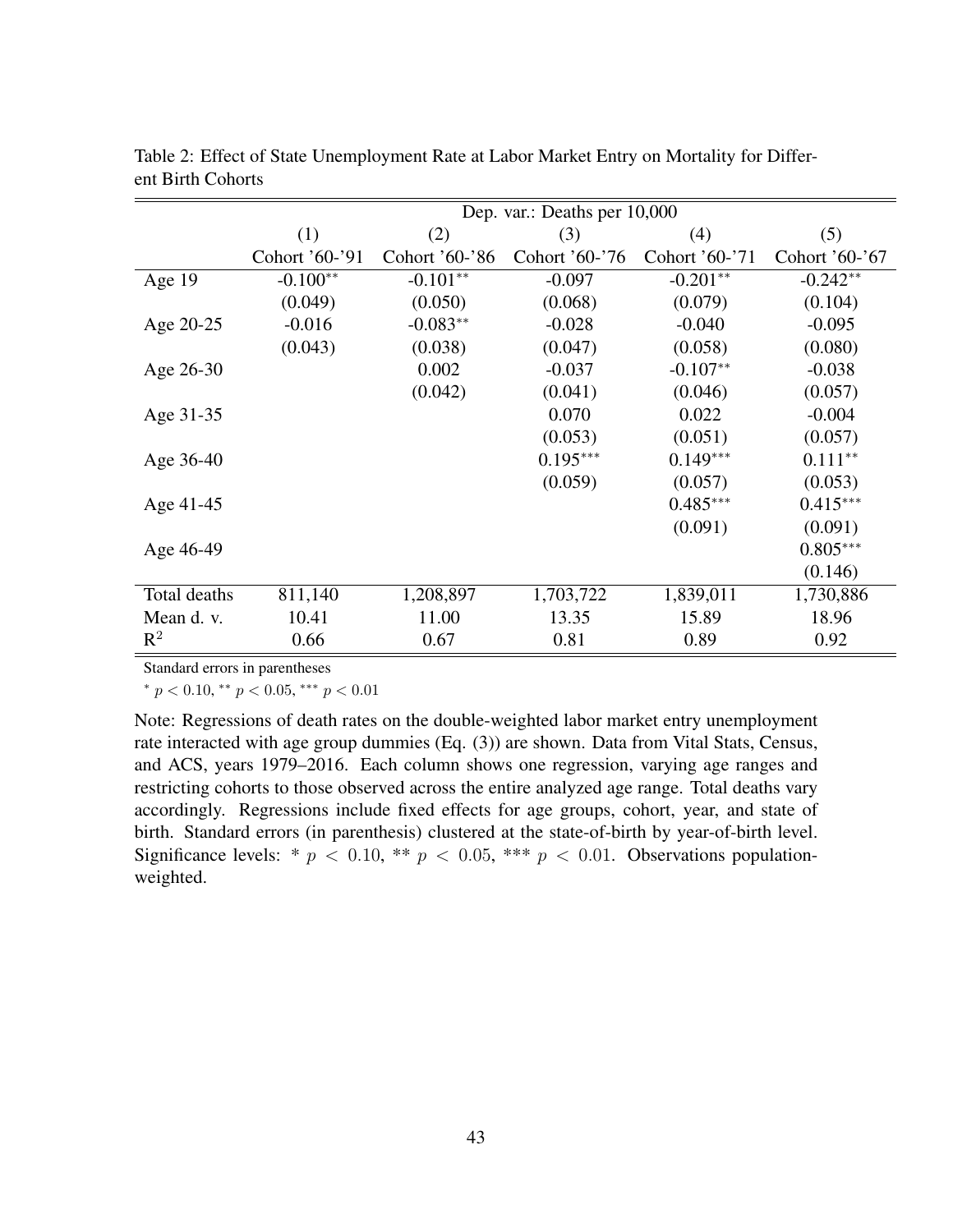|                | (1)             | (2)           | (3)           | (4)         | (5)          |
|----------------|-----------------|---------------|---------------|-------------|--------------|
|                | Disease-related | Liver disease | Heart disease | Lung cancer | Other cancer |
| Age 19         | 0.006           | $-0.168$      | $-0.032$      | $-0.099$    | $-0.005$     |
|                | (0.013)         | (0.114)       | (0.029)       | (0.090)     | (0.022)      |
| Age 20-25      | $0.010**$       | $-0.007$      | $-0.017*$     | $-0.071**$  | $-0.018*$    |
|                | (0.005)         | (0.034)       | (0.009)       | (0.036)     | (0.009)      |
| Age 26-30      | $0.009*$        | 0.020         | $-0.022**$    | $-0.066**$  | $-0.006$     |
|                | (0.005)         | (0.023)       | (0.009)       | (0.029)     | (0.008)      |
| Age 31-35      | $0.018***$      | 0.015         | $0.022***$    | $-0.026$    | $-0.013*$    |
|                | (0.004)         | (0.019)       | (0.008)       | (0.017)     | (0.007)      |
| Age 36-40      | $0.020***$      | $0.044***$    | $0.043***$    | 0.002       | $-0.001$     |
|                | (0.004)         | (0.014)       | (0.007)       | (0.015)     | (0.006)      |
| Age 41-45      | $0.029***$      | $0.038***$    | $0.043***$    | $0.052***$  | 0.007        |
|                | (0.005)         | (0.012)       | (0.007)       | (0.015)     | (0.006)      |
| Age 46-49      | $0.031***$      | $0.057***$    | $0.051***$    | $0.072***$  | 0.007        |
|                | (0.005)         | (0.012)       | (0.007)       | (0.014)     | (0.005)      |
| Total deaths   | 1,055,846       | 50,354        | 285,436       | 43,891      | 222,228      |
| Mean dep. var. | 2.11            | $-.828$       | .744          | $-.967$     | .538         |
| $\mathbb{R}^2$ | 0.95            | 0.83          | 0.89          | 0.87        | 0.87         |

Table 3: Effect of State Unemployment Rate at Labor Market Entry on Disease-Related Causes of Death (Log Death Rate)

Standard errors in parentheses

\*  $p < 0.10$ , \*\*  $p < 0.05$ , \*\*\*  $p < 0.01$ 

Note: Regressions of cause-specific death rates on the double-weighted labor market entry unemployment rate interacted with age group dummies (Eq. (3)) are shown. Death rates in logs as disease-related deaths increase sharply with age. Data from Vital Stats, Census, and ACS, years 1979–2016. Regressions include fixed effects for age groups, cohort, year, and state of birth. Standard errors (in parenthesis) clustered at the state-of-birth by yearof-birth level. Significance levels: \*  $p < 0.10$ , \*\*  $p < 0.05$ , \*\*\*  $p < 0.01$ . Observations population-weighted.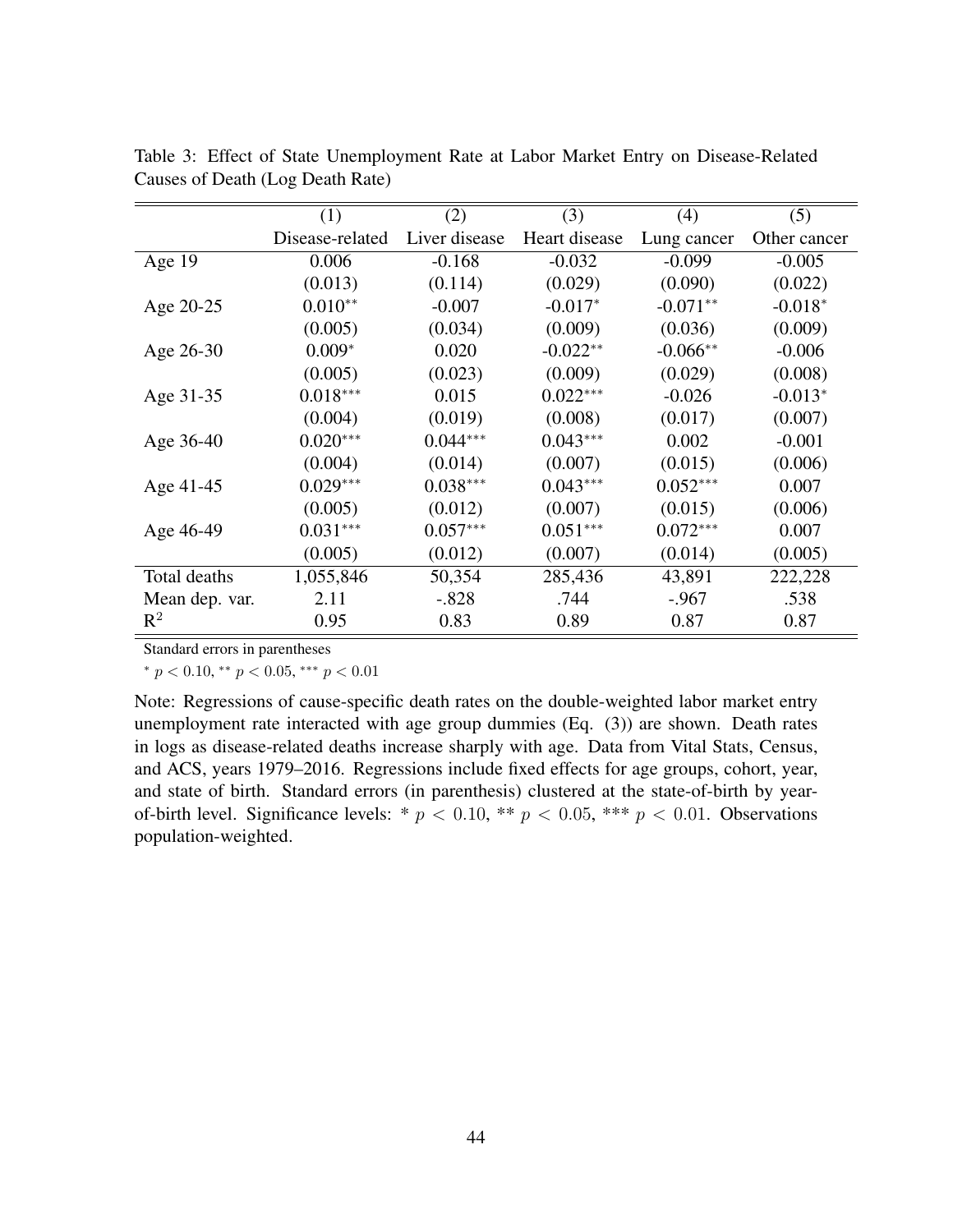Table 4: Effect on Mortality by Demographic Group

|                |                |                  | Log death rate         |                          |                | Log disease-related mortality |                        |                          |  |
|----------------|----------------|------------------|------------------------|--------------------------|----------------|-------------------------------|------------------------|--------------------------|--|
|                | White<br>males | White<br>females | Non-<br>white<br>males | Non-<br>white<br>females | White<br>males | White<br>females              | Non-<br>white<br>males | Non-<br>white<br>females |  |
| Age 19-29      | $-0.003$       | $0.012**$        | $0.022***$             | $0.024***$               | $-0.001$       | 0.006                         | $0.028**$              | 0.009                    |  |
|                | (0.004)        | (0.006)          | (0.008)                | (0.008)                  | (0.007)        | (0.007)                       | (0.013)                | (0.013)                  |  |
| Age 30-39      | 0.005          | $0.015***$       | $0.014*$               | $0.026***$               | $0.021***$     | $0.011*$                      | $0.038***$             | $0.030***$               |  |
|                | (0.003)        | (0.005)          | (0.007)                | (0.008)                  | (0.005)        | (0.006)                       | (0.010)                | (0.010)                  |  |
| Age 40-49      | $0.016***$     | $0.031***$       | $0.011*$               | $0.036***$               | $0.031***$     | $0.034***$                    | $0.046***$             | $0.048***$               |  |
|                | (0.004)        | (0.006)          | (0.007)                | (0.008)                  | (0.006)        | (0.007)                       | (0.010)                | (0.011)                  |  |
| Total deaths   | 806,239        | 411,691          | 327,306                | 185,650                  | 429,244        | 280,665                       | 198,773                | 147,164                  |  |
| Mean d.v.      | 3.01           | 2.22             | 3.46                   | 2.7                      | 2.14           | 1.67                          | 2.75                   | 2.36                     |  |
| $\mathbb{R}^2$ | 0.86           | 0.88             | 0.72                   | 0.81                     | 0.91           | 0.89                          | 0.86                   | 0.85                     |  |

Panel A: Overall and disease-related deaths

Panel B: Deaths of despair

|              |                | Log deaths of despair |                        |                          |                | $Log$ despair + lung cancer + heart disease |                        |                          |  |
|--------------|----------------|-----------------------|------------------------|--------------------------|----------------|---------------------------------------------|------------------------|--------------------------|--|
|              | White<br>males | White<br>females      | Non-<br>white<br>males | Non-<br>white<br>females | White<br>males | White<br>females                            | Non-<br>white<br>males | Non-<br>white<br>females |  |
| Age 19-29    | $-0.015*$      | $-0.026*$             | $0.035**$              | $0.050**$                | $-0.013**$     | $-0.022*$                                   | 0.018                  | 0.010                    |  |
|              | (0.008)        | (0.014)               | (0.014)                | (0.024)                  | (0.006)        | (0.012)                                     | (0.015)                | (0.018)                  |  |
| Age 30-39    | $-0.011$       | 0.004                 | 0.022                  | 0.035                    | 0.003          | $0.021*$                                    | $0.031***$             | $0.028*$                 |  |
|              | (0.007)        | (0.014)               | (0.013)                | (0.021)                  | (0.005)        | (0.011)                                     | (0.012)                | (0.015)                  |  |
| Age 40-49    | $0.015**$      | $0.051***$            | 0.004                  | 0.020                    | $0.027***$     | $0.062***$                                  | $0.055***$             | $0.085***$               |  |
|              | (0.007)        | (0.013)               | (0.014)                | (0.017)                  | (0.005)        | (0.011)                                     | (0.010)                | (0.015)                  |  |
| Total deaths | 187,558        | 74,239                | 41,592                 | 16,505                   | 343,319        | 138,365                                     | 113,868                | 53,669                   |  |
| Mean d.v.    | 1.51           | .416                  | 1.34                   | .438                     | 2.04           | .953                                        | 2.27                   | 1.41                     |  |
| $R^2$        | 0.69           | 0.76                  | 0.54                   | 0.58                     | 0.85           | 0.84                                        | 0.77                   | 0.73                     |  |

Notes: Data and specification as in Table 3. White refers to non-Hispanic white. Non-white refers to non-white and Hispanic white.  $p$ -value of t-test for race difference of age 40-49 coefficient for Log deaths of despair is 0.075. All other age 40-49 coefficients not significantly different between whites and non-whites. Deaths of despair include liver disease, drug poisoning, and suicide. Mean cause-specific mortality rates by age and demographic group are reported in Table A.1.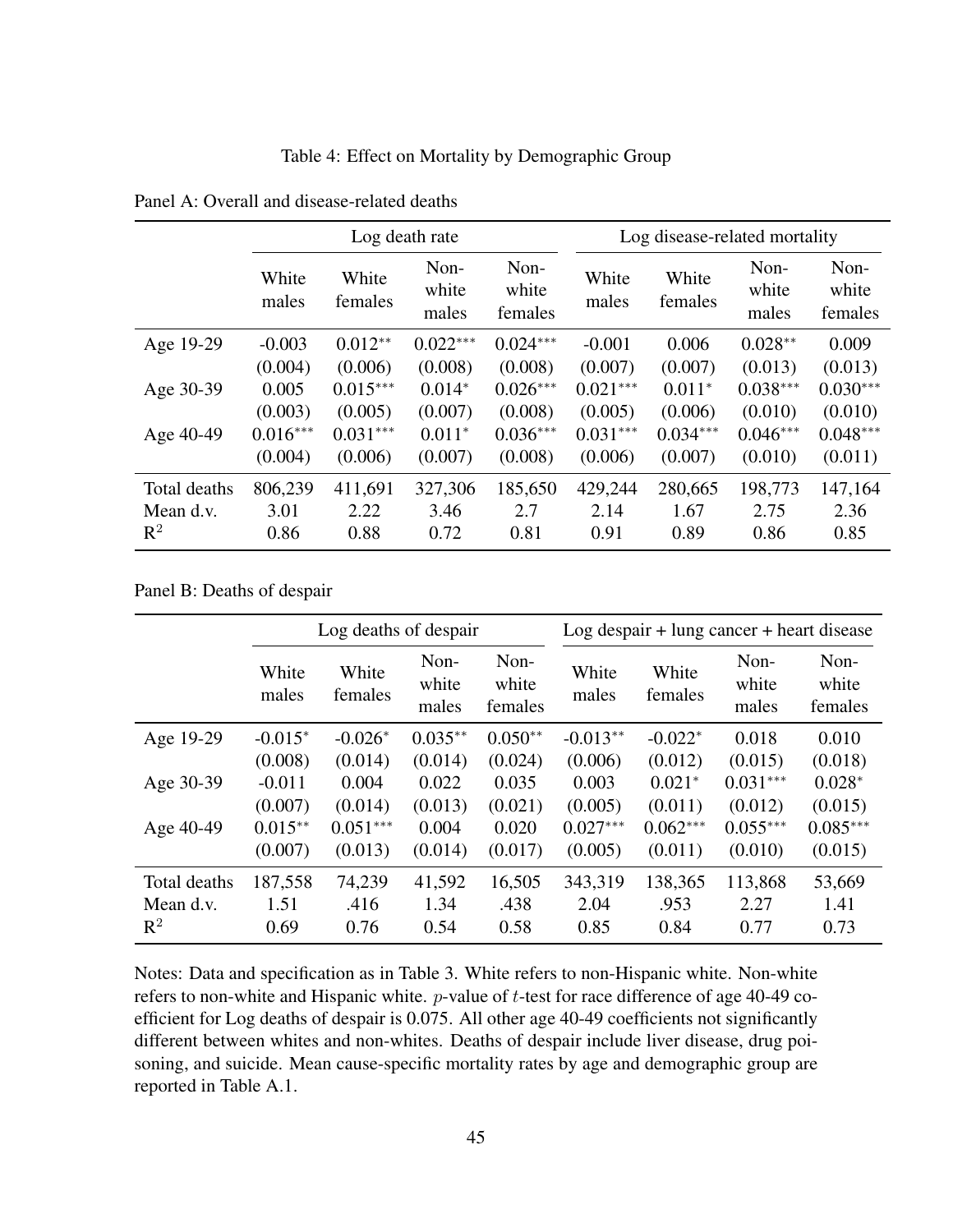|                                        |                      | 1982 recession graduation cohort<br>$(+3.9 \text{ p.p.}$ unemployment rate) |
|----------------------------------------|----------------------|-----------------------------------------------------------------------------|
|                                        | linear extrapolation | percent extrapolation                                                       |
|                                        | (1)                  | (2)                                                                         |
| Excess deaths (in cohort of 4 million) |                      |                                                                             |
| At age $0$                             | $\overline{0}$       | $\overline{0}$                                                              |
| At age 20                              | $-374$               | $-374$                                                                      |
| At age 50                              | 7,089                | 7,089                                                                       |
| At age 65                              | 41,741               | 39,183                                                                      |
| At age 80                              | 90,624               | 121,327                                                                     |
| Cohort share deceased prematurely      |                      |                                                                             |
| At age 65                              | 1.04                 | 0.98                                                                        |
| At age 80                              | 2.27                 | 3.03                                                                        |
| Loss in life expectancy at birth       |                      |                                                                             |
| Months per capita                      | $-5.90$              | $-8.91$                                                                     |
| Sum of life years                      |                      |                                                                             |
| $(in \text{ cohort of } 4m)$           | $-1,973,297$         | $-2,978,912$                                                                |

Table 5: Predicted Impacts of Effect ofUnemployment Rate at Labor Market Entry On Overall Cohort Mortality

Notes: Linear extrapolation assumes that after age 50 the mortality rate increases annually by an additional 0.09 per 10,000 and percent extrapolation assumes that after age 50 the mortality rate is increased by a constant 2 percent, respectively, for each percentage point increase in the graduation year unemployment rate. Excess deaths and life years lost are based on initial birth cohort sizes of 4 million (the 1964 birth cohort is 4,027,490). Mortality effects prior to age 50 are taken from the baseline results shown in Figure 2. Appendix Figure A.6 plots the extrapolated effect patterns.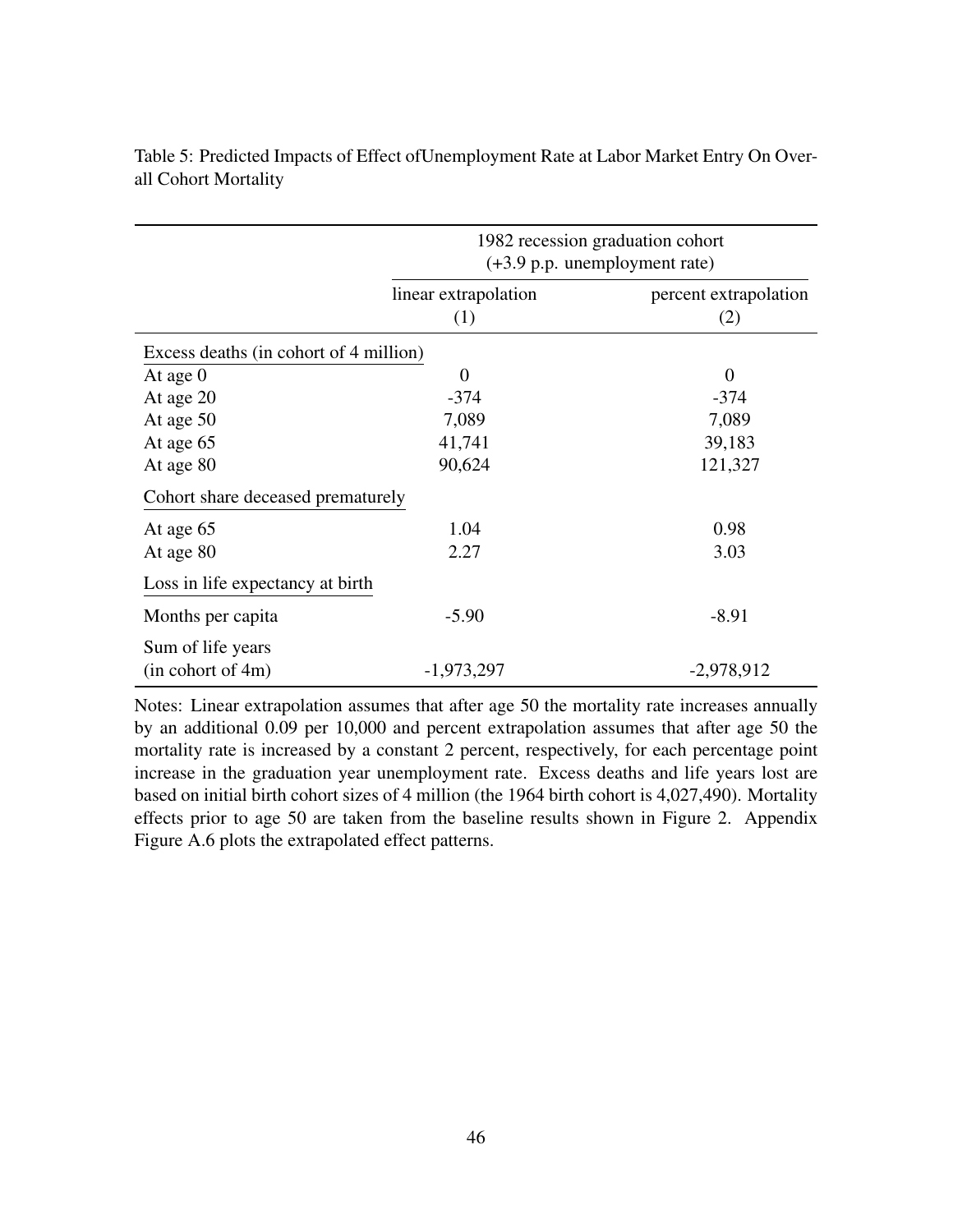Table 6: Effect of State Unemployment Rate at Labor Market Entry on Socioeconomic Outcomes

|                | Log<br>earnings | Any<br>earnings<br>(percent) | Any<br>welfare<br>(percent) | In<br>poverty<br>(percent) |
|----------------|-----------------|------------------------------|-----------------------------|----------------------------|
| Age 19-29      | $-0.019***$     | $-0.260*$                    | $0.491***$                  | $0.445***$                 |
|                | (0.004)         | (0.133)                      | (0.055)                     | (0.093)                    |
| Age 30-39      | $-0.007**$      | $0.363***$                   | 0.055                       | 0.026                      |
|                | (0.003)         | (0.130)                      | (0.049)                     | (0.088)                    |
| Age 40-49      | $-0.009***$     | $0.239**$                    | $-0.154***$                 | 0.056                      |
|                | (0.003)         | (0.118)                      | (0.040)                     | (0.073)                    |
| Observations   | 6,805,719       | 6,807,383                    | 6,807,383                   | 6,807,377                  |
| Mean dep. var. | 9.9             | 80.4                         | 3.01                        | 10.6                       |
| $\mathbf{R}^2$ | 0.77            | 0.27                         | 0.25                        | 0.33                       |

Panel A: Economic Outcomes

Panel B: Family Formation Outcomes

|                     | Married<br>(percent) | Divorced<br>(percent) | Number<br>of<br>children | No<br>children<br>(percent) |
|---------------------|----------------------|-----------------------|--------------------------|-----------------------------|
| Age 19-29           | 0.219                | $0.165***$            | $0.012***$               | $-0.556***$                 |
|                     | (0.234)              | (0.083)               | (0.005)                  | (0.203)                     |
| Age 30-39           | $-0.208$             | 0.132                 | $0.009**$                | $-0.159$                    |
|                     | (0.138)              | (0.086)               | (0.004)                  | (0.126)                     |
| Age 40-49           | $-0.499***$          | $0.229***$            | $-0.013***$              | $0.527***$                  |
|                     | (0.147)              | (0.082)               | (0.004)                  | (0.160)                     |
| <b>Observations</b> | 6,807,383            | 6,807,383             | 6,807,383                | 6,807,383                   |
| Mean dep. var.      | 56.3                 | 14.4                  | 1.05                     | 46.5                        |
| $\mathbb{R}^2$      | 0.61                 | 0.37                  | 0.65                     | 0.68                        |

Notes: Regressions of socioeconomic outcomes on the double-weighted labor market entry unemployment rate interacted with age group dummies (Eq. (3)) are shown. Data from Census, ACS, and CPS, years 1979–2016. Regressions include fixed effects for age groups, cohort, year, and state of birth. Standard errors (in parenthesis) clustered at the state-ofbirth by year-of-birth level. Significance levels: \*  $p < 0.10$ , \*\*  $p < 0.05$ , \*\*\*  $p < 0.01$ . Observations weighted by population-weighted cell size.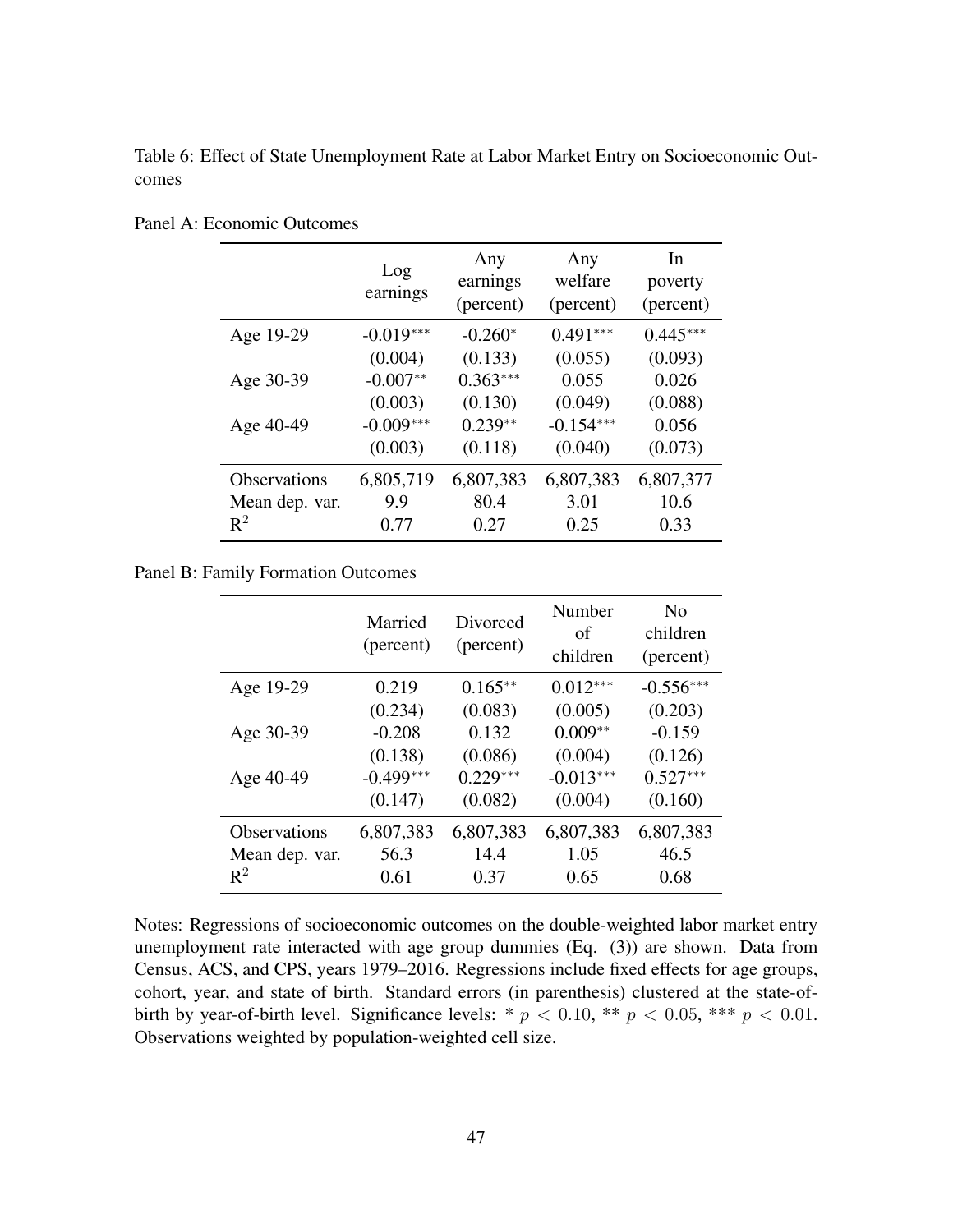Table 7: Effect on Economic Outcomes by Demographic Group

|                             |                   | Log earnings              |                          |                          |                   | Any earnings (percent)     |                          |                          |
|-----------------------------|-------------------|---------------------------|--------------------------|--------------------------|-------------------|----------------------------|--------------------------|--------------------------|
|                             | White<br>males    | White<br>females          | Non-<br>white<br>males   | Non-<br>white<br>females | White<br>males    | White<br>females           | Non-<br>white<br>males   | Non-<br>white<br>females |
| Age 19-29                   | $-0.019***$       | $-0.008$                  | $-0.040***$              | $-0.041***$              | $-0.015$          | $-0.461**$                 | $-0.027$                 | $-1.294***$              |
|                             | (0.005)           | (0.007)                   | (0.009)                  | (0.010)                  | (0.174)           | (0.180)                    | (0.348)                  | (0.374)                  |
| Age 30-39                   | $-0.010**$        | $-0.006$                  | $-0.005$                 | $-0.002$                 | 0.190             | $0.420**$                  | $0.674**$                | 0.259                    |
|                             | (0.004)           | (0.006)                   | (0.008)                  | (0.008)                  | (0.165)           | (0.193)                    | (0.277)                  | (0.306)                  |
| Age 40-49                   | $-0.021***$       | $-0.005$                  | 0.006                    | 0.004                    | $-0.117$          | $0.397**$                  | $0.717***$               | 0.371                    |
|                             | (0.004)           | (0.005)                   | (0.007)                  | (0.007)                  | (0.168)           | (0.166)                    | (0.259)                  | (0.289)                  |
| Obs.<br>Mean d.v.<br>t-test | 2,706,863<br>10.2 | 2,781,916<br>9.7<br>0.008 | 617,265<br>9.84<br>0.001 | 699,675<br>9.54<br>0.002 | 2,706,875<br>86.6 | 2,781,979<br>77.1<br>0.011 | 617,845<br>79.9<br>0.007 | 700,684<br>71.8<br>0.147 |

Panel A: Labor market outcomes

Panel B: Welfare and poverty

|                   | Any welfare income (percent) |                        |                          |                   | Below poverty threshold (percent) |                        |                          |  |
|-------------------|------------------------------|------------------------|--------------------------|-------------------|-----------------------------------|------------------------|--------------------------|--|
| White<br>males    | White<br>females             | Non-<br>white<br>males | Non-<br>white<br>females | White<br>males    | White<br>females                  | Non-<br>white<br>males | Non-<br>white<br>females |  |
| $0.244***$        | $0.366***$                   | $0.698***$             | $1.862***$               | 0.145             | $0.442***$                        | $0.567*$               | $1.726***$               |  |
| (0.057)           | (0.086)                      | (0.161)                | (0.294)                  | (0.115)           | (0.150)                           | (0.326)                | (0.326)                  |  |
| 0.057             | 0.044                        | 0.031                  | 0.245                    | 0.028             | 0.142                             | $-0.151$               | $-0.138$                 |  |
| (0.047)           | (0.074)                      | (0.142)                | (0.248)                  | (0.107)           | (0.129)                           | (0.294)                | (0.273)                  |  |
| $-0.058$          | $-0.160***$                  | $-0.181*$              | $-0.587***$              | 0.065             | 0.152                             | $-0.122$               | $-0.163$                 |  |
| (0.039)           | (0.061)                      | (0.099)                | (0.189)                  | (0.104)           | (0.113)                           | (0.279)                | (0.234)                  |  |
| 2,706,875<br>1.11 | 2,781,979<br>2.85            | 617,845<br>2.45        | 700,684<br>10            | 2,706,875<br>6.59 | 2,781,979<br>9.05                 | 617,840<br>15.4        | 700,683<br>23.5<br>0.389 |  |
|                   |                              | 0.134                  | 0.256                    | 0.006             |                                   | 0.562                  | 0.512                    |  |

Notes: Data and specification as in Table 6. White refers to non-Hispanic white. Non-white refers to non-white and Hispanic white. The  $t$ -test row reports the  $p$ -value of the difference between the age 40-49 coefficient in the each column with the the same coefficient in the regressions for whites. Mean socioeconomic outcomes by age and demographic group are reported in Table A.2.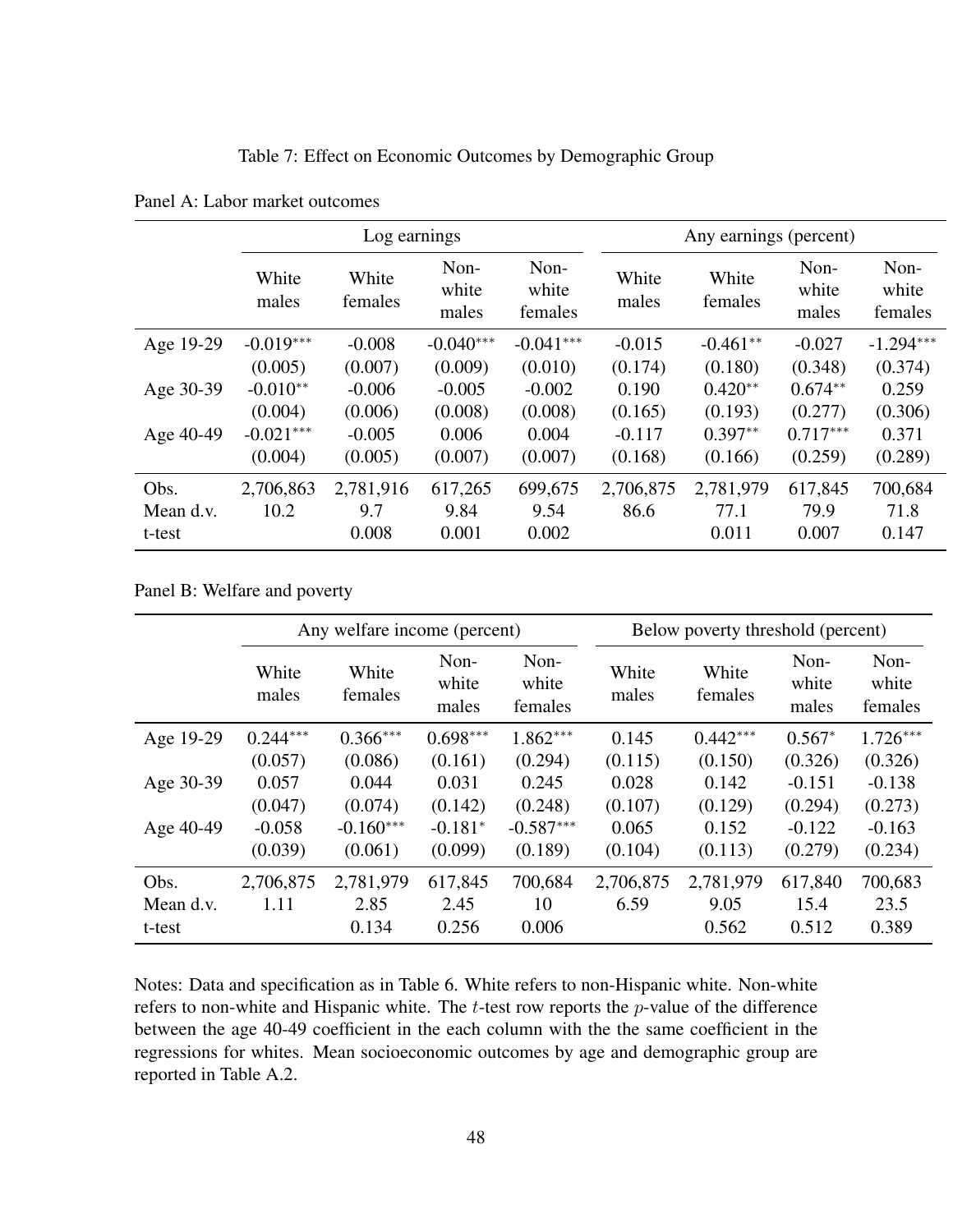Table 8: Effect of State Unemployment Rate at Labor Market Entry on Family Formation Outcomes by Demographic Group

|           |                | Married (percent) |                        |                          |                | Divorced (percent) |                        |                          |  |
|-----------|----------------|-------------------|------------------------|--------------------------|----------------|--------------------|------------------------|--------------------------|--|
|           | White<br>males | White<br>females  | Non-<br>white<br>males | Non-<br>white<br>females | White<br>males | White<br>females   | Non-<br>white<br>males | Non-<br>white<br>females |  |
| Age 19-29 | $0.456*$       | $0.489*$          | $-0.208$               | $-0.428$                 | $0.326**$      | 0.218              | 0.096                  | $-0.338$                 |  |
|           | (0.261)        | (0.286)           | (0.438)                | (0.419)                  | (0.130)        | (0.150)            | (0.184)                | (0.235)                  |  |
| Age 30-39 | $-0.309$       | $-0.277$          | $-0.320$               | 0.301                    | $0.490***$     | 0.016              | 0.291                  | $-0.602**$               |  |
|           | (0.196)        | (0.200)           | (0.424)                | (0.398)                  | (0.147)        | (0.147)            | (0.297)                | (0.282)                  |  |
| Age 40-49 | $-0.770***$    | $-0.629***$       | $-0.211$               | 0.308                    | $0.564***$     | 0.079              | 0.329                  | $-0.121$                 |  |
|           | (0.200)        | (0.193)           | (0.353)                | (0.306)                  | (0.152)        | (0.138)            | (0.205)                | (0.210)                  |  |
| Obs.      | 2,706,875      | 2,781,979         | 617,845                | 700,684                  | 2,706,875      | 2,781,979          | 617,845                | 700,684                  |  |
| Mean d.v. | 57.3           | 63.2              | 43.1                   | 42.6                     | 12.2           | 15.3               | 13.2                   | 19                       |  |
| t-test    |                | 0.588             | 0.179                  | 0.004                    |                | 0.022              | 0.360                  | 0.014                    |  |

Panel A: Marital status

Panel B: Own children in household

|           |                | Number of children |                        |                          |                | No children (percent) |                        |                          |  |
|-----------|----------------|--------------------|------------------------|--------------------------|----------------|-----------------------|------------------------|--------------------------|--|
|           | White<br>males | White<br>females   | Non-<br>white<br>males | Non-<br>white<br>females | White<br>males | White<br>females      | Non-<br>white<br>males | Non-<br>white<br>females |  |
| Age 19-29 | 0.008          | $0.024***$         | $-0.004$               | 0.011                    | $-0.278$       | $-1.129***$           | $-0.146$               | $-0.562$                 |  |
|           | (0.005)        | (0.006)            | (0.009)                | (0.009)                  | (0.215)        | (0.272)               | (0.358)                | (0.370)                  |  |
| Age 30-39 | 0.006          | $0.013**$          | $-0.012$               | 0.006                    | 0.096          | $-0.347*$             | 0.206                  | $-0.304$                 |  |
|           | (0.005)        | (0.005)            | (0.011)                | (0.011)                  | (0.194)        | (0.204)               | (0.403)                | (0.368)                  |  |
| Age 40-49 | $-0.014***$    | $-0.018***$        | $-0.009$               | $-0.015$                 | $0.762***$     | $0.656***$            | 0.145                  | 0.121                    |  |
|           | (0.005)        | (0.005)            | (0.009)                | (0.009)                  | (0.190)        | (0.218)               | (0.365)                | (0.341)                  |  |
| Obs.      | 2,706,875      | 2,781,979          | 617,845                | 700,684                  | 2,706,875      | 2,781,979             | 617,845                | 700,684                  |  |
| Mean d.v. | .948           | 1.16               | .788                   | 1.25                     | 52.1           | 39.9                  | 60.6                   | 37.1                     |  |
| t-test    |                | 0.584              | 0.599                  | 0.924                    |                | 0.651                 | 0.123                  | 0.091                    |  |

Notes: Data and specification as in Table 6. White refers to non-Hispanic white. Non-white refers to non-white and Hispanic white. The *t*-test row reports the *p*-value of the difference between the age 40-49 coefficient in the each column with the the same coefficient in the regressions for whites. Mean socioeconomic outcomes by age and demographic group are reported in Table A.2.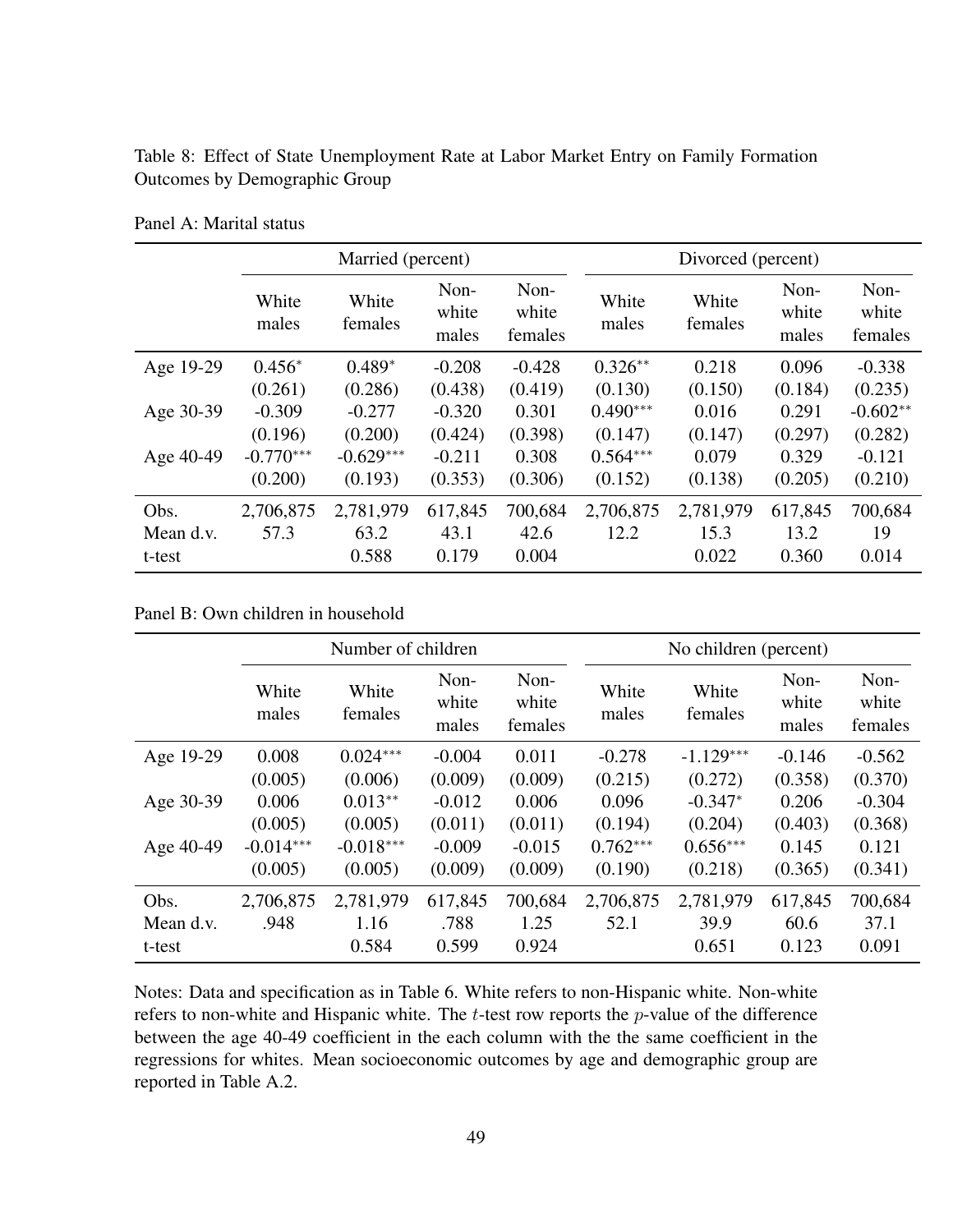# Appendix



Figure A.1: Average Mortality by Age (log scale)

Notes: Lifecycle mortality profiles are shown by cause, based on Vital Stats and Census data for 2000. External causes include all deaths that are not disease-related.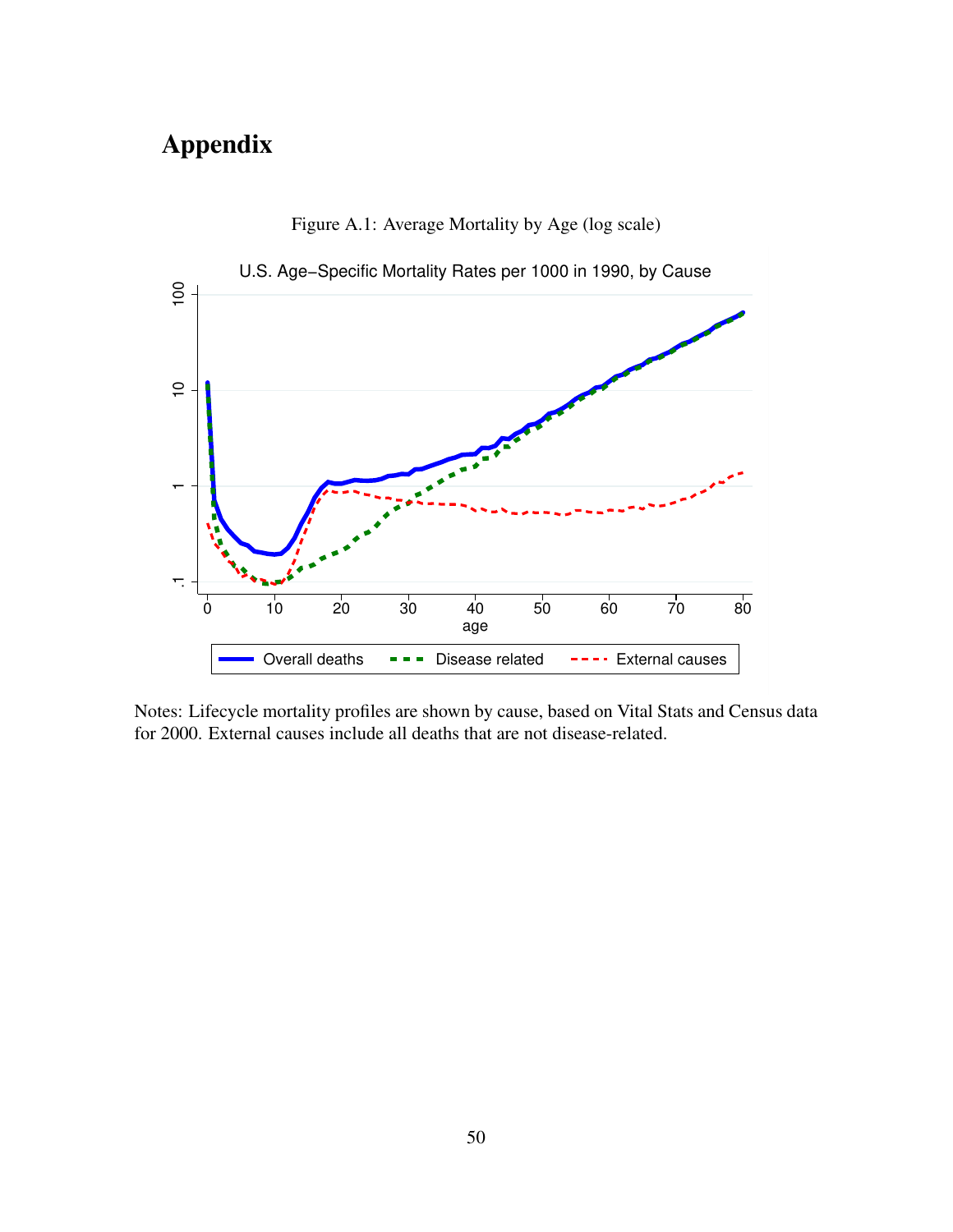

Figure A.2: Effect of Labor Market Entry Unemployment Rate on Mortality

Notes: This figure shows baseline results regressing death rates in levels (left, replicating Figure 2) and in logs (right).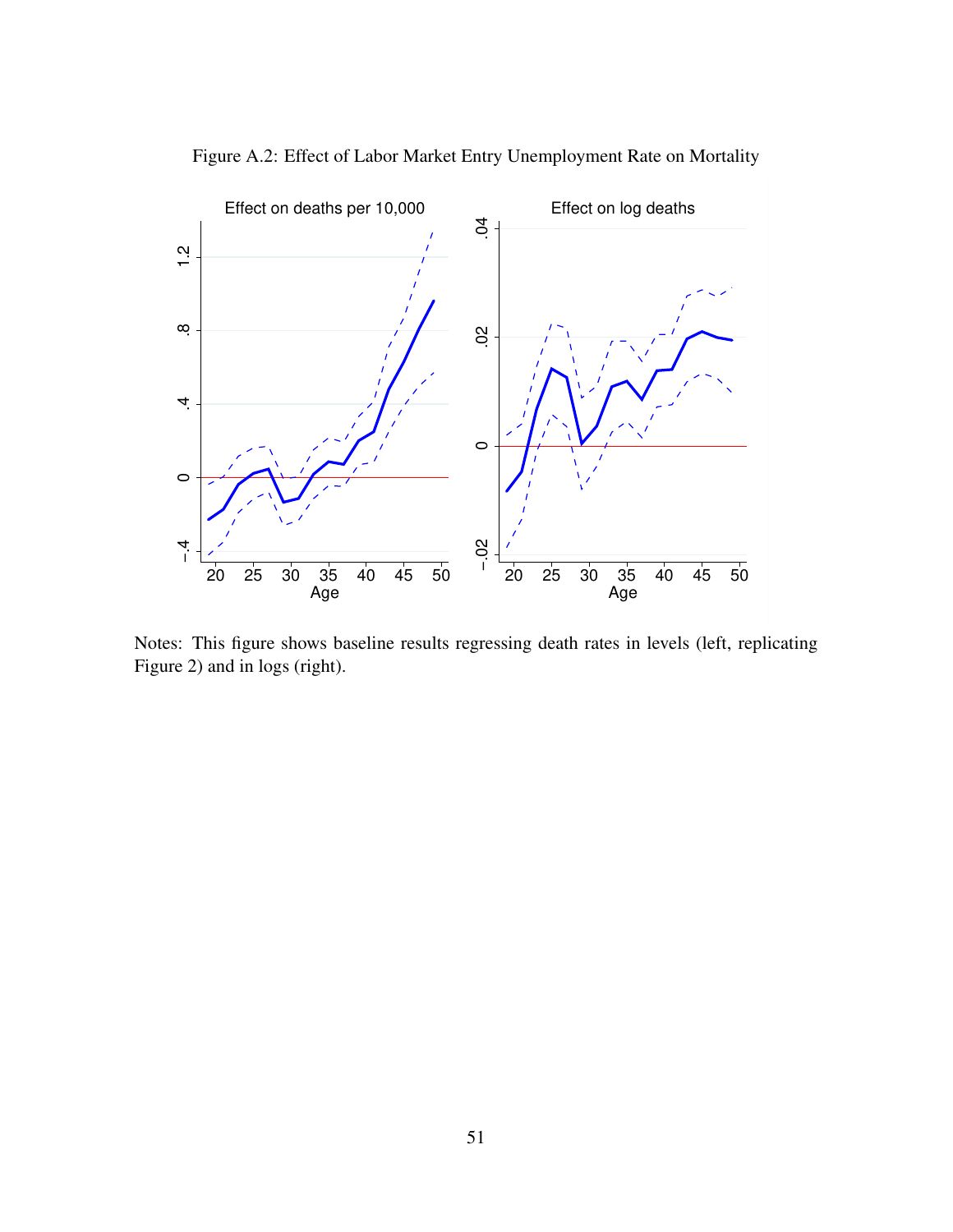

Figure A.3: Baseline Mortality Results With Alternative Cohort Effects

Notes: The blue solid line replicates the baseline results as shown in Figure 2. The dashed lines show results from specifications that replace cohort fixed effects with squared and cubic cohort effects. The red dashed line shows coefficients from a specification in which we restrict cohort effects to sum to zero (as suggested by Deaton (1997)).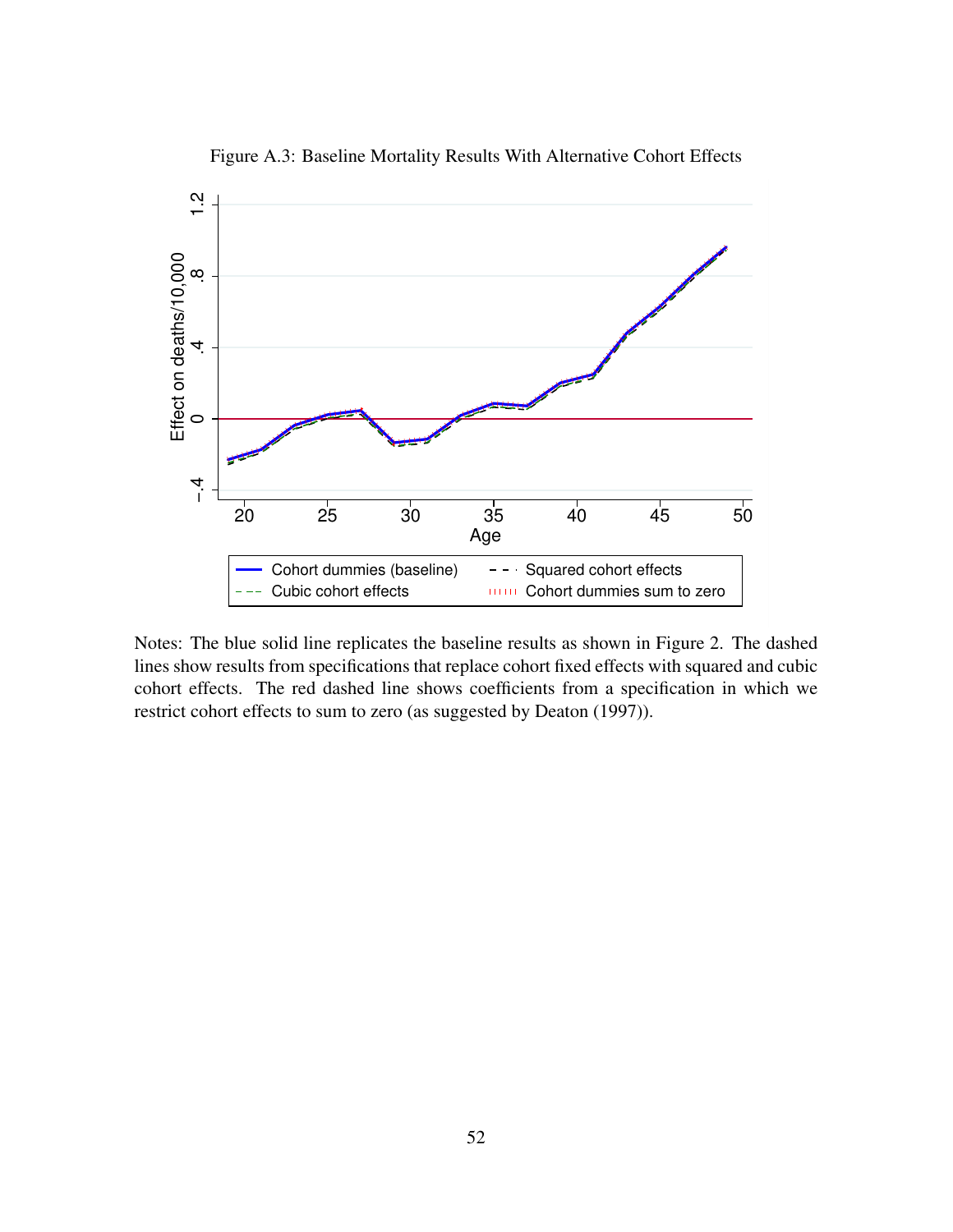

Figure A.4: Effect of Labor Market Entry Unemployment Rate on Mortality, by Cohort

Notes: This figure plots coefficients of the baseline specification for different age/cohort ranges for 2-year age groups. Numerical results for 5-year age groups are reported in Table 2.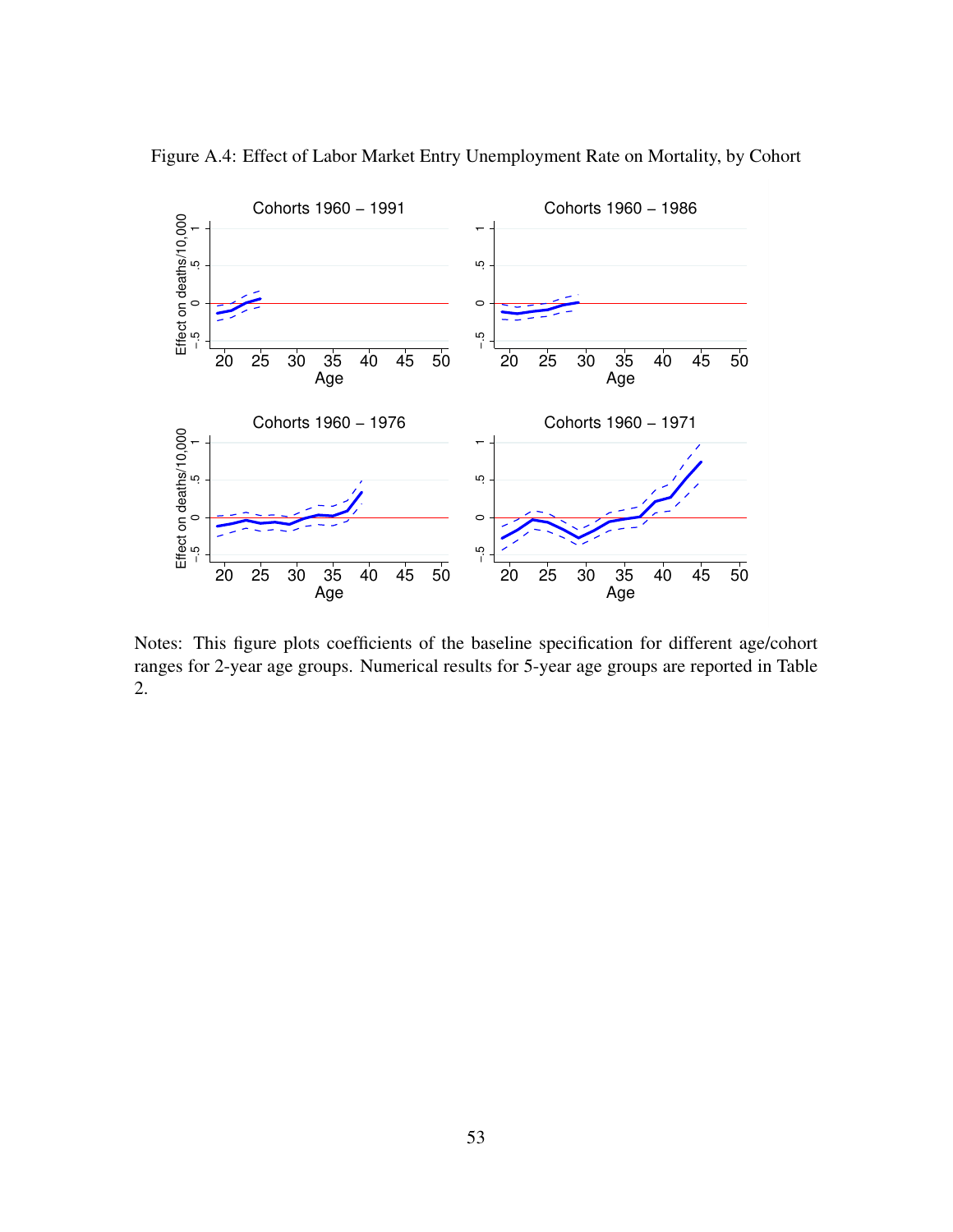

Figure A.5: Extrapolating Effects into Old Age

Notes: This figure shows linear and percent extrapolations used in Table 5.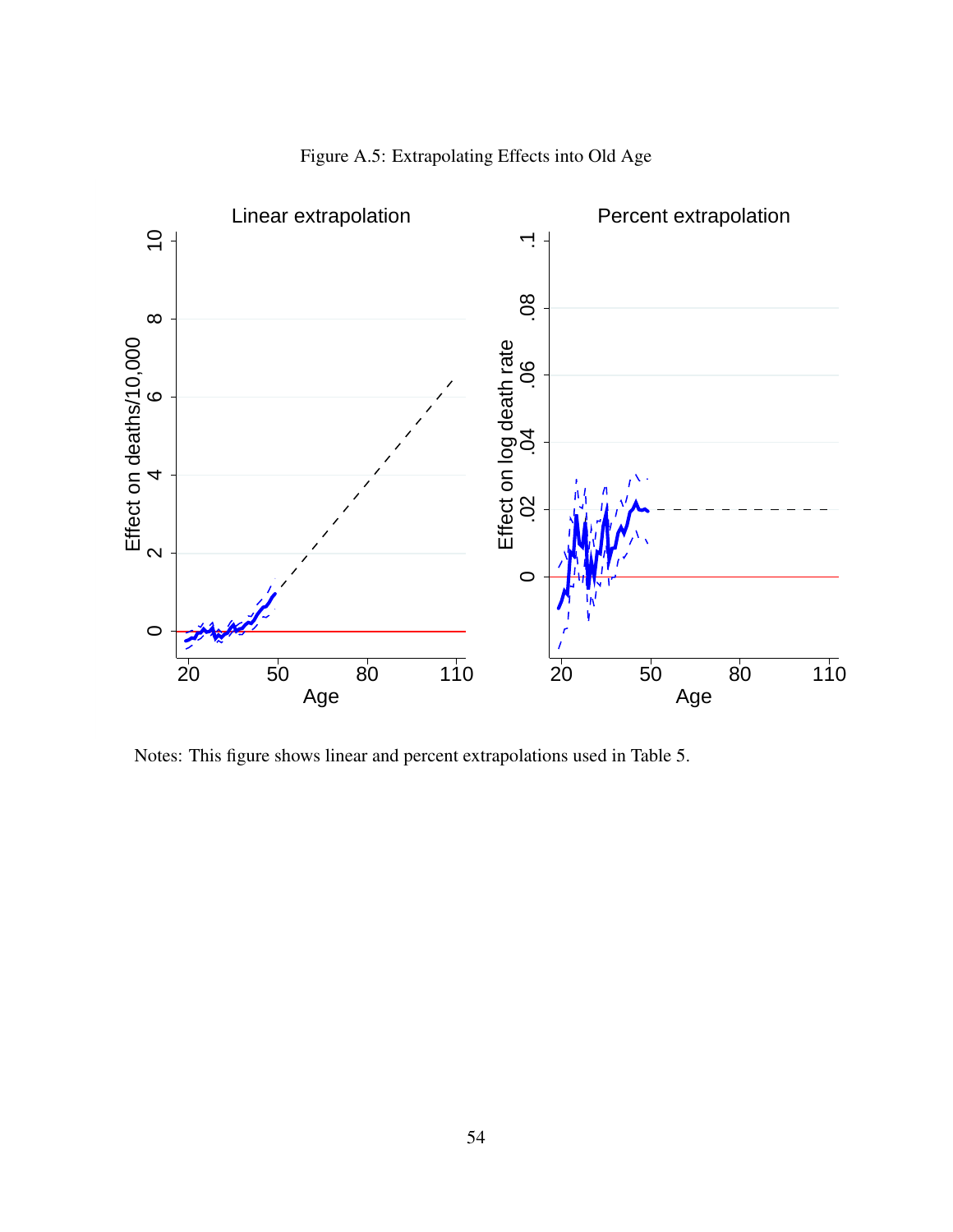Figure A.6: Mortality Profile of Baseline and 1982 Graduate Death Rate (+3.9 Percentage Point Entry Unemployment Rate), Using a Constant 2 Percent Extrapolation



Notes: Baseline death rate calculated based on cross-sectional mortality data for 2010. The Great Recession–graduate death rate is constructed by adding the effect of a five percentage point increase in the graduation year unemployment rate. A constant 2 percent effect is assumed for ages above age 50 (i.e. 10 percent is added to the age specific mortality rate).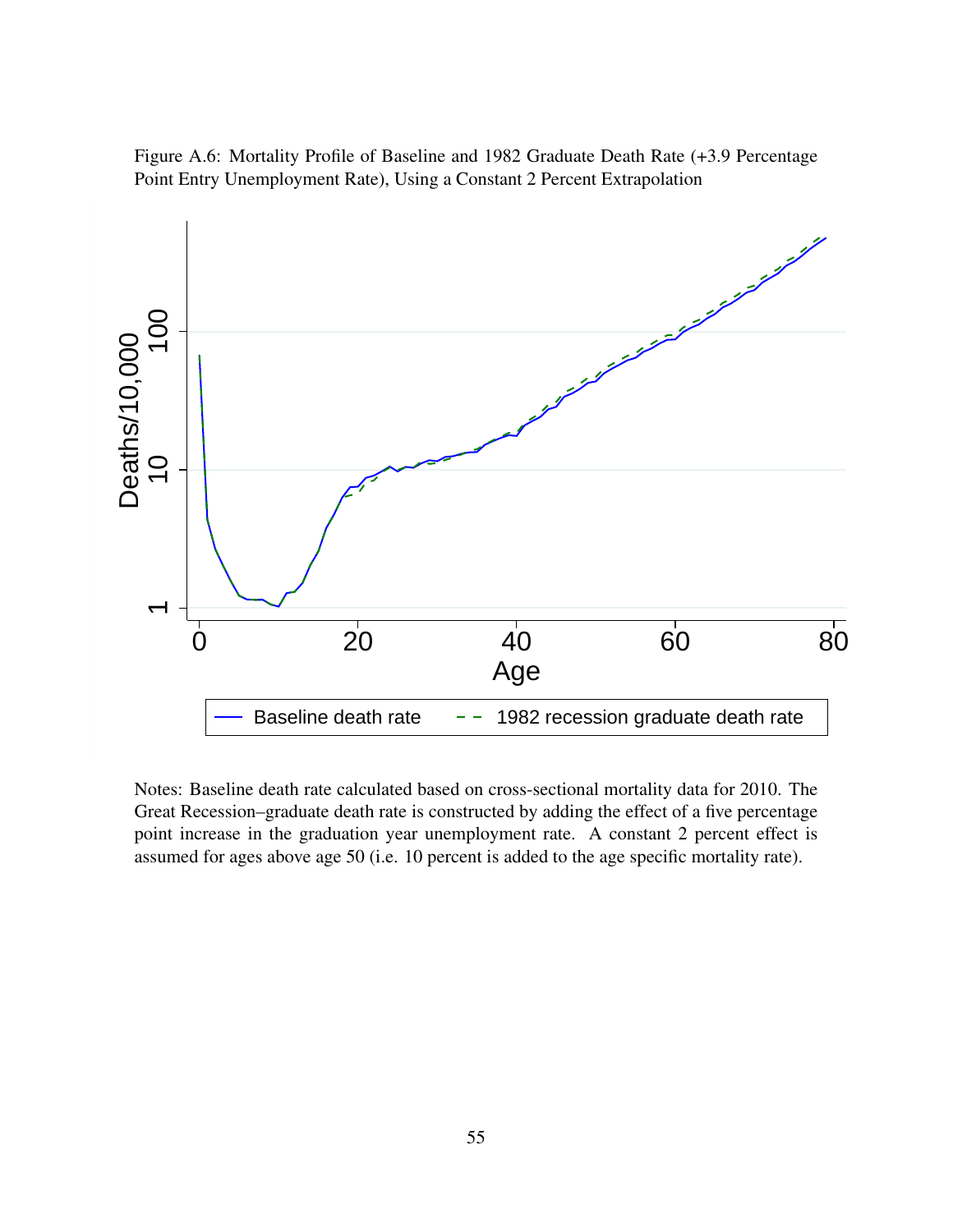

Figure A.7: Effect of Labor Market Entry Unemployment Rate on Earnings by Demographic Group

Notes: Coefficients and 95 percent confidence intervals are plotted from regressions of socioeconomic outcomes on the double-weighted labor market entry unemployment rate interacted with 2-year age group dummies (Eq. (3)), including fixed effects for age groups, cohort, year, and state of birth. Data from Census, ACS, and CPS, years 1979–2016. Further regression and sample details as in Table 2.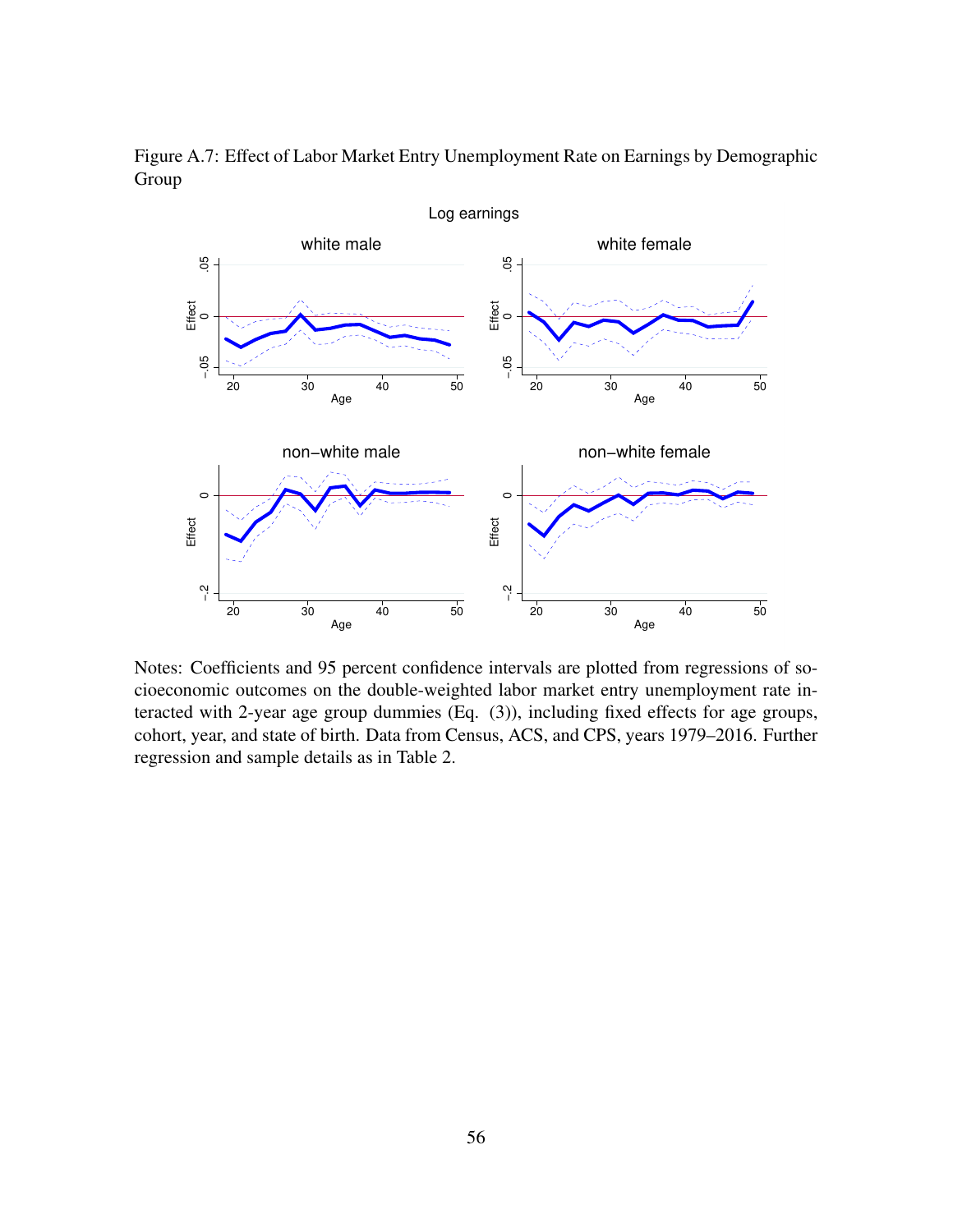

Figure A.8: Effect of Labor Market Entry Unemployment Rate on Percent with Any Earnings by Demographic Group

Notes: Coefficients and 95 percent confidence intervals are plotted from regressions of socioeconomic outcomes on the double-weighted labor market entry unemployment rate interacted with 2-year age group dummies (Eq. (3)), including fixed effects for age groups, cohort, year, and state of birth. Data from Census, ACS, and CPS, years 1979–2016. Further regression and sample details as in Table 2.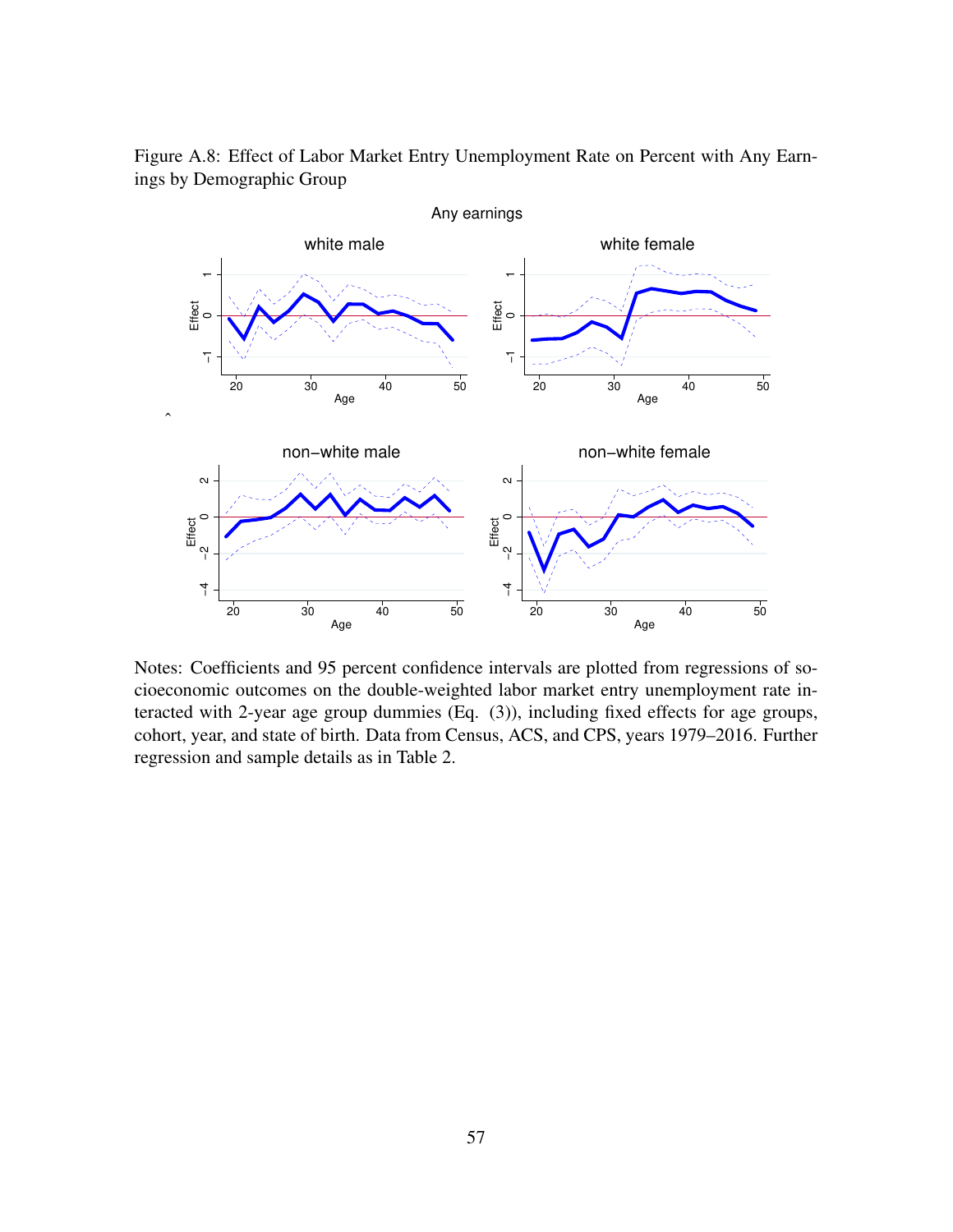

Figure A.9: Effect of Labor Market Entry Unemployment Rate on Welfare Receipt by Demographic Group

Notes: Coefficients and 95 percent confidence intervals are plotted from regressions of socioeconomic outcomes on the double-weighted labor market entry unemployment rate interacted with 2-year age group dummies (Eq. (3)), including fixed effects for age groups, cohort, year, and state of birth. Data from Census, ACS, and CPS, years 1979–2016. Further regression and sample details as in Table 2.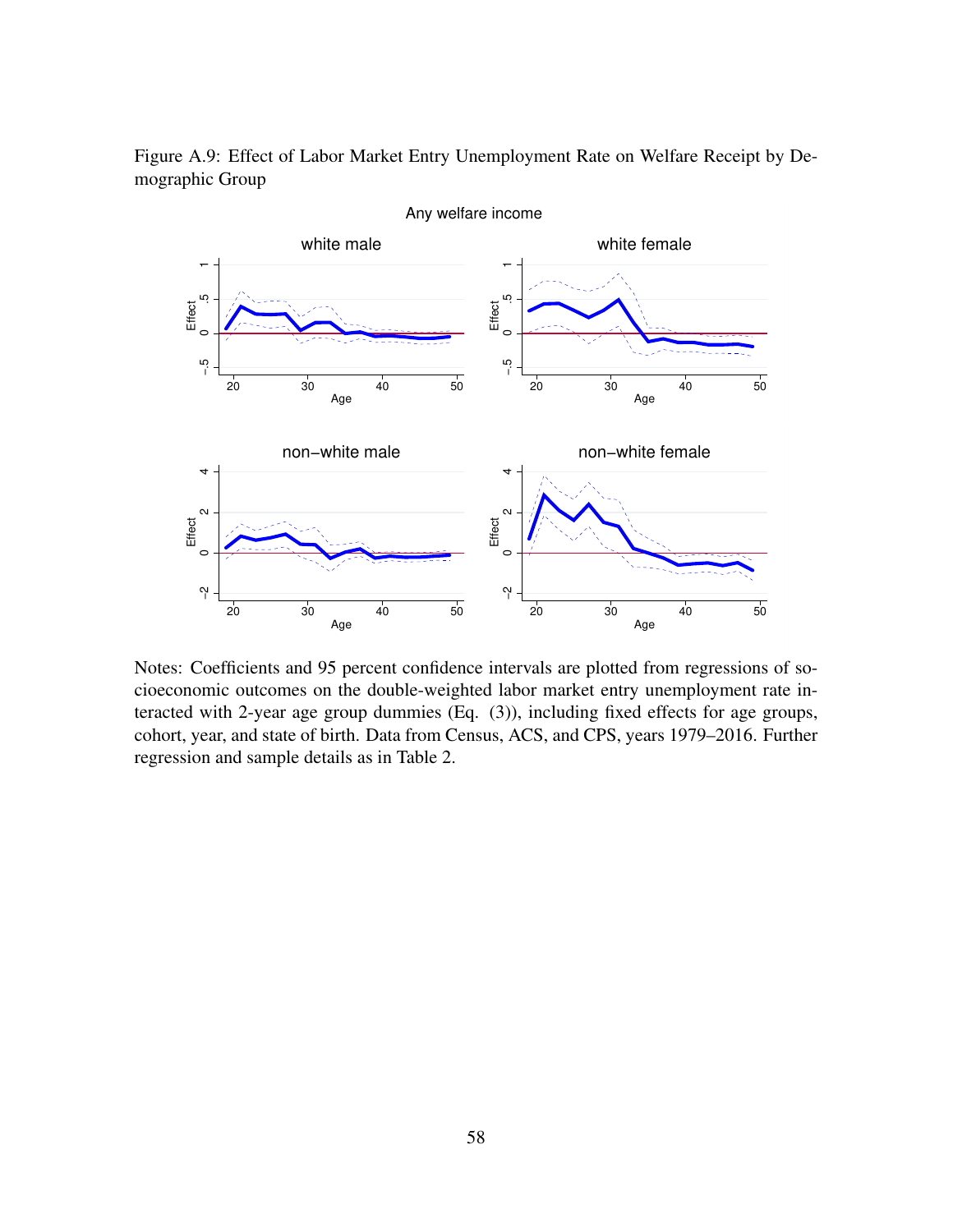

Figure A.10: Effect of Labor Market Entry Unemployment Rate on Percent Married by Demographic Group

Notes: Coefficients and 95 percent confidence intervals are plotted from regressions of socioeconomic outcomes on the double-weighted labor market entry unemployment rate interacted with 2-year age group dummies (Eq. (3)), including fixed effects for age groups, cohort, year, and state of birth. Data from Census, ACS, and CPS, years 1979–2016. Further regression and sample details as in Table 2.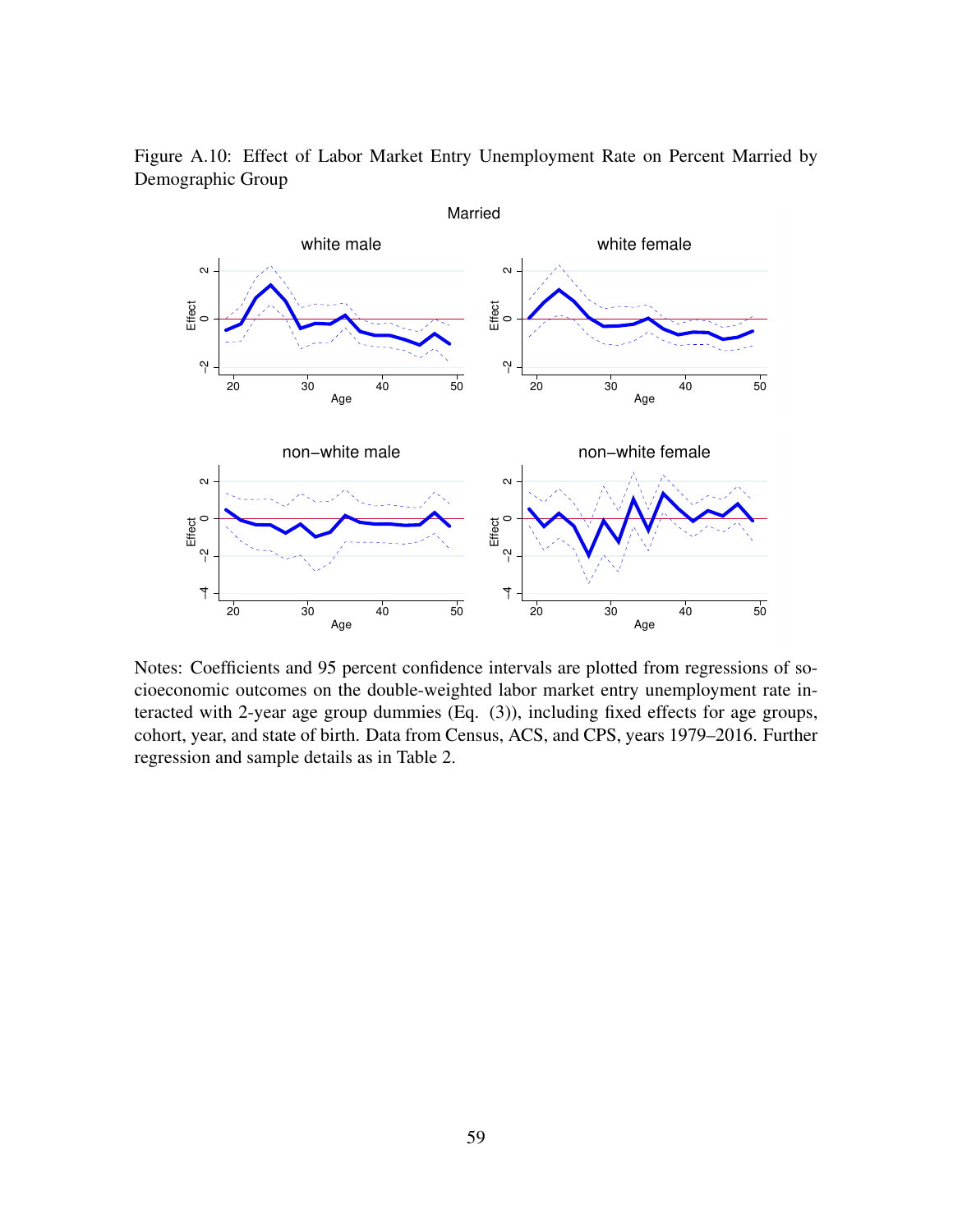

Figure A.11: Effect of Labor Market Entry Unemployment Rate on Percent Divorced by Demographic Group

Notes: Coefficients and 95 percent confidence intervals are plotted from regressions of socioeconomic outcomes on the double-weighted labor market entry unemployment rate interacted with 2-year age group dummies (Eq. (3)), including fixed effects for age groups, cohort, year, and state of birth. Data from Census, ACS, and CPS, years 1979–2016. Further regression and sample details as in Table 2.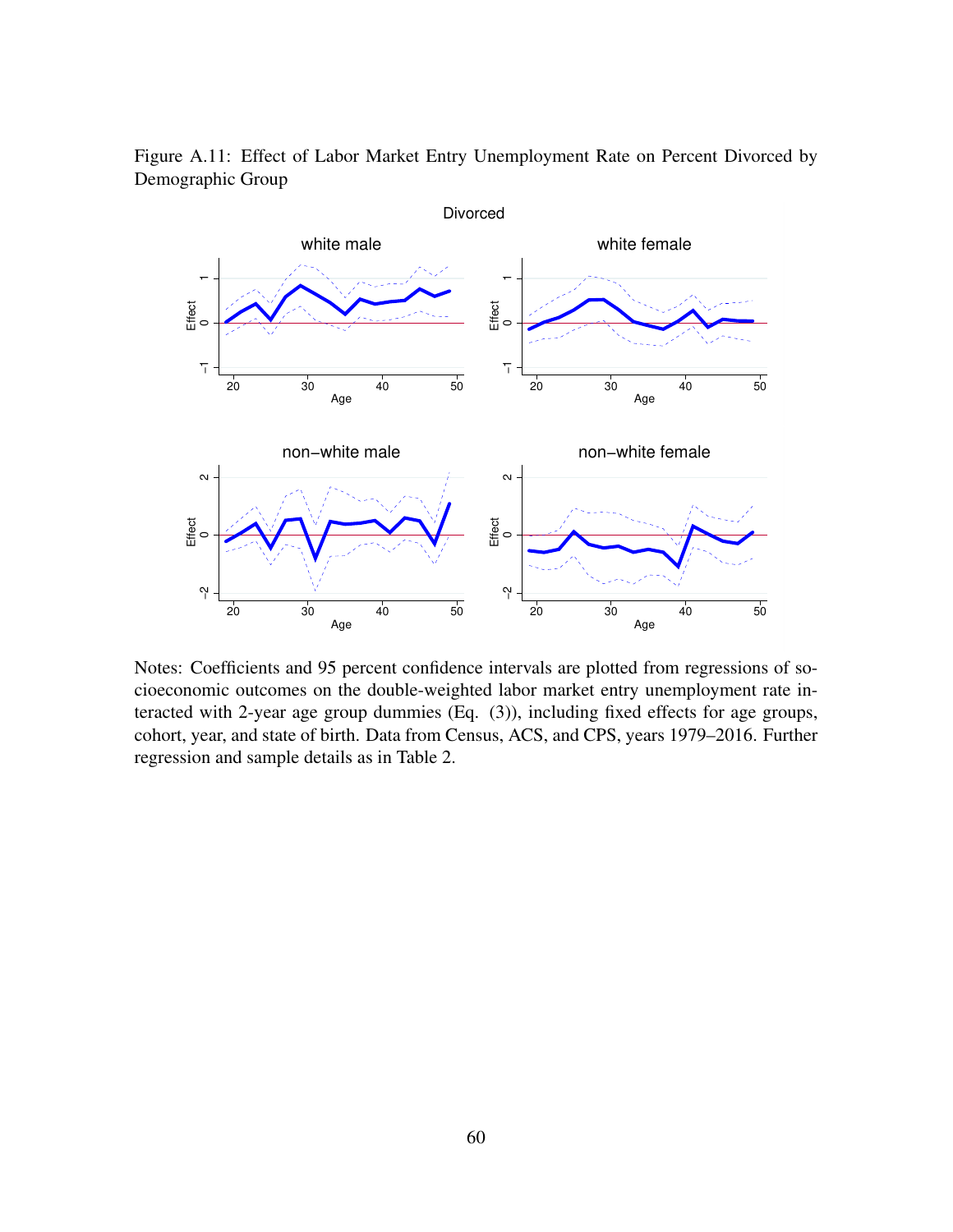Figure A.12: Effect of Labor Market Entry Unemployment Rate on the Number of Own Children in Household by Demographic Group



Notes: Coefficients and 95 percent confidence intervals are plotted from regressions of socioeconomic outcomes on the double-weighted labor market entry unemployment rate interacted with 2-year age group dummies (Eq. (3)), including fixed effects for age groups, cohort, year, and state of birth. Data from Census, ACS, and CPS, years 1979–2016. Further regression and sample details as in Table 2.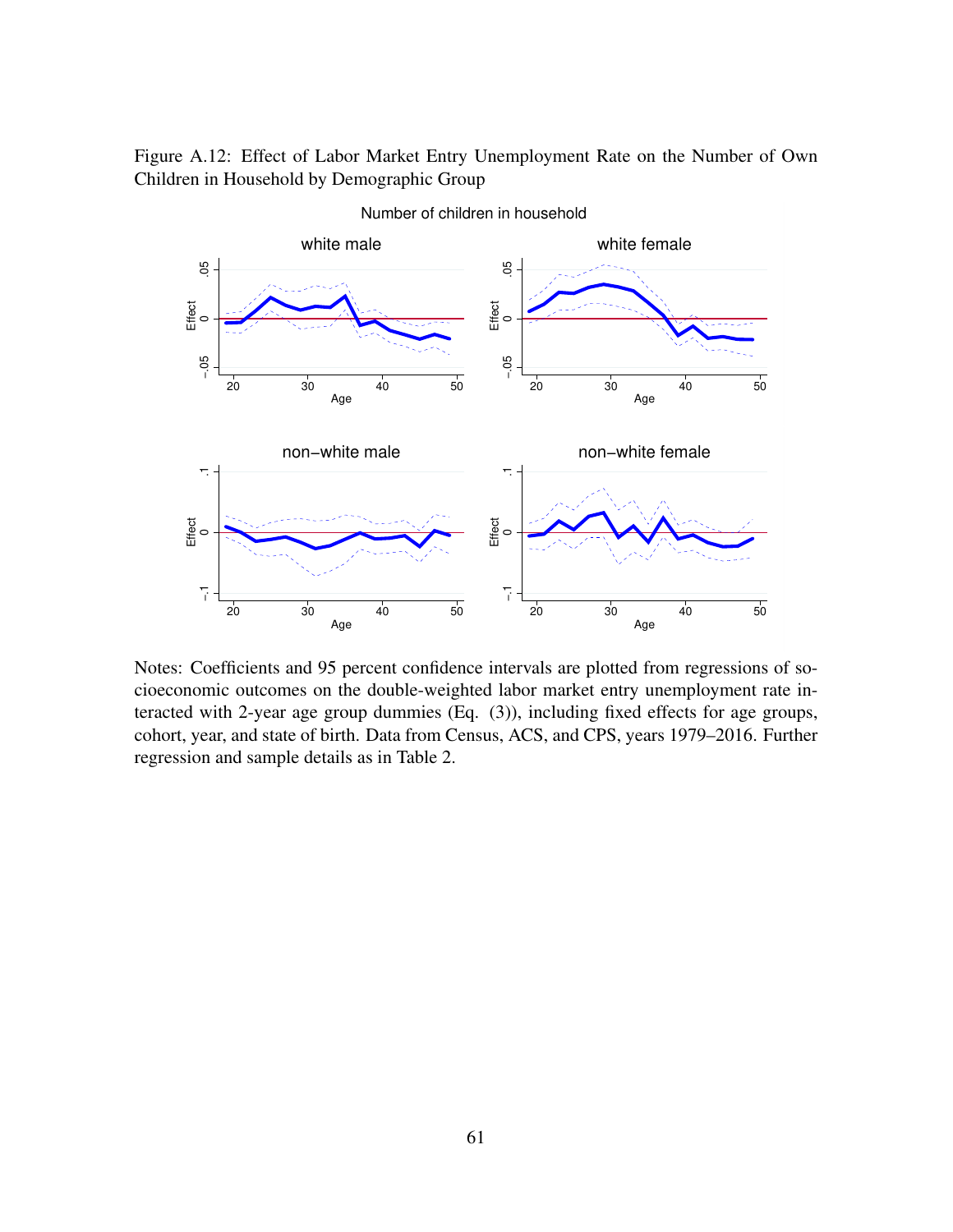Figure A.13: Effect of Labor Market Entry Unemployment Rate on Percent Without Own Children in household by Demographic Group



Notes: Coefficients and 95 percent confidence intervals are plotted from regressions of socioeconomic outcomes on the double-weighted labor market entry unemployment rate interacted with 2-year age group dummies (Eq. (3)), including fixed effects for age groups, cohort, year, and state of birth. Data from Census, ACS, and CPS, years 1979–2016. Further regression and sample details as in Table 2.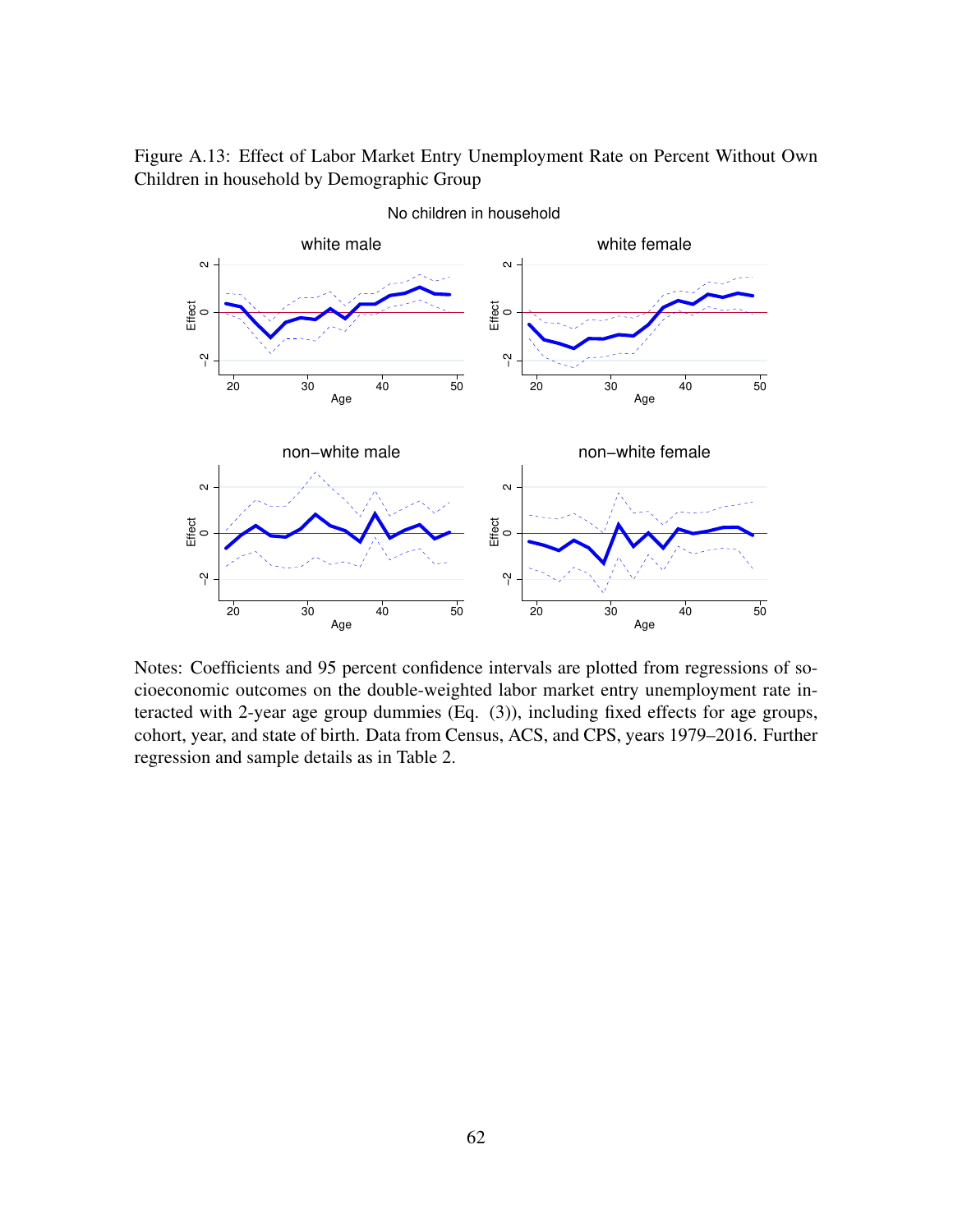|              |                  |       | Disease-related deaths |                |       |       | <b>External causes</b> |         |               |                      |
|--------------|------------------|-------|------------------------|----------------|-------|-------|------------------------|---------|---------------|----------------------|
|              | Total            | Total | Heart                  | Lung<br>cancer | Liver | Total | Acci-<br>dents         | Suicide | Drug<br>pois. | Deaths of<br>despair |
| White male   |                  |       |                        |                |       |       |                        |         |               |                      |
| 19-25        | 16.09            | 2.93  | 0.54                   | 0.02           | 0.02  | 13.16 | 8.83                   | 2.79    | 0.26          | 3.07                 |
| $26 - 30$    | 15.45            | 6.17  | 2.85                   | 0.04           | 0.11  | 9.28  | 4.85                   | 2.74    | 0.61          | 3.46                 |
| $31 - 35$    | 17.65            | 9.06  | 3.96                   | 0.15           | 0.29  | 8.59  | 3.81                   | 2.69    | 1.18          | 4.16                 |
| 36-40        | 21.37            | 11.96 | 3.42                   | 0.37           | 0.65  | 9.41  | 3.68                   | 2.86    | 2.09          | 5.60                 |
| $41 - 45$    | 30.92            | 20.00 | 6.05                   | 1.00           | 1.35  | 10.92 | 3.86                   | 3.27    | 3.13          | 7.75                 |
| 46-49        | 43.35            | 31.41 | 9.52                   | 1.97           | 2.31  | 11.93 | 3.81                   | 3.78    | 3.70          | 9.79                 |
| White female |                  |       |                        |                |       |       |                        |         |               |                      |
| 19-25        | 5.44             | 1.87  | 0.24                   | 0.01           | 0.01  | 3.57  | 2.38                   | 0.56    | 0.11          | 0.69                 |
| $26 - 30$    | 5.62             | 2.94  | 0.55                   | 0.03           | 0.06  | 2.68  | 1.47                   | 0.57    | 0.20          | 0.83                 |
| $31 - 35$    | 7.61             | 4.87  | 0.92                   | 0.13           | 0.16  | 2.75  | 1.27                   | 0.67    | 0.41          | 1.24                 |
| 36-40        | 11.78            | 8.19  | 1.30                   | 0.37           | 0.38  | 3.59  | 1.38                   | 0.82    | 1.03          | 2.24                 |
| $41 - 45$    | 18.47            | 13.73 | 2.29                   | 0.97           | 0.72  | 4.74  | 1.38                   | 1.08    | 1.97          | 3.78                 |
| 46-49        | 27.22            | 21.60 | 3.71                   | 1.87           | 1.27  | 5.62  | 1.36                   | 1.30    | 2.67          | 5.24                 |
|              | Non-white male   |       |                        |                |       |       |                        |         |               |                      |
| 19-25        | 20.77            | 4.63  | 1.26                   | 0.02           | 0.05  | 16.15 | 5.90                   | 1.92    | 0.35          | 2.32                 |
| $26 - 30$    | 31.34            | 13.96 | 7.48                   | 0.06           | 0.27  | 17.38 | 5.12                   | 2.36    | 1.11          | 3.74                 |
| $31 - 35$    | 33.37            | 20.09 | 10.36                  | 0.16           | 0.50  | 13.28 | 4.10                   | 1.96    | 1.76          | 4.23                 |
| 36-40        | 34.09            | 22.59 | 6.09                   | 0.40           | 0.93  | 11.50 | 3.87                   | 1.64    | 2.43          | 5.01                 |
| $41 - 45$    | 43.87            | 32.63 | 8.72                   | 1.09           | 1.63  | 11.25 | 3.92                   | 1.52    | 3.00          | 6.15                 |
| 46-49        | 54.65            | 44.04 | 12.83                  | 1.91           | 2.45  | 10.61 | 3.56                   | 1.45    | 3.38          | 7.29                 |
|              | Non-white female |       |                        |                |       |       |                        |         |               |                      |
| 19-25        | 6.95             | 3.28  | 0.61                   | 0.01           | 0.06  | 3.66  | 1.46                   | 0.31    | 0.16          | 0.53                 |
| $26 - 30$    | 11.73            | 7.44  | 2.51                   | 0.04           | 0.22  | 4.30  | 1.43                   | 0.40    | 0.40          | 1.02                 |
| $31 - 35$    | 15.14            | 11.37 | 3.81                   | 0.10           | 0.32  | 3.77  | 1.42                   | 0.34    | 0.63          | 1.29                 |
| 36-40        | 19.88            | 16.18 | 3.08                   | 0.35           | 0.53  | 3.70  | 1.32                   | 0.38    | 1.04          | 1.95                 |
| $41 - 45$    | 27.26            | 23.33 | 4.39                   | 0.86           | 1.00  | 3.92  | 1.26                   | 0.40    | 1.56          | 2.96                 |
| 46-49        | 36.37            | 32.13 | 6.46                   | 1.62           | 1.48  | 4.25  | 1.30                   | 0.40    | 1.98          | 3.87                 |

Table A.1: Cause-Specific Deaths per 10,000, by Age Group and Demographic Group

Notes: Death rates based on Vital Statistics, Census, and ACS data. Sample includes cohorts born in the US from 1960 through 1967 who are observed from age 19 to age 49. "Deaths of despair" are the sum of "Liver," "Suicide," and "Drug poisoning." "Heart" and "Liver" refer to deaths due to heart and liver disease, respectively. "Drug poisoning" refers to accidental drug poisonings. White refers to non-Hispanic white. Non-white refers to non-white and Hispanic white.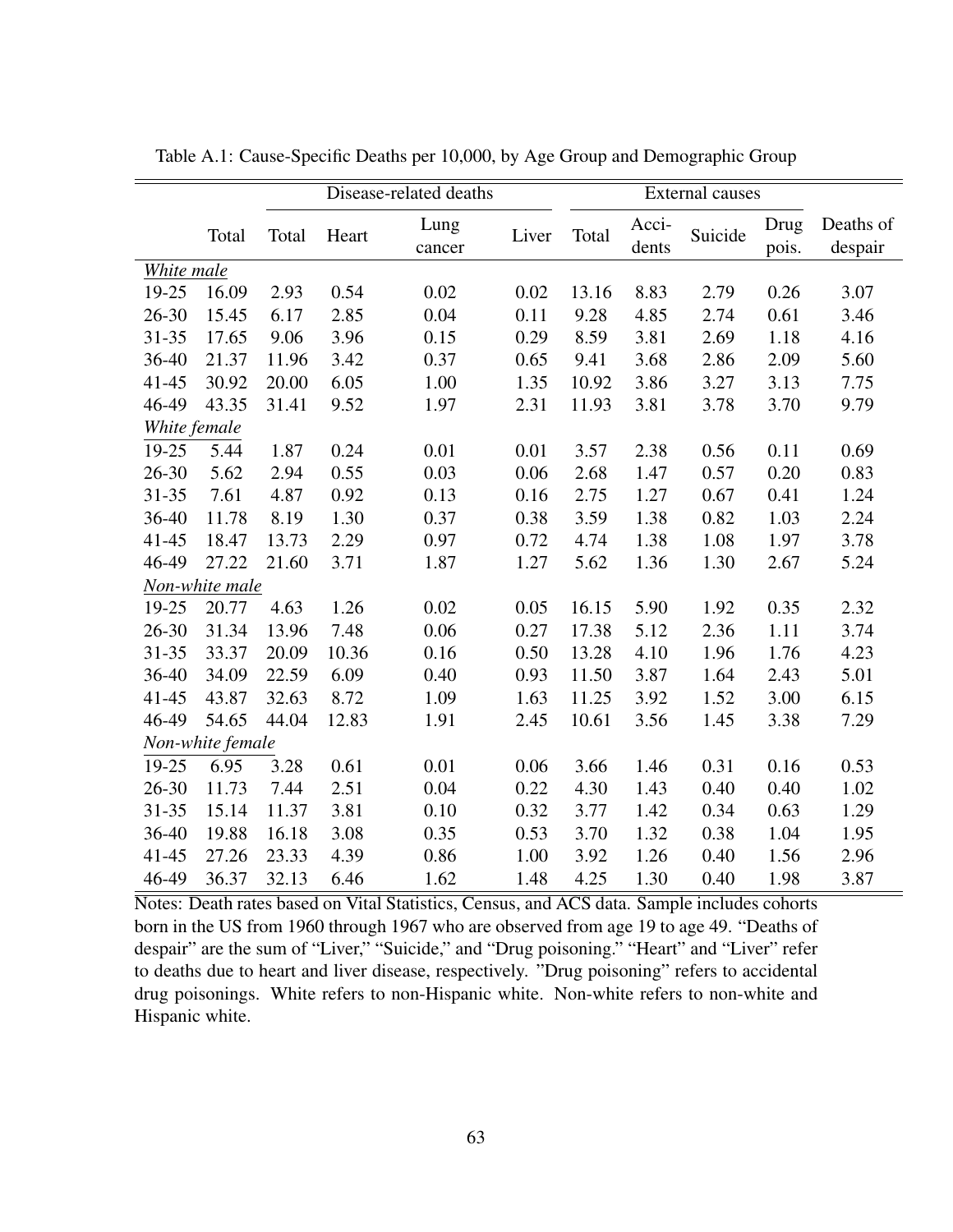|              |                  |                              | Economic outcomes           |                            | Family formation outcomes |                       |                    |                                         |
|--------------|------------------|------------------------------|-----------------------------|----------------------------|---------------------------|-----------------------|--------------------|-----------------------------------------|
|              | Log<br>earnings  | Any<br>earnings<br>(percent) | Any<br>welfare<br>(percent) | In<br>poverty<br>(percent) | Married<br>(percent)      | Divorced<br>(percent) | Number<br>children | N <sub>o</sub><br>children<br>(percent) |
| White male   |                  |                              |                             |                            |                           |                       |                    |                                         |
| 19-29        | 9.57             | 90.25                        | 1.62                        | 7.91                       | 33.21                     | 4.47                  | 0.31               | 80.06                                   |
| 30-39        | 10.40            | 88.34                        | 1.36                        | 5.64                       | 65.30                     | 12.51                 | 1.18               | 42.47                                   |
| 40-49        | 10.55            | 83.14                        | 0.62                        | 6.41                       | 66.89                     | 16.87                 | 1.18               | 41.29                                   |
| White female |                  |                              |                             |                            |                           |                       |                    |                                         |
| 19-29        | 9.19             | 81.40                        | 5.19                        | 11.89                      | 46.39                     | 8.04                  | 0.59               | 63.76                                   |
| 30-39        | 9.76             | 76.08                        | 3.32                        | 8.47                       | 70.56                     | 15.70                 | 1.52               | 27.00                                   |
| 40-49        | 9.97             | 75.20                        | 1.07                        | 7.68                       | 68.83                     | 19.67                 | 1.27               | 33.73                                   |
|              | Non-white male   |                              |                             |                            |                           |                       |                    |                                         |
| 19-29        | 9.28             | 81.97                        | 3.21                        | 19.30                      | 28.23                     | 3.94                  | 0.37               | 78.45                                   |
| 30-39        | 10.04            | 83.77                        | 3.07                        | 13.06                      | 49.78                     | 14.14                 | 1.03               | 51.71                                   |
| 40-49        | 10.16            | 75.43                        | 1.38                        | 13.90                      | 50.84                     | 20.20                 | 0.97               | 51.77                                   |
|              | Non-white female |                              |                             |                            |                           |                       |                    |                                         |
| 19-29        | 8.95             | 65.02                        | 17.63                       | 30.92                      | 35.83                     | 8.64                  | 0.95               | 49.38                                   |
| 30-39        | 9.68             | 75.94                        | 11.36                       | 23.19                      | 46.31                     | 20.78                 | 1.65               | 25.72                                   |
| 40-49        | 9.89             | 74.17                        | 3.21                        | 18.01                      | 45.24                     | 25.89                 | 1.20               | 35.66                                   |

Table A.2: Economic and Family Formation Outcomes by Age Group and Demographic Group

Notes: Data from the Census, ACS, and CPS, aggregated using population weights. Sample in both panels includes cohorts born in the US from 1960 through 1967 who are observed from age 19 to age 49. "Deaths of despair" are the sum of "Liver," "Suicide," and "Drug poisoning." "Heart" and "Liver" refer to deaths due to heart and liver disease, respectively. "Drug poisoning" refers to accidental drug poisonings. "Number children" refers to the number of own children living in the household. "No children" refers to respondents without any own children living in the household. White refers to non-Hispanic white. Non-white refers to non-white and Hispanic white.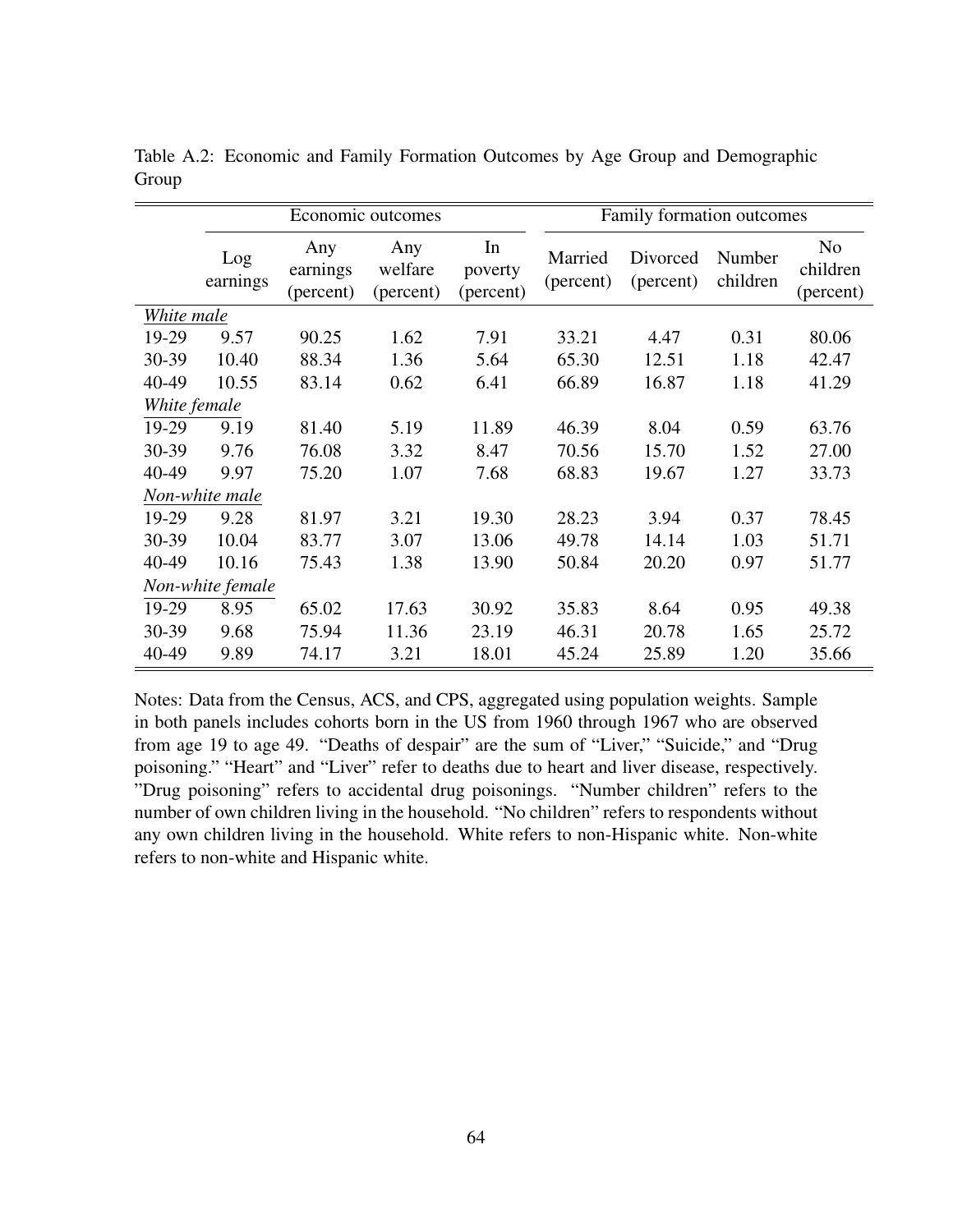|              | Dep. var.: Log death rate |                |                |                |                |  |  |  |
|--------------|---------------------------|----------------|----------------|----------------|----------------|--|--|--|
|              | (1)                       | (2)            | (3)            | (4)            | (5)            |  |  |  |
|              | Cohort '60-'91            | Cohort '60-'86 | Cohort '60-'76 | Cohort '60-'71 | Cohort '60-'67 |  |  |  |
| Age 19       | $-0.011**$                | $-0.008*$      | $-0.007$       | $-0.008$       | $-0.009$       |  |  |  |
|              | (0.005)                   | (0.004)        | (0.005)        | (0.005)        | (0.006)        |  |  |  |
| Age 20-25    | $-0.002$                  | $-0.006*$      | 0.002          | $0.006**$      | 0.003          |  |  |  |
|              | (0.004)                   | (0.003)        | (0.003)        | (0.003)        | (0.003)        |  |  |  |
| Age 26-30    |                           | 0.003          | 0.004          | 0.004          | $0.007*$       |  |  |  |
|              |                           | (0.004)        | (0.003)        | (0.003)        | (0.004)        |  |  |  |
| Age 31-35    |                           |                | 0.005          | $0.007**$      | $0.010***$     |  |  |  |
|              |                           |                | (0.003)        | (0.003)        | (0.003)        |  |  |  |
| Age 36-40    |                           |                | 0.004          | $0.009***$     | $0.010***$     |  |  |  |
|              |                           |                | (0.003)        | (0.003)        | (0.003)        |  |  |  |
| Age 41-45    |                           |                |                | $0.012***$     | $0.018***$     |  |  |  |
|              |                           |                |                | (0.003)        | (0.003)        |  |  |  |
| Age 46-49    |                           |                |                |                | $0.020***$     |  |  |  |
|              |                           |                |                |                | (0.004)        |  |  |  |
| Total deaths | 811,140                   | 1,208,897      | 1,703,722      | 1,839,011      | 1,730,886      |  |  |  |
| Mean d. v.   | 2.31                      | 2.37           | 2.54           | 2.69           | 2.83           |  |  |  |
| $R^2$        | 0.64                      | 0.64           | 0.80           | 0.88           | 0.92           |  |  |  |

Table A.3: Effect of Labor Market Entry Unemployment Rates on Log Mortality for Different Birth Cohorts

Standard errors in parentheses

\*  $p < 0.10$ , \*\*  $p < 0.05$ , \*\*\*  $p < 0.01$ 

Note: Regressions of log death rates on the double-weighted labor market entry unemployment rate interacted with age group dummies (Eq. (3)) are shown. Data from Vital Stats, Census, and ACS, years 1979–2016. Each column shows one regression, varying age ranges and restricting cohorts to those observed across the entire analyzed age range. Total deaths vary accordingly. Regressions include fixed effects for age groups, cohort, year, and state of birth. Standard errors (in parenthesis) clustered at the state-of-birth by year-of-birth level. Significance levels: \*  $p < 0.10$ , \*\*  $p < 0.05$ , \*\*\*  $p < 0.01$ . Observations populationweighted.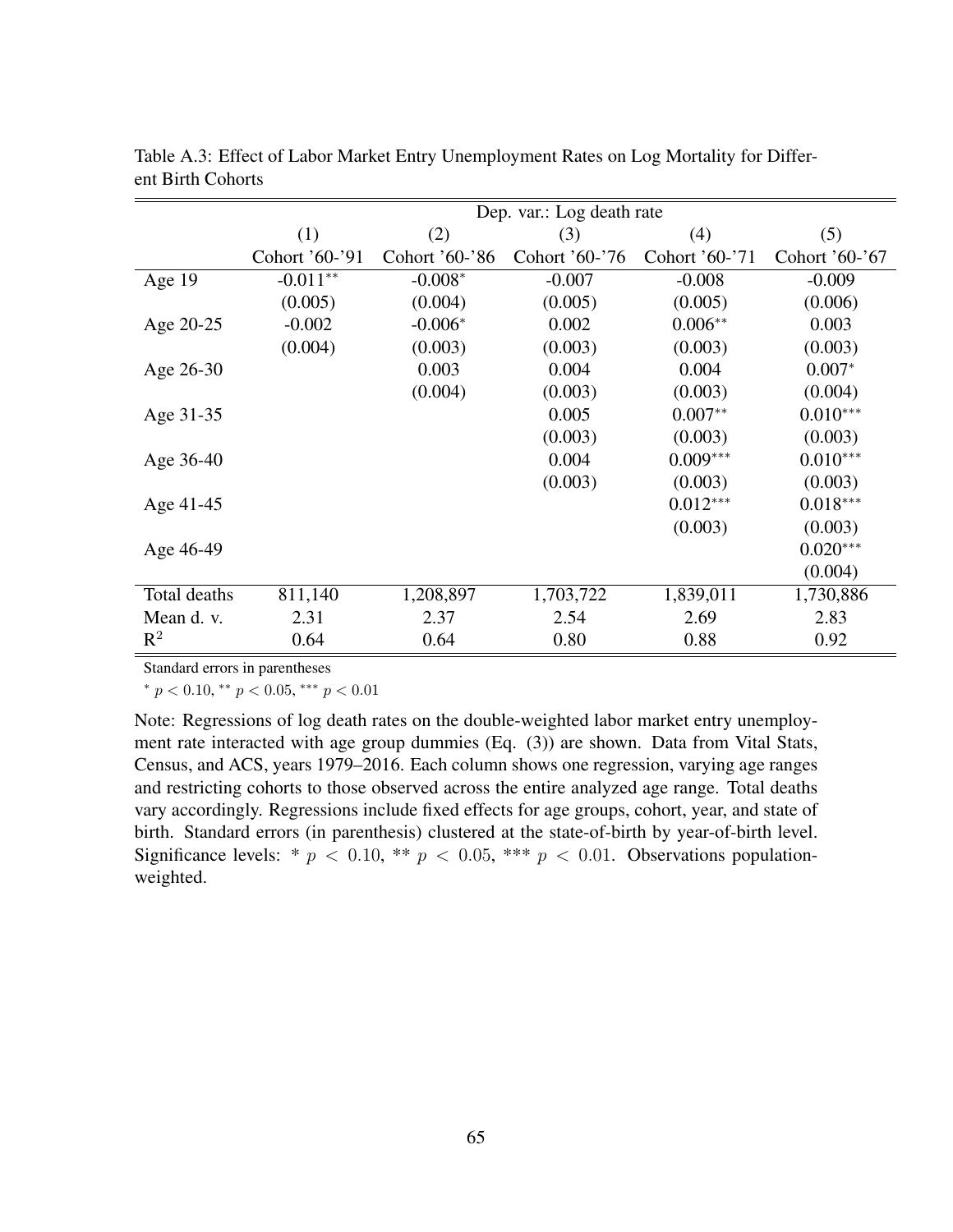|              | Dep. var.: Deaths per 10,000 |                |                |                |                |  |  |  |
|--------------|------------------------------|----------------|----------------|----------------|----------------|--|--|--|
|              | (1)                          | (2)            | (3)            | (4)            | (5)            |  |  |  |
|              | Cohort '60-'91               | Cohort '60-'86 | Cohort '60-'76 | Cohort '60-'71 | Cohort '60-'67 |  |  |  |
| Age 19       | 0.010                        | $-0.026$       | $-0.022$       | $-0.017$       | 0.003          |  |  |  |
|              | (0.016)                      | (0.016)        | (0.020)        | (0.021)        | (0.024)        |  |  |  |
| Age 20-25    | $0.026**$                    | $-0.008$       | $-0.001$       | $-0.001$       | $-0.004$       |  |  |  |
|              | (0.013)                      | (0.013)        | (0.016)        | (0.016)        | (0.018)        |  |  |  |
| Age 26-30    |                              | $-0.019$       | $-0.013$       | $-0.017$       | $-0.016$       |  |  |  |
|              |                              | (0.015)        | (0.016)        | (0.016)        | (0.019)        |  |  |  |
| Age 31-35    |                              |                | $-0.014$       | $-0.010$       | $-0.021$       |  |  |  |
|              |                              |                | (0.017)        | (0.017)        | (0.018)        |  |  |  |
| Age 36-40    |                              |                | $0.043**$      | $0.046**$      | 0.016          |  |  |  |
|              |                              |                | (0.019)        | (0.019)        | (0.019)        |  |  |  |
| Age 41-45    |                              |                |                | $0.091***$     | $0.081***$     |  |  |  |
|              |                              |                |                | (0.025)        | (0.025)        |  |  |  |
| Age 46-49    |                              |                |                |                | $0.103***$     |  |  |  |
|              |                              |                |                |                | (0.036)        |  |  |  |
| Total deaths | 167,470                      | 254,667        | 342,565        | 357,584        | 319,894        |  |  |  |
| Mean d. v.   | 1.00                         | 1.00           | 1.00           | 1.00           | 1.00           |  |  |  |
| $R^2$        | 0.59                         | 0.63           | 0.69           | 0.78           | 0.83           |  |  |  |

Table A.4: Effect of Labor Market Entry Unemployment Rate on Deaths of Despair Across Cohorts

Standard errors in parentheses

\*  $p < 0.10$ , \*\*  $p < 0.05$ , \*\*\*  $p < 0.01$ 

Note: Regressions of log deaths of despair on the double-weighted labor market entry unemployment rate interacted with age group dummies (Eq. (3)) are shown. Data from Vital Stats, Census, and ACS, years 1979–2016. Each column shows one regression, varying age ranges and restricting cohorts to those observed across the entire analyzed age range. Total deaths vary accordingly. Regressions include fixed effects for age groups, cohort, year, and state of birth. Standard errors (in parenthesis) clustered at the state-of-birth by yearof-birth level. Significance levels: \*  $p < 0.10$ , \*\*  $p < 0.05$ , \*\*\*  $p < 0.01$ . Observations population-weighted.